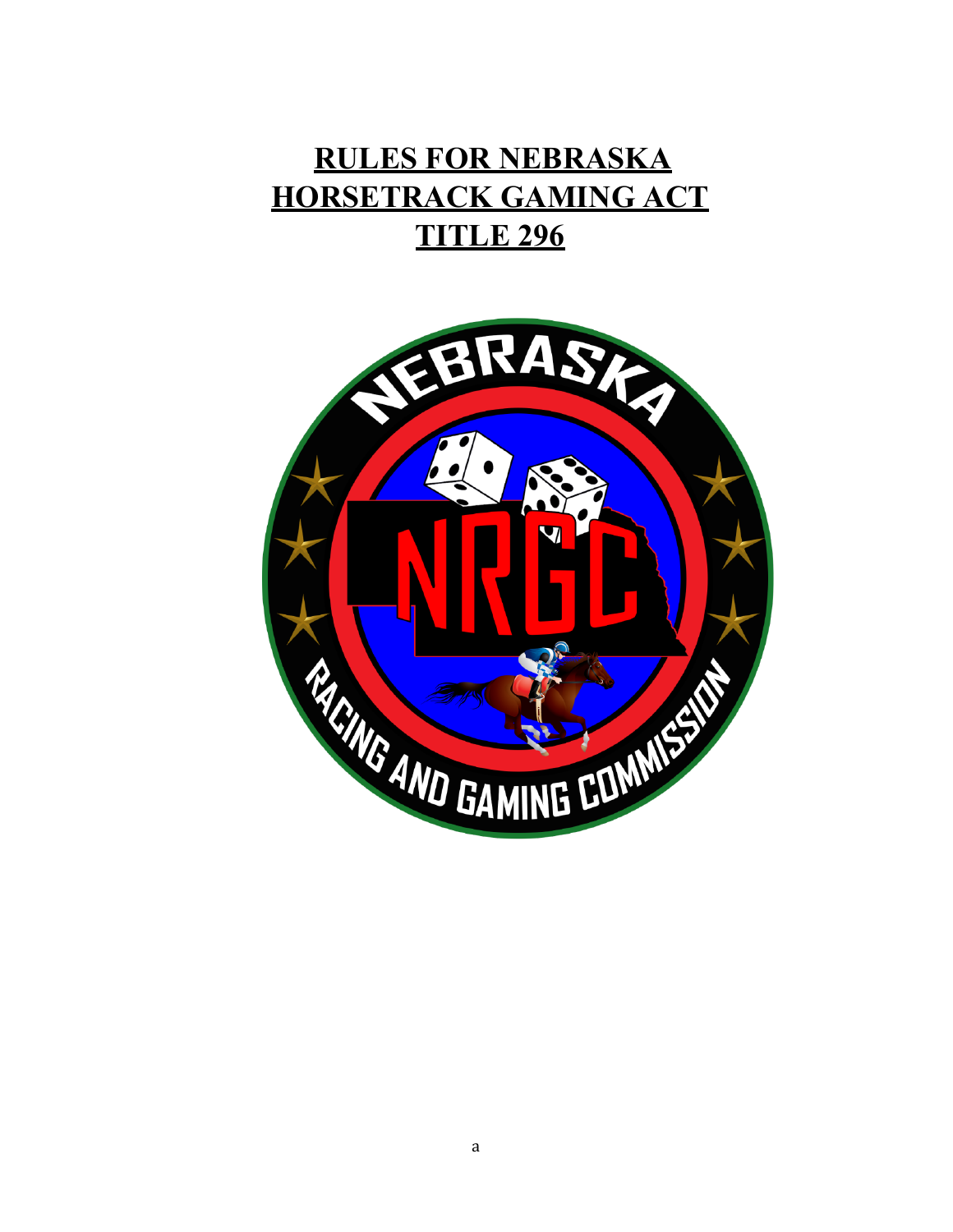### **CHAPTER 1. DEFINITIONS**

**1.001** Throughout this title the following definitions shall apply.

**1.01.01 "Act"** means the Nebraska Racetrack Gaming Act.

**1.01.02 "Administrative Procedure Act"** means the Administrative Procedure Act, Neb. Rev. Stat. §§ 84-901 through 84-920 (1987, Cum. Supp. 1992, Supp. 1993).

**1.001.03 "Affiliate"** a person who directly or indirectly controls, or is controlled by, or is under common control with, a specified person.

**1.001.04 "Affiliated Authorized Gaming Operator"** means Gaming Facilities that are attached by a single management entity (like a parent company).

**1.001.05** "**Agent of the Commission**" means an employee or other person authorized by the Commission to act upon its behalf and under its authority.

**1.001.06** "**Application**" means the total written materials, including the instructions, forms, and other documents issued by the Commission for any category of license and to include the following: (a) the applicant's responses to the questions or requests for information on such forms; any related attachments supplementing the applicants answers to the questions on such forms; and any supplementary responses, documents or materials resulting from requests for information from the Commission related to such forms, all of which comprise the applicant's request for a license.

**1.001.07 "Authorized Games"** means all Gambling Games approved by the Commission for play in a licensed gaming facility.

**1.001.08** "**Authorized Gaming Operator**" as defined in Neb. Rev. Stat. § 9-1103.

**1001.09 "Armed Security Personnel"** means security personnel who carry firearms as part of their employment duties within a licensed facility.

**1.001.10 "Chip"** means a representation of value approved by the Commission that is redeemable for cash only at the issuing Authorized Gaming Operator for use at table games or counter games at the Operator's Gaming Facility.

**1.001.11 "Constant Surveillance"** means under continuous observation by at least one fixed camera attached to a continuously recording device and subject to human observation.

**1.001.12 "Control,"** when used as a noun, means the possession, direct or indirect, of the power to direct or cause the direction of the management and policies of a Person or to exercise significant influence over management and policies due to financial investment, assumption of debts or expenses, or other monetary or non-monetary considerations extended to the applicant or Authorized Gaming Operator; when used as a verb, "Control" means to exert, directly or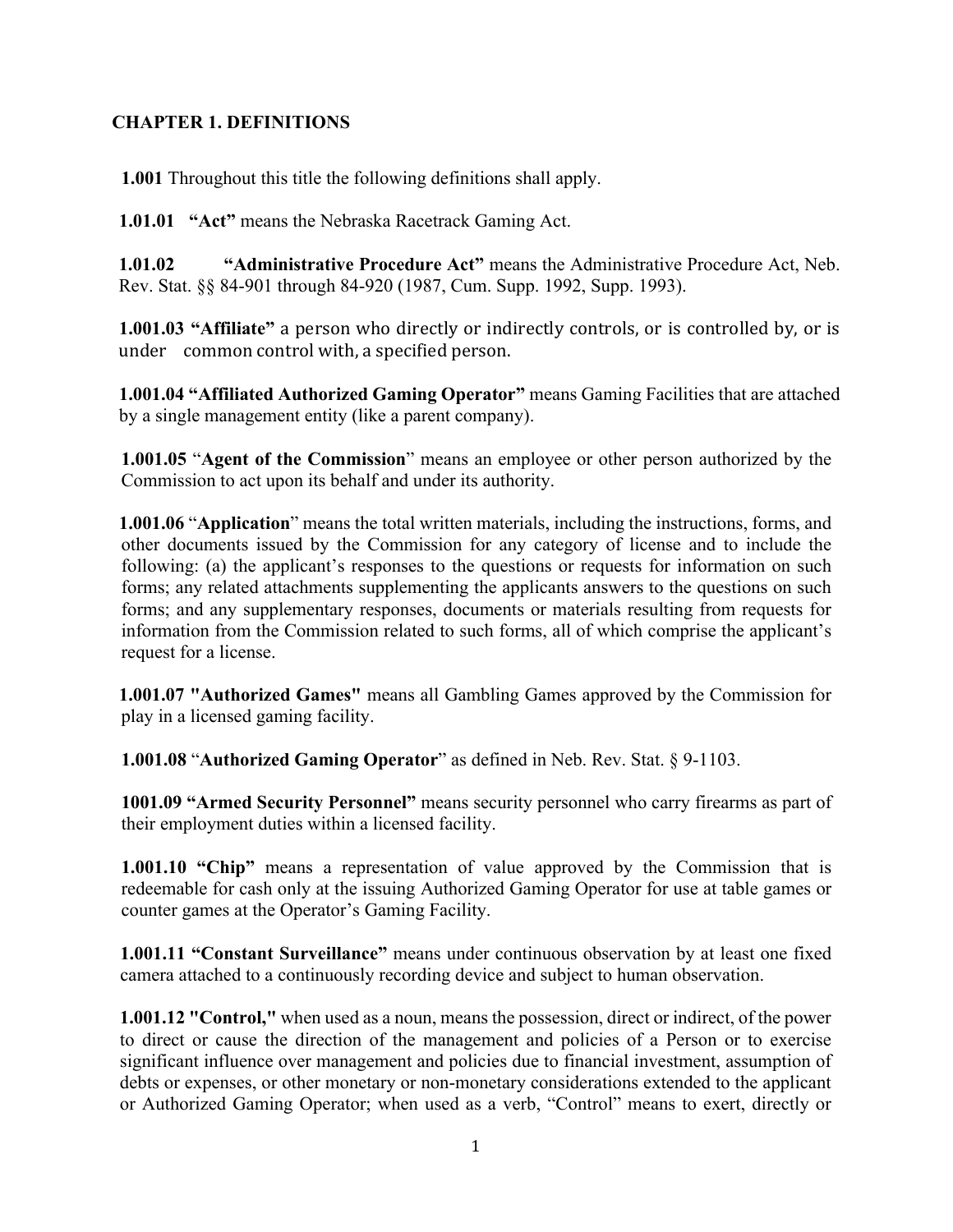indirectly, such power, or to be in a position to exert such power.

**1.001.13 "Dedicated Coverage"** means camera coverage where the sole function is to view and record a specific area whenever activity is occurring in that area.

**1.001.14 "Executive Director"** means the Commission staff member who reports directly to the Commission.

**1.001.15 "Excluded Person"** Any person whose name appears on any exclusion list in the State of Nebraska, or any person whose name does not appear on an exclusion list, but is excluded or ejected from areas where gaming is conducted pursuant to the law.

**1.001.16 "Gambling Game",** means any game approved by the Commission for wagering, including, but not limited to, gambling games authorized by this chapter.

**1.001.17 "Gaming Agent"** is a Commission employee who is responsible for on-site enforcement of the Act, this title, and other regulatory responsibilities as assigned by the Commission.

**1.001.18 "Gaming Employee"** an employee of an Authorized Gaming Facility Operator who: (i) is directly connected to the operation or maintenance of Gambling Games; or (ii) provides security in a Gaming Facility; or (iii) has access to a restricted area of a Gaming Facility; or (iv) is connected with the operation of a Gaming Facility; or (v) is so designated by the Commission.

**1.001.19 "Gaming Employee License"** means a license issued to a Gaming Employee by the Commission.

**1.001.20 "Gaming Floor"** is the portion of the Licensed Racetrack Enclosure where an Authorized Gaming Operator conducts Gambling Games.

**1.001.21 "Gaming Facility"** means the area within a Licensed Racetrack Enclosure that has been set aside for the conducting of Gambling Games by an Authorized Gaming Operators and related activities with limited access to Patrons of twenty-one (21) years of age or older.

**1.001.22 "Gaming-Related-Vendor"** means any person required to be licensed by the Commission to provide goods or services related to the conduct of gaming.

**1.001.23 "Independent Financial Institution"** means a bank approved to do business in the State or an insurance company admitted to transact insurance in the State of Nebraska with an Insurance Rating of "A" or other equivalent rating from an insurance rating company approved by the Commission.

**1.001.24 "Independent Testing Laboratory"** means a laboratory with a national reputation for honesty, independence, competence, and timeliness that is demonstrably competent and qualified to scientifically test and evaluate devices for compliance with the Act and to otherwise perform the functions assigned to it in the Act, which has been certified by the Commission. An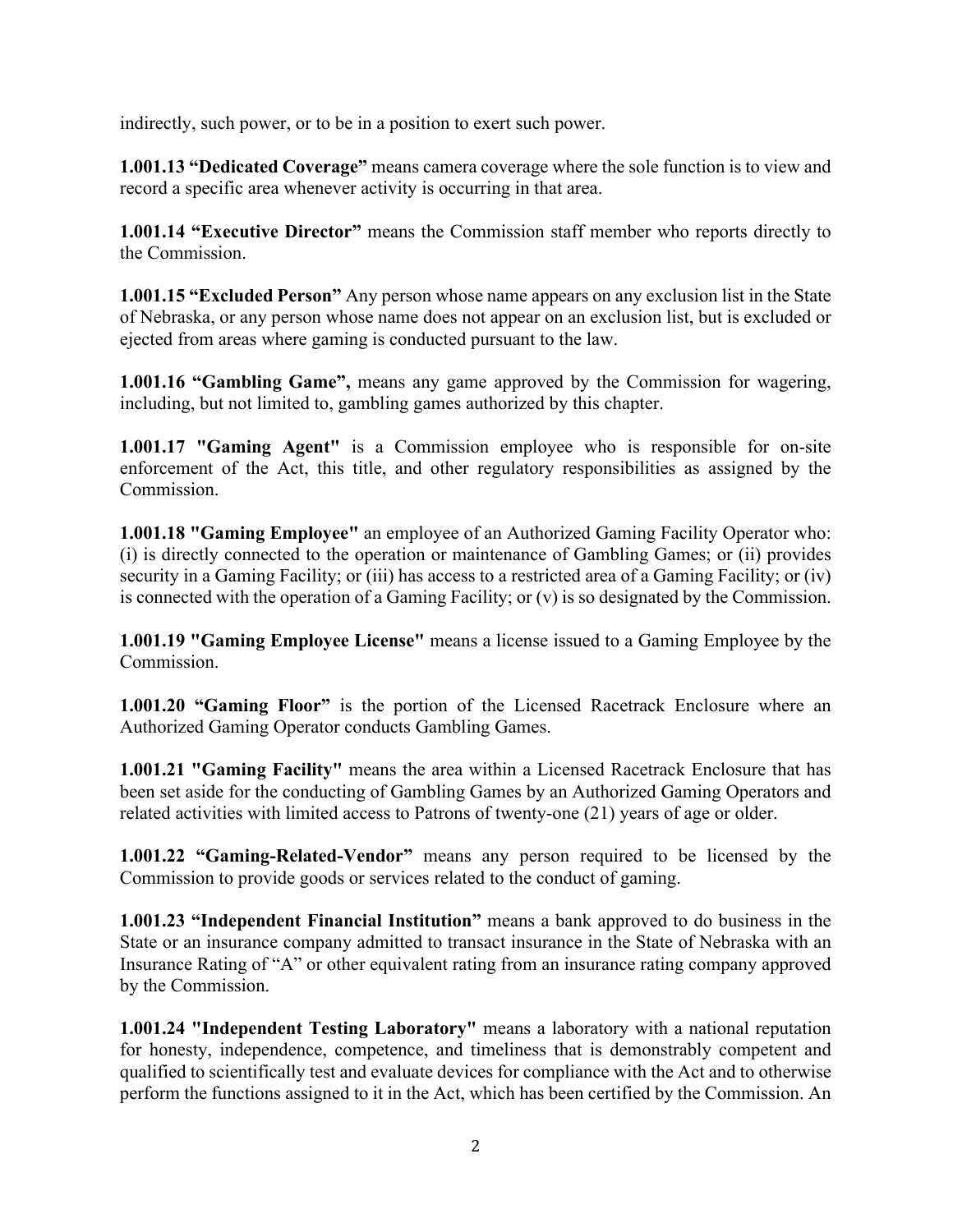Independent Testing Laboratory will not be owned or Controlled by a Racetrack Operator Licensee, the State, or any Manufacturer, supplier or operator of Gaming devices.

**1.001.25 "Internal Controls"** means the internal procedures, administration, and accounting controls designed by the Authorized Gaming Operator, that have been approved by the Commission, for the purpose of exercising control over the gambling operation and its assets.

**1.001.26 "Key employee"** means any executive, employee, agent, or other individual who has the power to exercise significant influence over decisions concerning any part of the operation or a person who has applied for or holds a Gaming Operator, Management Company, or Gaming-Related Vendor license or the operation of a holding company of a person that has applied for or holds a Gaming Operator, Management Company, or Gaming-Related Vendor license, including:

(1) An officer, director, trustee, partner, or an equivalent fiduciary;

(2) An individual who holds a direct or indirect ownership interest of five per cent or more;

(3) An individual who performs the function of a principal executive officer, principal operating officer, principal accounting officer, or an equivalent officer;

(4) Any other individual the Commission determines to have the power to exercise significant influence over decisions concerning any part of the operation.

**1.001.27 "Key Person"** means any of the following entities:

(1) An officer, director, trustee, partner, or proprietor of a person that has applied for or holds an Authorized Gaming Operator license, Gaming Facility license, or supplier license or an affiliate or holding company that has control of a person that has applied for or any such license.

(2) A person that holds a combined direct, indirect, or attributed debt or equity interest of more than 5% in a person that has applied for or holds an Authorized Gaming Operator license, Gaming Facility license, or supplier license.

(3) A person that holds a combined direct, indirect, or attributed equity interest of more than 5% in a person that has a controlling interest in a person that has applied for or holds an Authorized Gaming Operator license, Gaming Facility license, or supplier license.

(4) A managerial employee of a person that has applied for or holds an Authorized Gaming Operator license, Gaming Facility license, or supplier license in this state, or a managerial employee of an affiliate or holding company that has control of a person that has applied for or holds an Authorized Gaming Operator license, Gaming Facility license, or supplier license in this state, who performs the function of principal executive officer, principal operating officer, principal accounting officer, or an equivalent officer.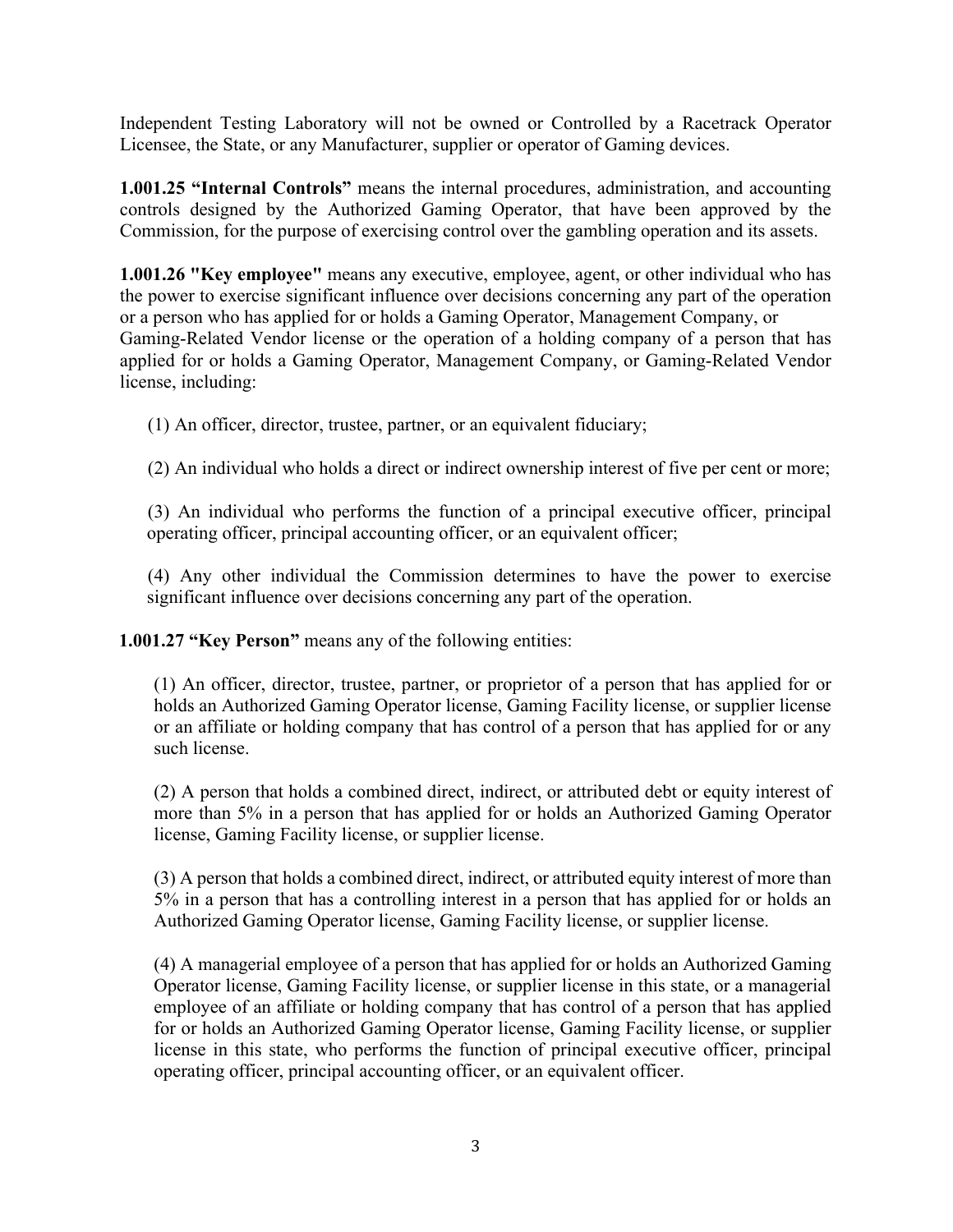(5) A managerial employee of a person that has applied for or holds an Authorized Gaming Operator license, Gaming Facility license, or supplier license, or a managerial employee of an affiliate or holding company that has control of a person that has applied for or holds an Authorized Gaming Operator license, Gaming Facility license, or supplier license, who will perform or performs the function of gaming operations manager, or will exercise or exercises management, supervisory, or policy-making authority over the proposed or existing gambling operation, casino operation, or supplier business operations in this state and who is not otherwise subject to occupational licensing in this state.

(6) Any individual or business entity so designated by the Commission or Executive Director.

(7) An institutional investor is not a key person unless it has a controlling interest or fails to meet the standards for waiver of eligibility and suitability requirements for qualification and licensure under these rules.

**1.001.28 "Management Company"** means an organization retained by an Authorized Gaming Operator to manage a Gaming Facility and provide services such as accounting, general administration, maintenance, recruitment, and other operational services.

**1.001.29 "Manufacturer"** means a Person who is licensed by the Commission as a

Gaming-Related-Vendor to manufacture, fabricate, assemble, produce, program, refurbish, or make Modifications to any Gaming Device or Component thereof, or associated Program Storage Device for sale, lease, distribution, use or play by an Authorized Gaming Operator in the State of Nebraska.

**1.001.30 "Minimum Internal controls Standards (MICS)"** the minimum standards adopted by the Commission for the internal controls of an authorized gaming operator.

**1.001.31 "Patron"** is any person, other than an employee or a vendor, who has entered the Licensed Gaming Premises of the Gaming Facility Authorized Gaming Operator for a commercial purpose.

**1.001.32 "Person"** means any individual, partnership, corporation, or other association or entity.

**1.001.33 "Program Storage Device"** means an EPROM (Erasable Programmable Read-Only Memory), hard drive, DVD, CD-ROM or other storage medium which is used for storing program instructions in a Gaming Device, system or other associated equipment.

**1.001.34 "Progressive Controller"** The hardware and software that controls all communications within a progressive game link and its associated progressive meter.

**1.001.35 "Progressive Game"** a computerized system linking electronic gaming devices within one or several Gaming Facilities and offering one or more common progressive payouts based on the amounts wagered.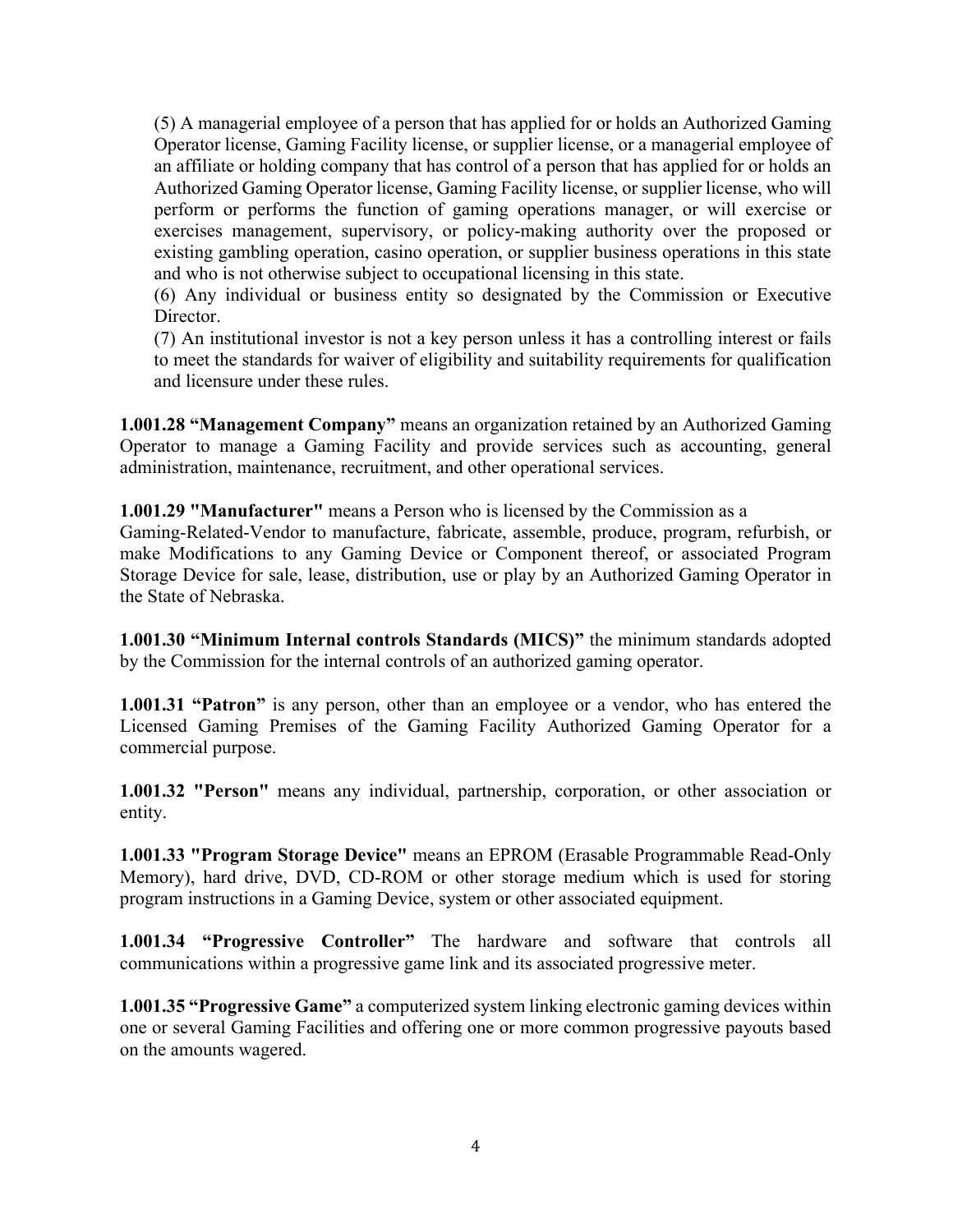**1.001.36 "Provisional License"** means a restricted license that is given to an individual or entity that has not yet met all the requirements, including a completed background investigation, but allows the person or entity to perform for a limited amount of time as though fully licensed.

**1.001.37 "Reserve***"* means an account with an independent financial institution or brokerage firm consisting of cash, qualified investments, or other secure funding method approved by the Executive Director used to satisfy periodic payments of prizes.

**1.001.38 "Soft Count"** means the physical counting of currency after it has been removed from Gaming Device.

**1.001.39 "Surveillance Operator"** a Gaming Employee who has been trained to operate the Authorized Gaming Operator's surveillance equipment. No employee who carries out any duties that are required to be under surveillance may act as a Surveillance Operator.

**1.001.40 "Ticket"** means a receipt produced by a Gaming Device evidencing the purchase and participation in a game or game option also referred to as a "gaming voucher".

**1.001.41 "Vendor"** means a Person who sells or leases non-gaming goods and/or services to an Authorized Gaming Operator.

**1.001.42 "Wage**r**"** means an act of betting a sum of money on a Game of Chance.

**1.001.43 "Winnings"** means the amount due a winning Patron as a result of a legitimate Wager; "Winnings" are based on a single winning transaction on a Gambling Game or other single transaction that entitles the winning Patron to money, a prize, or other award.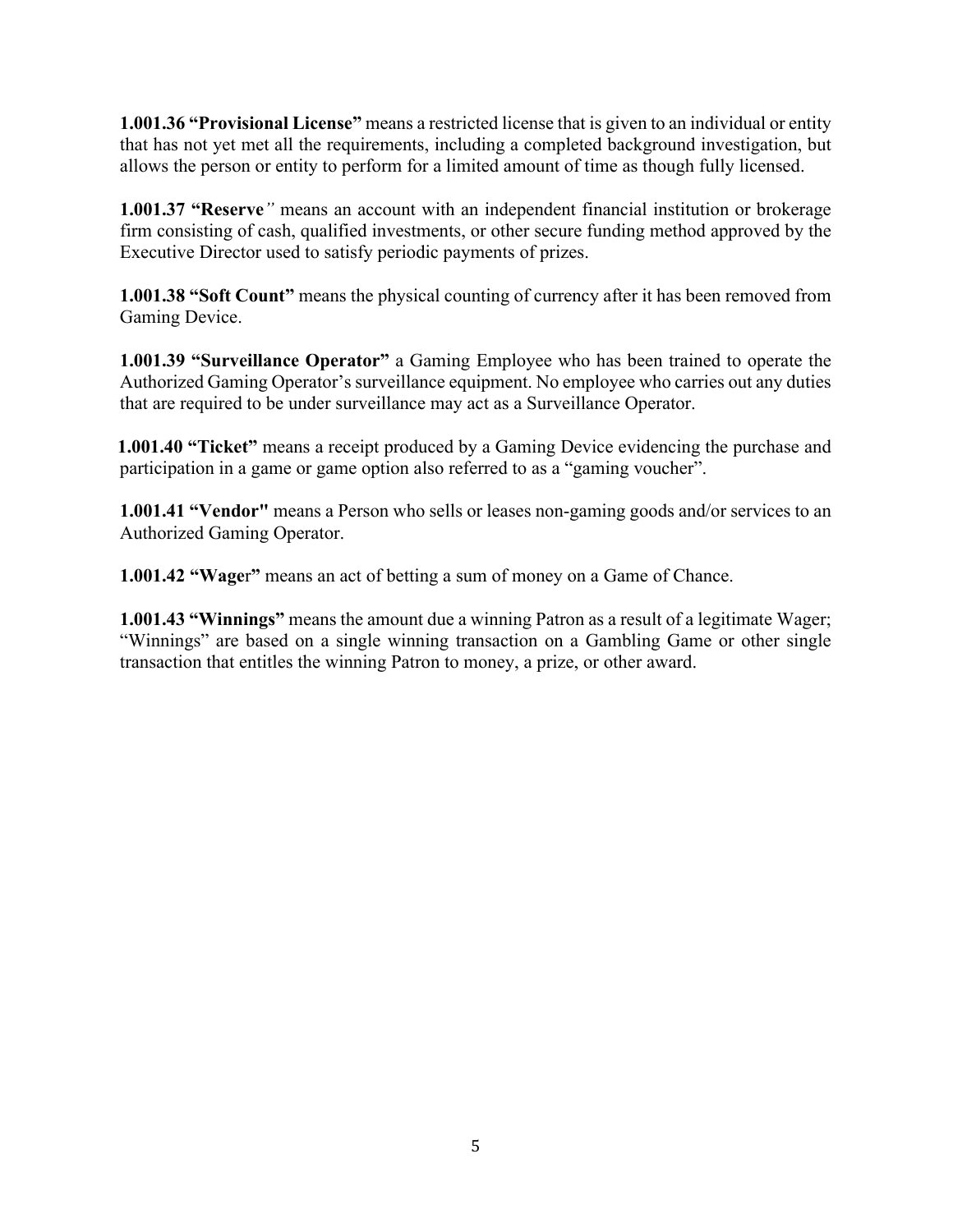# **CHAPTER 2. THE COMMISSION ORGANIZATION AND OPERATION.**

# **2.001 RECORDS RETENTION.**

**2.001.01** All Authorized Gaming Operators, Gaming Facility owners, Distributor and Supplier licensees will maintain, in a place secure from theft, loss, or destruction, adequate records of its business and accounting operations. The licensees will make the records available to the Commission, upon request, within a reasonable time prescribed by a subpoena duces tecum or by written request of the Commission, the executive director, or his or her designee. The licensees will hold the records for not less than 7 years. The records will include, but not be limited to, all of the following:

**2.001.01A** All correspondence with, or reports to, the Commission or any local, state, or federal governmental agency.

**2.001.01B** All correspondence concerning the acquisition, construction, maintenance, or business of a proposed or existing gaming or support facility.

**2.001.01C A** personnel file on each employee.

**2.001.02** Notwithstanding 2.001.01 of this rule, a gaming operator will hold copies of all promotional and advertising material, records, or complimentary distributions for at least 1 year, unless otherwise requested by the Commission.

**2.001.03** An Authorized Gaming Operator licensee will keep and maintain accurate, complete, legible, and permanent records of any books, records, or documents pertaining to, prepared in, or generated by, the gaming operation, as described in its internal controls, as approved by the Commission.

**2.001.04** An Authorized Gaming Operator will organize and index all required records in a manner that enables the Commission to locate, inspect, review, and analyze the records with reasonable ease and efficiency.

#### **2.002 DUTIES.**

#### **In addition to the duties prescribed in the Act, the Commission has the duties described as follows.**

**2.002**.**1** Determine the priority and eligibility of any applicant for a license and to select among competing applicants for a license, the applicant who or which best serves the interests of the residents of Nebraska;

**2.002.2** Adopt technical standards governing the design, operation and control of gaming equipment;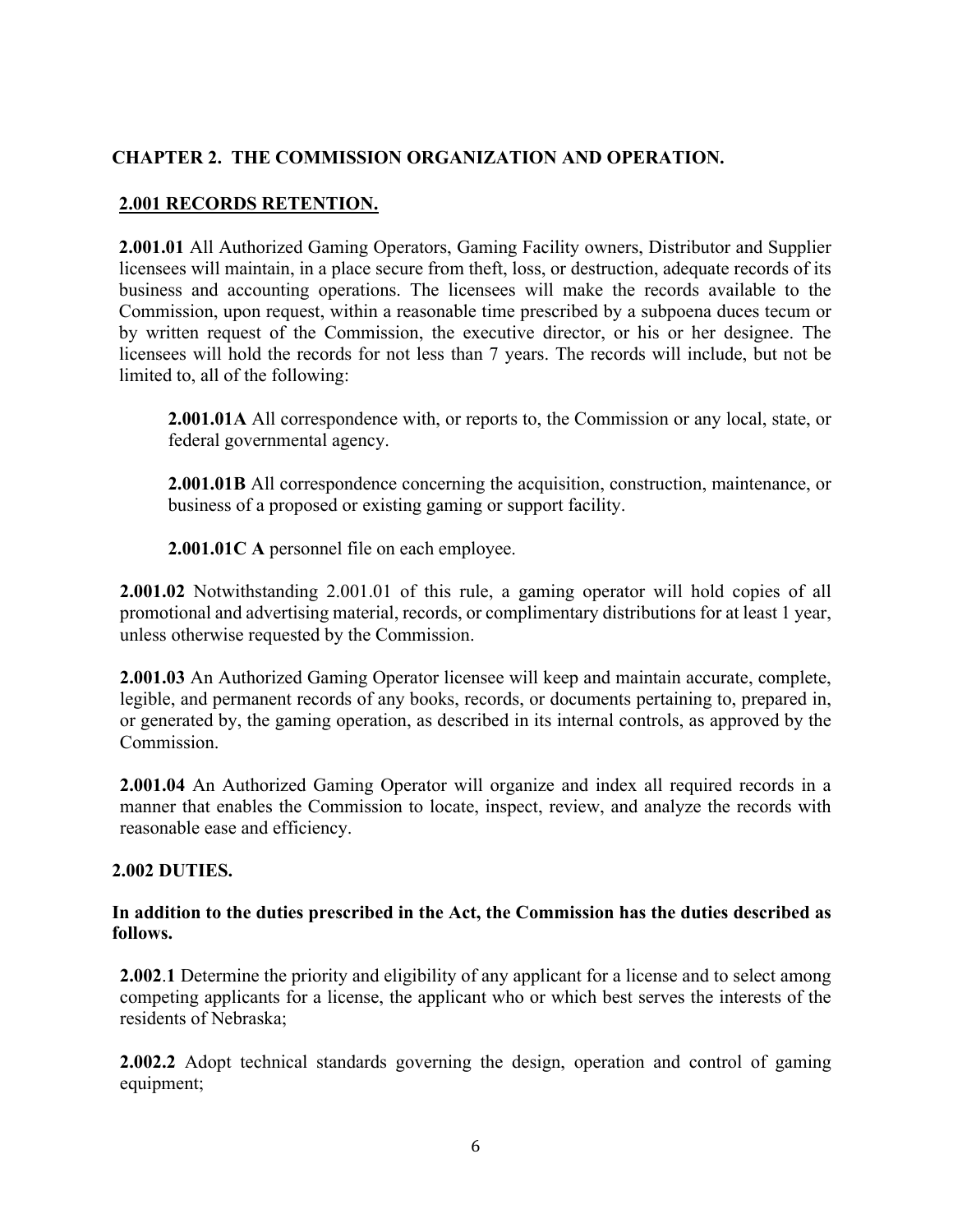**2.002.3** Approve the hours of operation for each Gaming Facility which may include days on which gaming operations are prohibited from opening;

**2.002.4** Audit or cause audit of gaming operations, including those that have ceased operation;

**2.002.5** Receive and investigate complaints from gaming patrons concerning the conduct of gaming;

**2.002.6** Inspect, test and approve gaming equipment and chips proposed for use or placed in use in Authorized Gaming Facilities;

**2.002.7** Approve locations for the storage and servicing of gaming equipment;

**2.002.8** Summarily disable and direct removal from the gaming facility, such gaming supplies, devices, or equipment that is suspected to be in violation of the Act, these regulations, or has been otherwise compromised, for the purpose of examination and inspection;

**2.002.9** Establish procedures for the governance of the Commission;

**2.002.10** Contract for the services of, legal, accounting, technical, operational, and other personnel and consultants;

**2.002.11** Secure, by agreement, information and services as the Commission considers necessary from any other unit of government;

**2.002.12** Maintain the Excluded Persons Database in accordance with the provisions of Chapter 13 of these rules;

**2.002.13** Establish Minimum Internal Controls for the operation of gaming within each Gaming Facility to provide guidance for each Gaming Facility to develop their own Internal Controls; and

**2002.14** Determine any facts or any conditions, practices, or other matters as the Commission considers necessary or proper to aid in the enforcement of the Act.

# **2.003 DELEGATION OF AUTHORITY.**

**2.003.01** The Commission members may, in their discretion and where permitted by law, delegate the authority to perform any of the agency's functions. Except as provided in section 2.006.04 of this rule, any determination made pursuant to delegated authority will for all purposes be deemed the final action of the Commission, without approval, ratification or other further action by the members.

**2.003.02** Any delegation of authority will be effected through formal action at a Commission meeting.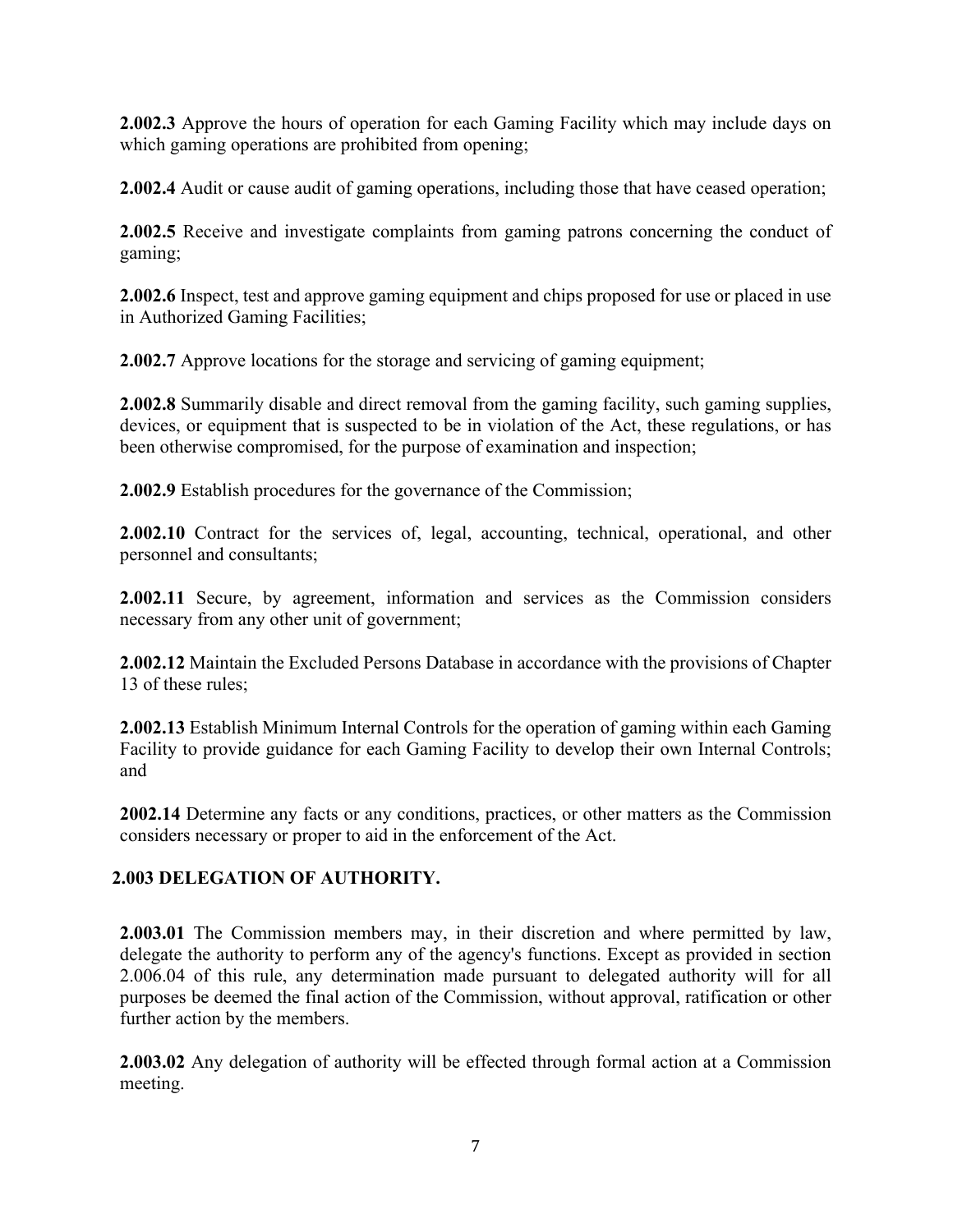**2.003.03** All delegations of authority made pursuant to this rule will remain in effect indefinitely unless otherwise specified. Any delegation of authority previously approved may be revoked or modified through subsequent member action at a meeting held under sections 3.007 and 3.008 of this Chapter.

**2.003.04** Any determination made pursuant to delegated authority may be reviewed by the members. Any such determination is deemed final unless modified or reversed by member action at a Commission meeting.

**2.003.05** Notwithstanding any other provision of this rule, any matter that has been delegated may alternatively be presented to, and determined by, the members on their own motion, at the discretion of the chairperson, or upon the request of the executive director.

#### **2.004 MEETINGS.**

**2.004.01** Persons wishing to appear before the Commission should submit a written request to the Commission office not less than seven (7) calendar days prior to the meeting. The Executive Director or Commission may place a time limit on presentations after considering the number of presentations requested.

#### **2.005 SUBPOENA POWER.**

**2.005.01** Concerning any matter under its jurisdiction, the Commission may require that testimony be given under oath and administer such oath, issue subpoenas compelling the attendance of witnesses and the production of any papers, books, and accounts, and cause the deposition of any witness.

**2.005.02** In the event of the refusal of any person without good cause to comply with the terms of a subpoena issued by the Commission or the refusal to testify on matters about which the person may lawfully be questioned:

**2.005.03** The Commission may discipline any applicant or licensee, in accordance with the Act and Commission rules adopted thereunder, for failing or refusing to submit to a properly issued subpoena.

#### **2.006 ADMINISTRATION OF THE COMMISSION.**

**2.006.01** The Commission will appoint an Executive Director who isresponsible for the day-today administration of the Commission's activities. The Executive Director will have had at least five years of responsible supervisory administrative experience in a governmental regulatory agency.

#### **2.007 CODE OF CONDUCT.**

**2.007.01** The Commission will create, maintain, and, as needed, update a Code of Conduct governing Commission members, the Executive Director, and staff, as well as those doing or seeking to do business with, interested in matters before or regulated by the Commission. The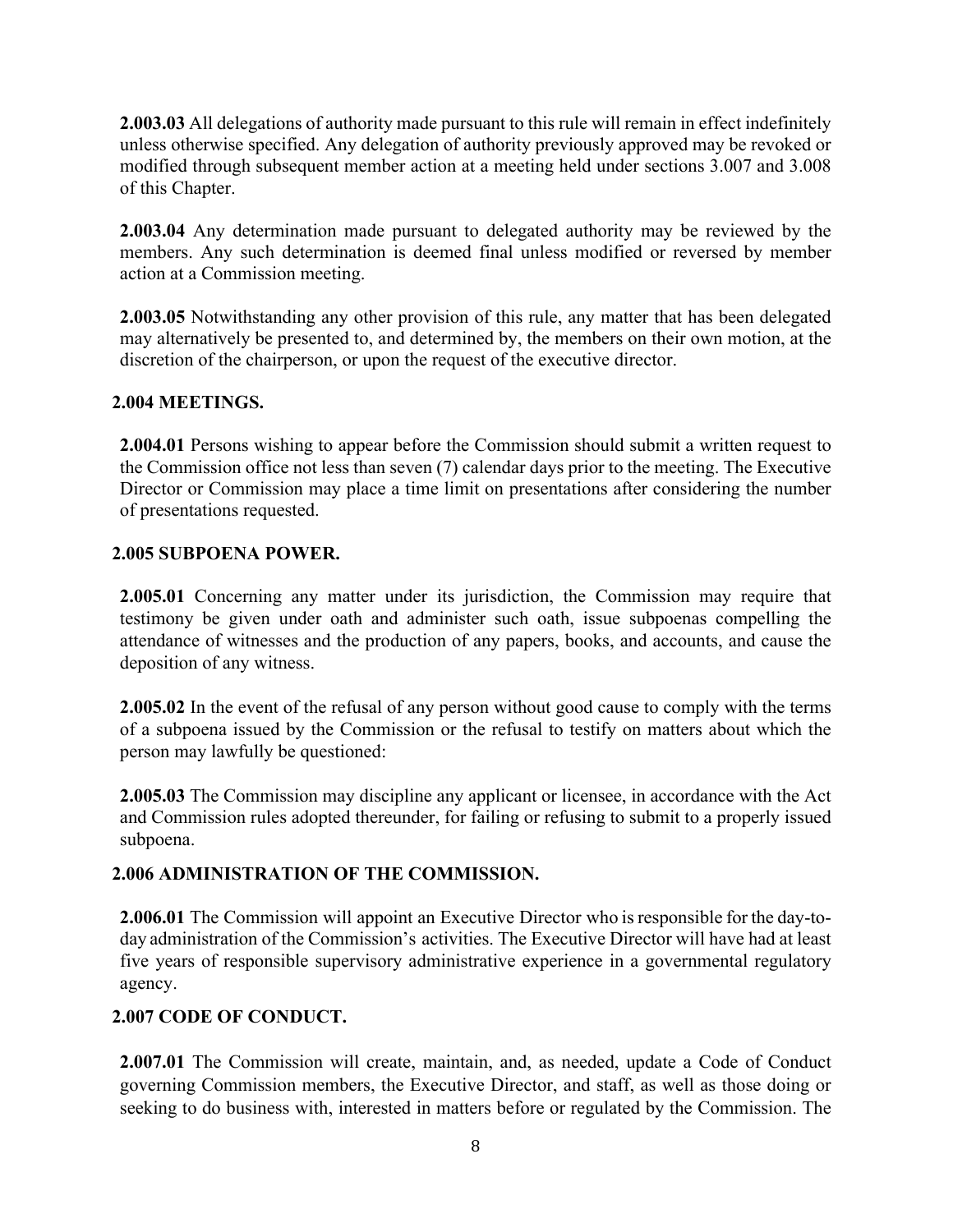code of conduct and any updates thereto will be approved by majority vote at an open meeting of the Commission.

# **CHAPTER 3. GAMING LICENSING REQUIREMENTS**

#### **3.001 LICENSE REQUIRED.**

**3.0001.01** A person shall not conduct or participate in conducting Gambling Games or offer products or services relating to the conduct of gaming unless the person holds a valid license issued by the Commission.

#### **3.002 CATEGORIES OF LICENSES; TERMS.**

**3.002.01** The Commission may create categories of licenses and establish a fee structure for license categories not to exceed the maximum fee for each category as set forth in this chapter. In its discretion, the Commission may establish classifications within a license category to establish a license fee structure for the category that reflects cost of administration and regulation need for each classification of license. The Commission will review its license fee structure annually and include an analysis in its annual report. Applicants for each category of license must apply on forms approved by the Commission to be accompanied by the corresponding license application fee. All application fees are non-refundable.

**3.002.02 Categories of Licenses -** The Commission may classify an activity to be licensed in addition to, different from, or at a different level than, the following license classifications:

**3.002.02A Authorized Gaming Operator License** authorizes an Authorized Gaming Operator or Management Company to conduct Authorized Games as defined by the Act under the regulation, implementation, and enforcement of the Commission. The License authorizes the approved Authorized Gaming Operator to acquire, own, lease, possess, and operate Gaming Devices at a Licensed Racetrack Enclosure. The term of a Gaming Operator License is a minimum of twenty (20) years for a fee of one million dollars (\$1,000,000.00).

**3.002.02B Gaming Facility License** authorizes an Authorized Gaming Operator to operate a Gaming Facility, but also serves as a mechanism for the Commission to issue assessments and will complement but not supersede the Authorized Gaming Operator License fee to reimburse the Commission for its operational costs. The Authorized Gaming Operator will apply for a Gaming Facility License annually. Assessments will be calculated per annum and will be paid by the Authorized Gaming Operator holding the Gaming Facility License on at least a quarterly basis. An Authorized Gaming Operator will not pay any assessment for the first year of operation.

**3.002.02C Gaming-Related Vendor License** The following will obtain and hold a Gaming-Related Vendor license:

**3.002.02C(i)** Any individual, partnership, corporation, association, trust, or any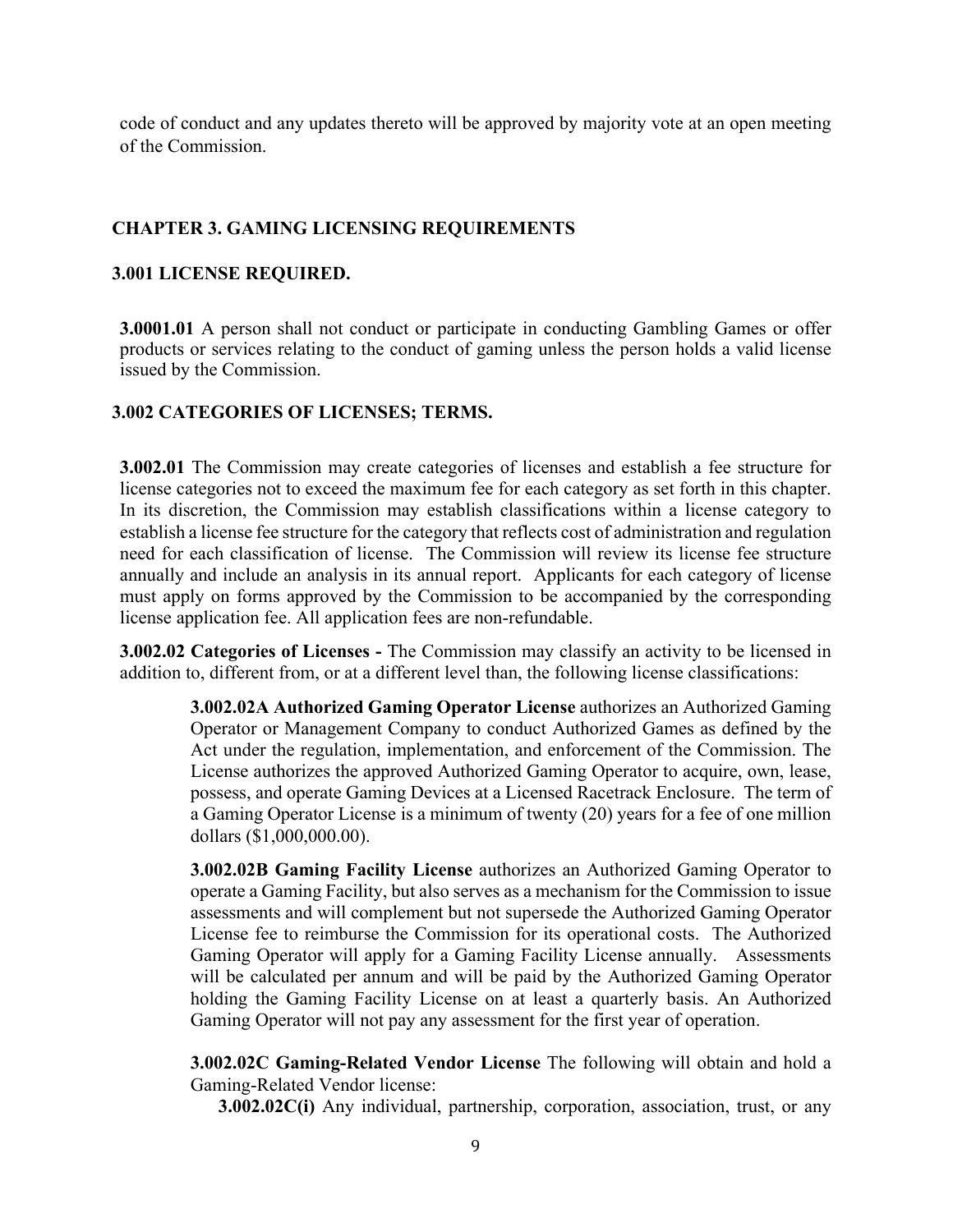other group of individuals (however organized) who supplies gaming-related equipment, goods, or services to an Authorized Gaming Operator or Gaming Facility that are directly related to or affect gaming activity authorized by the Act, including but not limited to, the manufacture, sale, distribution, or repair of gaming devices and equipment related to table games, as defined in the Act; and

**3.002.02C(ii)** Any Management Company owning gaming devices, supplies, and equipment.

**3.002.02C(iii)** Any individual, partnership, corporation, association, trust, or any other group of persons (however organized) that leases or otherwise permits an Authorized Gaming Operator to use a Gaming Facility to conduct or participate in the conduct of gaming authorized under the Act.

**3.002.03** The Commission may require employees of a Gaming-Related Vendor licensee whose presence on a Gaming Facility is required to install, service, or repair gaming equipment, related devices, or systems to obtain an occupational license, Level 3.

**3.002.04** An employee of a Gaming-Related Vendor licensee that will be present on a Gaming Facility regularly may be required to obtain an occupational license of a category to be determined by the Commission.

**3.002.05** The term of a Gaming-Related Vendor License is three (3) years and requires an initial license application fee not to exceed \$5,000.00, and an annual license fee, payable in the first year following initial licensure, not to exceed \$2,000.00.

# **3.003 KEY PERSON LICENSE.**

**3.003.01** Persons within the definition of Key Person as defined in Chapter 1, Section 3 of these regulations will file an application for a Key Person license of forms provided by the Commission. All application fees are established to cover the cost of the background investigation. To the extent the cost of any applicant's background investigation, exceeds the amount of the application fee, the applicant must pay the balance before being considered for licensure. Provisional licenses may be issued prior to completing the background investigation.

**3.003.01A** Key Persons associated with an Authorized Gaming Operator applicant or licensee who are not Management Companies, will pay a non-refundable application fee of \$10,000.00.

**3.003.01B** When an Authorized Gaming Operator employs or contracts with a Management Company to participate, advise or otherwise control all or a portion of the Gaming Operation, the Management Company will apply for a Key Person license and pay a non-refundable application fee of \$15,000.00.

**3.003.01C** The non-refundable application fee for Key Persons associated with a Gaming-Related Vendor's license will be an amount prescribed by the Commission to cover the estimated cost of the investigation, not to exceed \$1,000.00. however, the applicant will be responsible for the full cost of the investigation, if it exceeds the amount of the non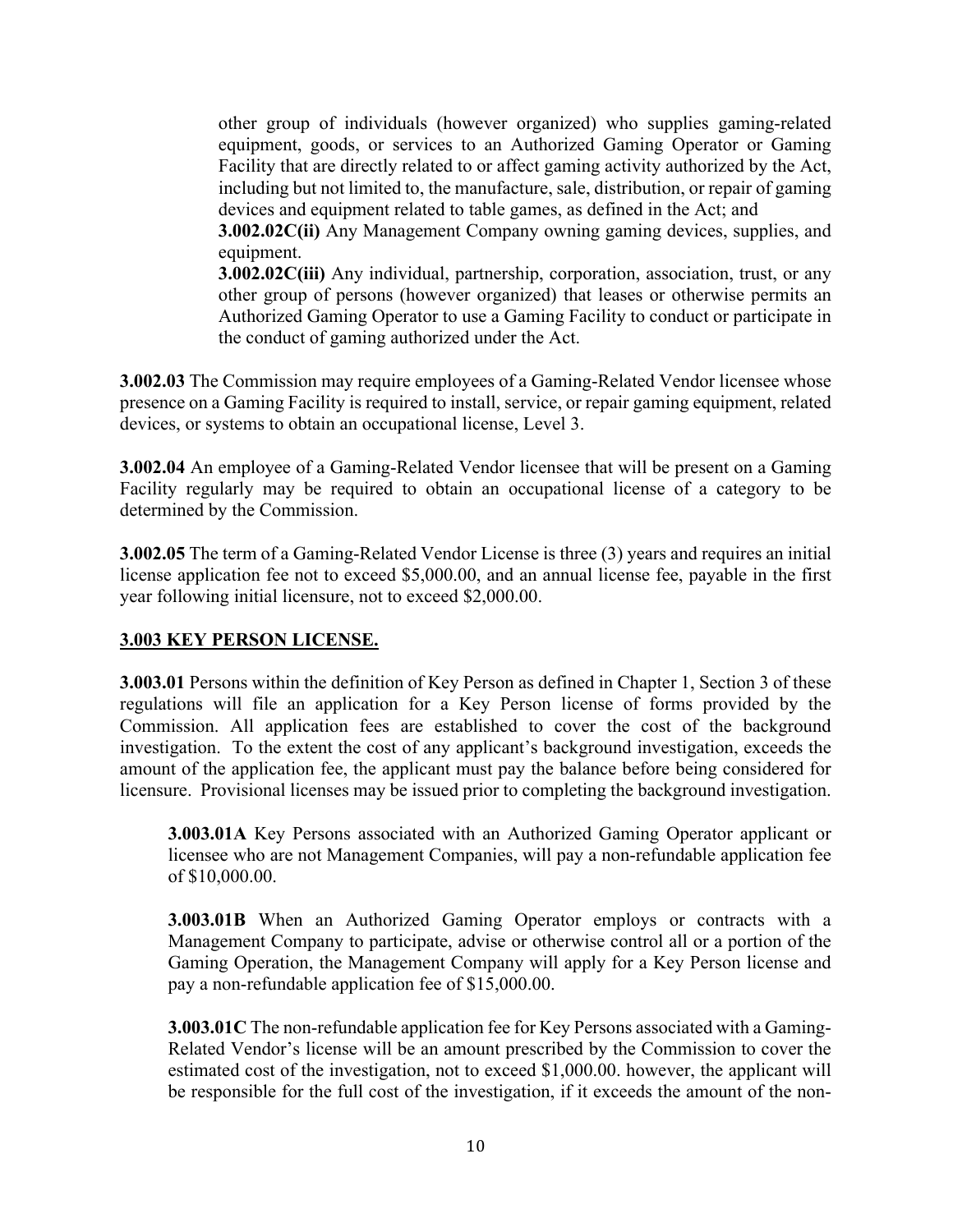refundable application fee.

**3.003.01D** All other Key Person applicants will pay a non-refundable application fee set by the Commission, not to exceed \$10,000.00.

**3.003.01E** Annual renewal fees for Key Persons will be an amount set by the Commission, not to exceed \$2,000.00.

### **3.004 OCCUPATIONAL LICENSES.**

**3.004.01** The following persons are required to hold an occupational license:

**3.004.01A** A person employed by an Authorized Gaming Operator or Management Company and whose duties are to be performed on the Gaming Facility.

**3.004.01B** All security personnel.

**3.004.01C** Managers or supervisory personnel.

**3.004.01D** Employees whose duties are performed off the Gaming Facility and whose duties include the handling of money or performing accounting and auditing functions that involve money obtained as a result of gaming or other operations on the Gaming Facility.

**3.004.02** An occupational license, Level 1 is the highest level of occupational license. An occupational licensee may perform any activity included within the occupational licensee's level of occupational license or any lower level of occupational license.

**3.004.03** An employee of an Authorized Gaming Operator or Management Company who does not hold an occupational license shall not perform any duties on the Gaming Facility at any time.

**3.004.04** A person under nineteen (19) years of age will not hold an occupational license of any level if said license requires presence on the gaming floor. Applicants for Occupational License Level I must be at least nineteen (19) years of age.

**3.004.05** An application for an occupational license will not be processed by the Commission unless the applicant has an agreement or a statement of intent to hire with an Authorized Gaming Operator licensee or applicant, documenting that the applicant will be employed upon receiving the appropriate occupational license.

**3.004.06** Employees of an Authorized Gaming Operator who perform the following functions, regardless of title, will obtain an Occupational license, Level 1:

**3.004.06A** Audit director.

**3.004.06B** Internal audit director.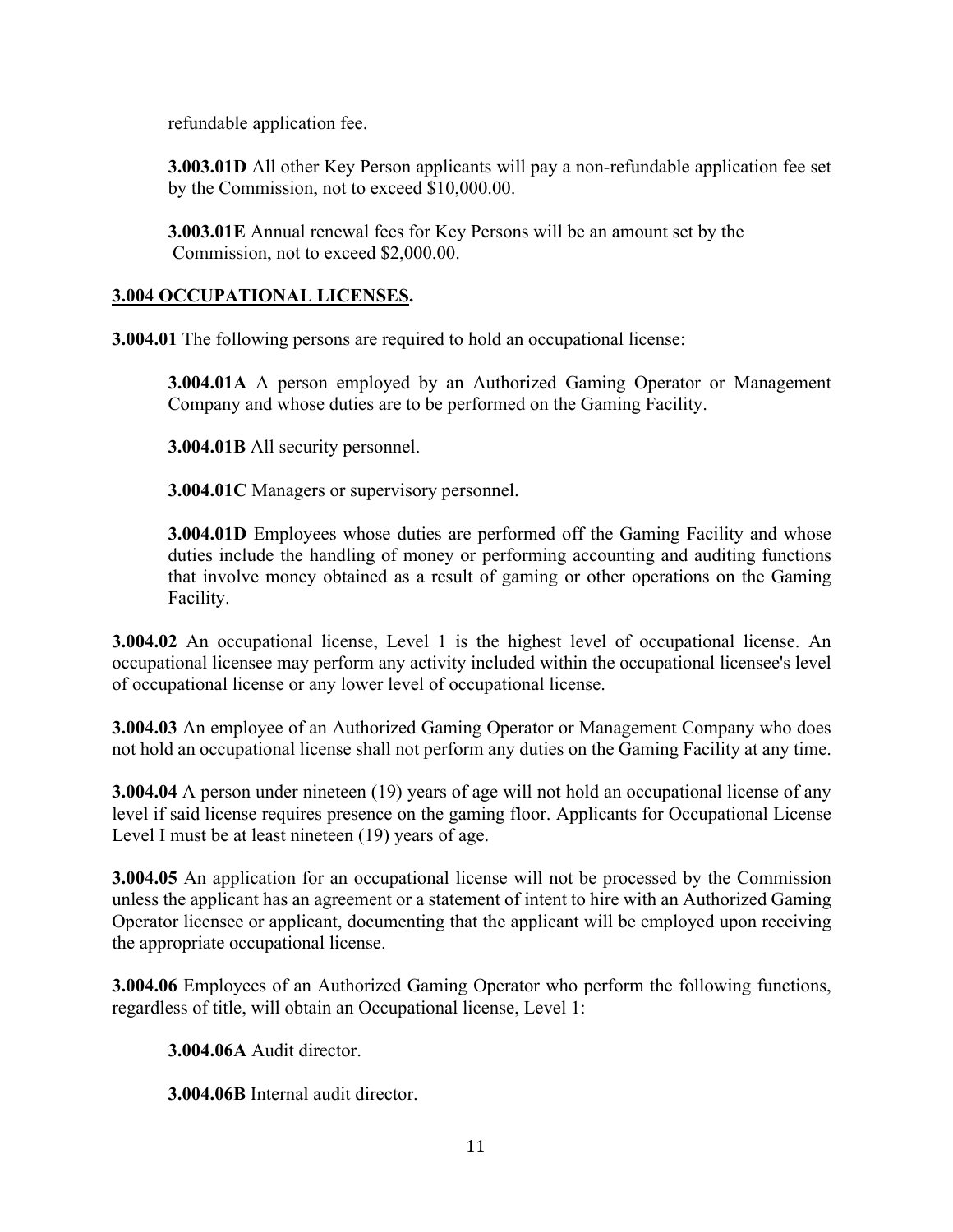**3.004.06C** Chief regulatory compliance officer.

**3.004.06D** Information technology director and managers.

**3.004.06E** Casino director.

**3.004.06F** Surveillance director

**3.004.06G** Chief financial officer or controller, or both.

**3.004.06H** Gaming operation director

**3.004.06I** Electronic gaming device director.

**3.004.06J** Human resources director.

**3.004.06L** Marketing director.

**3.004.06M** Table games director.

**3.004.06N** General manager.

**3.004.06O** Assistant general manager.

**3.004.06P** Support operations director.

**3.004.06Q** Any other employee of an Authorized Gaming Operator whom the Commission deems necessary, to ensure compliance with the Act and these rules, to hold an occupational license, Level 1.

**3.004.07** A person holding a Level I license employed by an Authorized Gaming Operator or Management Company may not be employed concurrently by a Gaming-Related Vendor, except that a person holding a Level I license may be employed by a licensed Management Company that is also licensed as a Gaming-Related Vendor.

**3.004.08** Employees of Authorized Gaming Operators who perform the following functions, regardless of title, will obtain an occupational license, Level 2:

**3.004.08A** Security personnel and surveillance personnel.

**3.004.08B** Any employee of an Authorized Gaming Operation whose duties are performed on the Gaming Facility and whose employment duties affect gaming.

**3.004.08C** Any employee of an Authorized Gaming Operator whose duties are performed on or off the Gaming Facility and whose employment duties affect the flow of money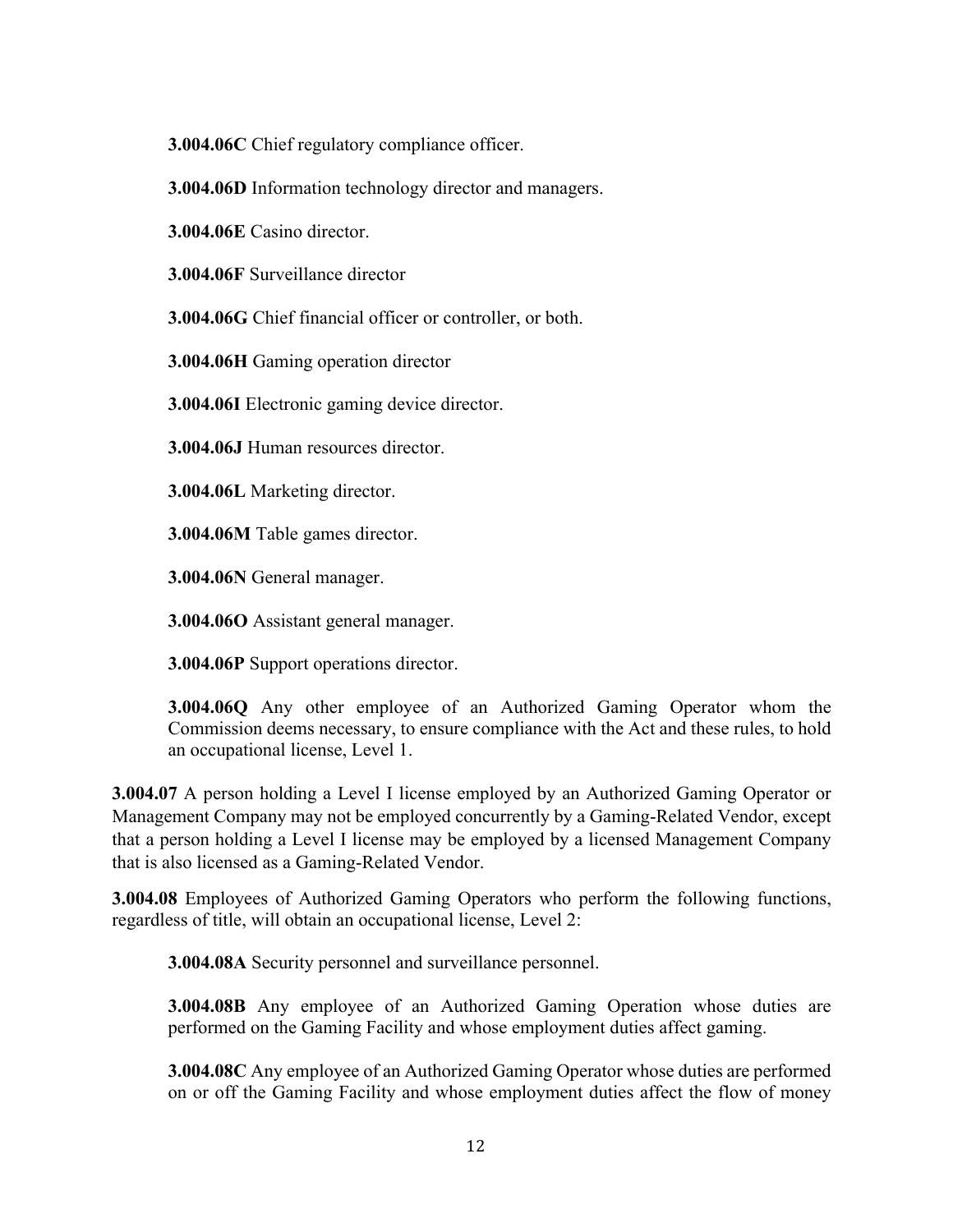obtained as a direct result of gaming operations or other operations on the Gaming Facility.

**3.004.08D** Any employee of an Authorized Gaming Operator whose duties include accounting and auditing functions and whose duties relate to money obtained as a result of gaming or other operations on the Gaming Facility.

**3.004.08E** Any other employee of an Authorized Gaming Operator whom the Commission deems necessary, to ensure compliance with the Act and these rules, to hold an occupational license, Level 2.

**3.004.09** Employees of Authorized Gaming Operators who perform the following functions, regardless of title, will obtain an occupational license, Level 3:

**3.004.09A** Any employee of an Authorized Gaming Operation whose duties are performed on a Gaming Facility and who are not employees described in subsection 3.004.07 or 3.004.08.

**3.004.09B** Any other employee whose job functions require them to have regular access to a Gaming Facility whom the Commission deems necessary, to ensure compliance with the Act and this title, to hold an occupational license, Level 3.

**3.004.010** The term of all occupational license levels is three years. Occupational license level 1 requires an initial license application fee not to exceed \$5000.00 and an annual license fee not to exceed \$1000. Occupational license levels 2 and 3 require an initial application fee not to exceed \$250.00 and an annual license fee not to exceed \$125.00.

# **3.005 PAYMENT OF FEES AND ASSESSMENTS; COSTS REQUIRED.**

**3.005.01** Applicants for any license issued by the Commission under the provisions of this Chapter must pay all fees and assessments prescribed either by law or these Rules and Regulations in the manner and at the time prescribed by law and/or these Rules and Regulations. Application fees and applicable assessments for all Gaming Facility Licenses and must be paid by the applicant at the time that an application is filed with the Commission. None of the licenses listed in this Chapter may be transferred, sold, or assigned.

**3.005.02** The Commission may refuse to take final action on any application if all license regulation, investigation, and fingerprint fees have not been paid in full. The Commission may deny the application if the applicant refuses or fails to pay all such fees. Additionally, an applicant who has refused or failed to pay the required costs will not be eligible to file any other application with the Commission until all such fees are paid in full. Neither the license fee or regulation fees nor any other fee is refundable.

#### **3.006 CONFIDENTIAL INFORMATION.**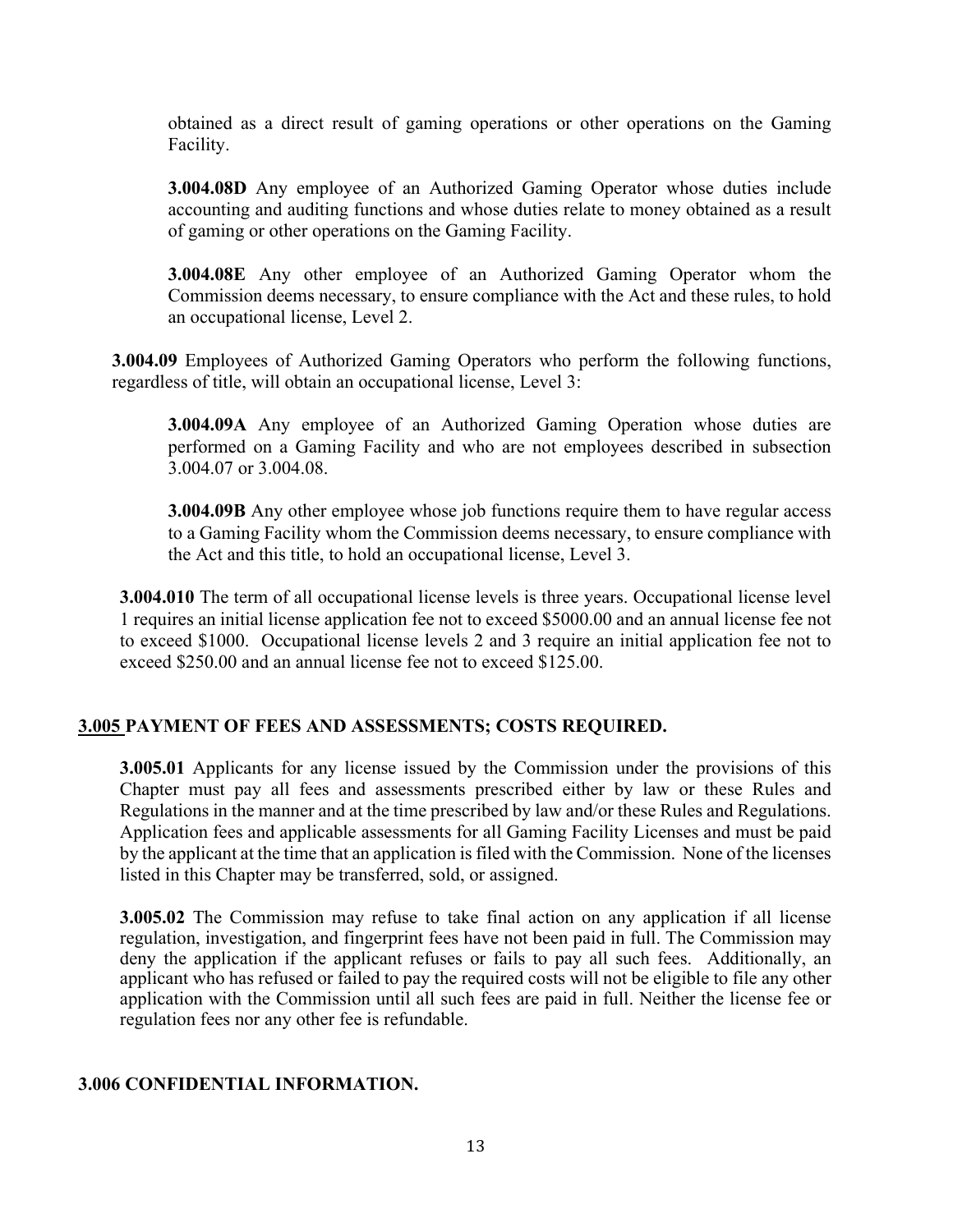The records of the Commission will be governed by the Nebraska Public Records Act, Neb. Rev. Stat. §§ 84-712 through 84-712.09. Any party who submits materials to the Commission in accordance with the Act or this title may identify materials it believes should be withheld from public disclosure pursuant to Neb. Rev. Stat. § 84.712.05 by stating the reason it believes the materials may be withheld.

# **3.007 APPLICATION FOR A GAMING LICENSE.**

**3.007.01** An application for a license under the Act and these rules is a request by the applicant seeking a revocable privilege. A license may be granted by the Commission if the applicant meets the licensing requirements of the act and these rules.

**3.007.02** An applicant for a license under the Act and these rules will, at all times, have the burden of demonstrating to the Commission, by clear and convincing evidence, that the applicant is eligible, qualified, and suitable to be granted and retain the license for which application is made under the applicable licensing standards and requirements of the Act and these rules.

**3.007.03** A license or certificate of suitability issued by the Commission under the Act or these rules is a revocable privilege granted by the Commission. A person who holds a license does not acquire, and will not be deemed to acquire, a vested property right, or other right, in the license.

**3.007.04** An applicant or licensee will accept any risk of adverse publicity, public notice, notoriety, embarrassment, criticism, financial loss, or other unfavorable or harmful consequences that may occur in connection with, or as a result of, the application and licensing process or the public disclosure of information submitted to the Commission with a license application or at the Commission's request under the Act and these rules.

**3.007.05** Licensees have a continuing obligation to demonstrate suitability to hold a license by complying with the Act, these regulations, and all federal, state, and local laws that relating to the suitability of the licensee. The Commission may reopen the investigation of a licensee at any time. The licensee will be assessed fees, if any, to cover the additional costs of the investigation.

**3.007.06** An applicant or licensee may claim any privilege afforded by the Constitution or laws of the United States or of the state of Nebraska in refusing to answer questions or provide information requested by the Commission. However, a claim of privilege with respect to any testimony or evidence pertaining to the eligibility, qualifications, or suitability of an applicant or licensee to be granted or hold a license under the Act and these rules may constitute cause for denial, suspension, revocation or restriction of the license.

**3.007.07** An applicant and licensee will have a continuing duty to do all of the following:

**3.007.07A** Notify the Commission of a material change in the information submitted in the license application submitted by the applicant or licensee or a change in circumstance, that may render the applicant or licensee ineligible, unqualified, or unsuitable to hold the license under the licensing standards and requirements of the act and these rules.

**3.007.07B** Provide any information requested by the Commission relating to licensing or regulation; cooperate with the Commission in investigations, hearings, and enforcement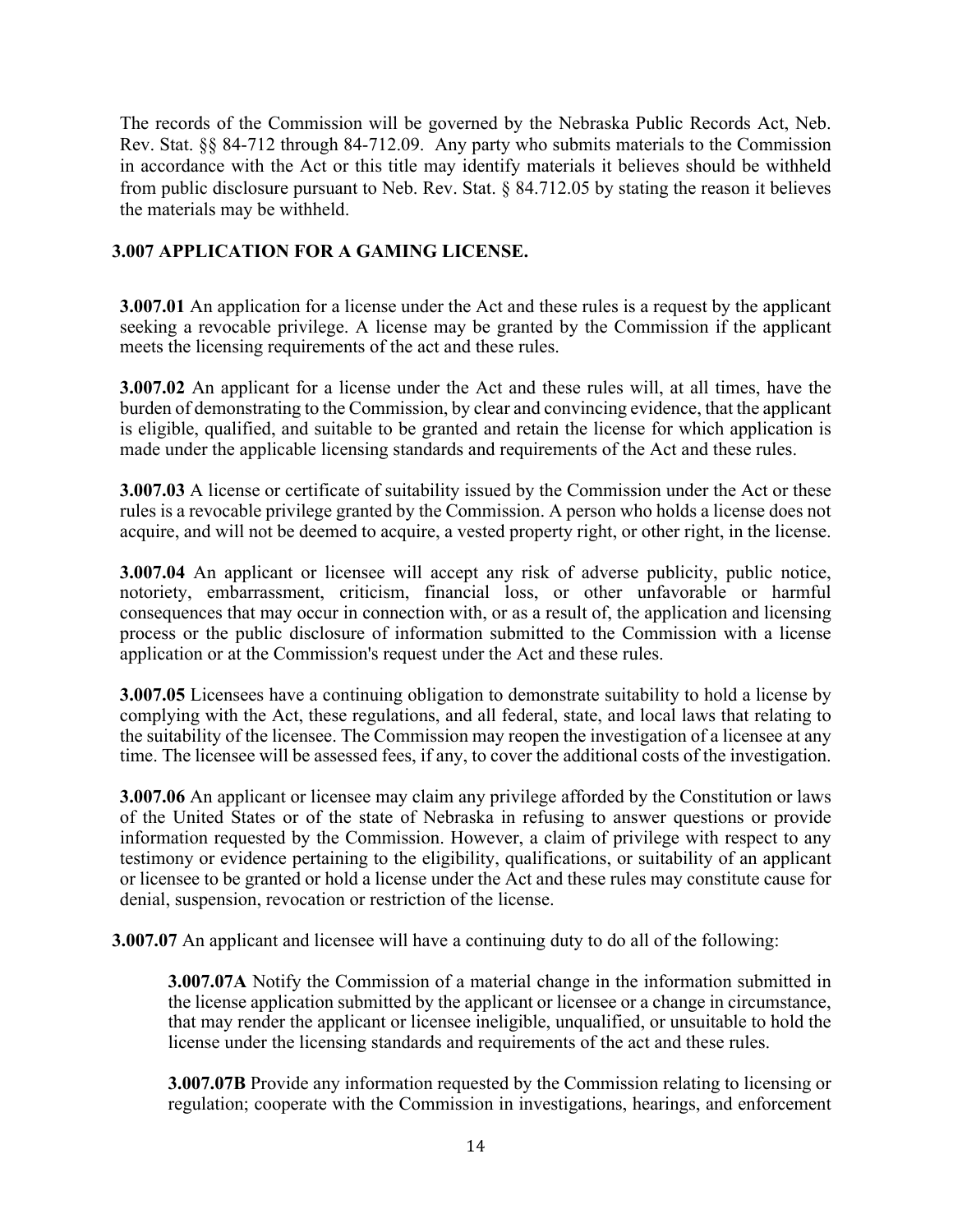and disciplinary actions; and comply with all conditions, restrictions, requirements, orders, and rulings of the Commission in accordance with the Act and these rules.

# **3.008 GENERAL FORM AND REQUIREMENTS FOR LICENSE APPLICATIONS.**

**3.008.01** Every application for must be submitted on forms supplied or approved by the Commission and contain such information and documents as required.

**3.008.02** The applicant must file with the application all required supplemental forms.

**3.008.03** Upon request of the Commission, the applicant must further supplement any information provided in the application. The applicant must provide all requested documents, records, supporting data, and other information within the time period specified in the request. If the applicant fails to provide the requested information within the required time period as set forth in the request or these Rules and Regulations, the Commission may deny the application unless good cause is shown.

**3.008.04** All information required to be included in an application must be true and complete as of the date of Commission action sought by the applicant. If there is any change in the information contained in the application, the applicant must file a written amendment.

**3.008.05** The application and any amendments must be sworn to or affirmed by the applicant. If any document is signed by an attorney for the applicant, the signature must certify that the attorney has read the document and that, to the best of the attorney's knowledge, information and belief, based on diligent inquiry, the contents of the documents supplied are true.

**3.008.06** The applicant must cooperate fully with the Commission with respect to the background investigation of the applicant, including, upon request, making available any and all of its books and records for inspection. The Commission will examine the background, personal history, financial associations, character, record, and reputation of the applicant to the extent the Commission determines.

**3.008.07** The Commission will automatically deny the application of any applicant that refuses to submit to a background investigation.

**3.008.08** Neither the State, the Commission, any agency with which the Commission contracts to conduct background investigations, nor the employees of any of the foregoing, may be held liable for any inaccurate information obtained through such an investigation.

**3.008.09** Three (3) years prior to the expiration date of the Authorized Gaming Operator License, the Authorized Gaming Operator may submit an application for a renewal of the Authorized Gaming Operator License for an additional term. If the Commission, after investigation of the application, grants a renewal of an Authorized Gaming Operator License, the new effective date of such license will be the day following the expiration of the original Authorized Gaming Operator License.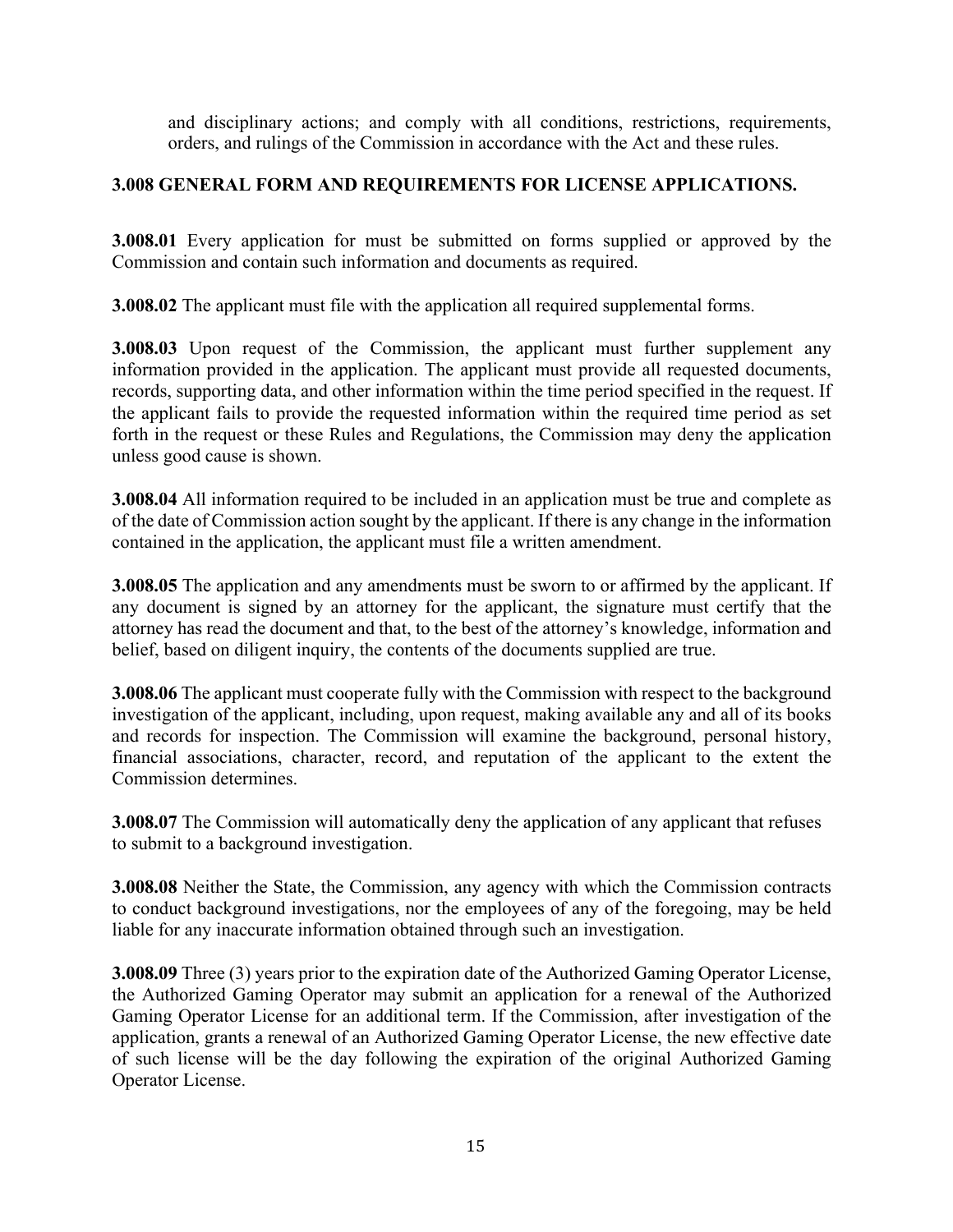#### **3.009 CONDITIONS OF AN AUTHORIZED GAMING OPERATOR LICENSE.**

**3.009.01** In addition to conditions imposed in any provisional license issued by the Commission under this Chapter an Authorized Gaming Operator License issued by the Commission is subject to the following conditions:

**3.009.01A** The Authorized Gaming Operator will at all times make its Gaming Facility available for inspection by the Commission or their authorized representatives with or without prior announcement. Additionally, the Authorized Gaming Operator understands that a Gaming Agent is authorized to be present anywhere within the Gaming Facility each day, at any time during operation of the Gaming Facility, and whenever else deemed appropriate by the Commission.

**3.009.01B** The Authorized Gaming Operator consents to the examination of all accounts, bank accounts, and records of, or under the Control of the Authorized Gaming Operator, or any entity in which the Authorized Gaming Operator has a direct or indirect Controlling interest. Upon request of the Commission or its authorized representative, the Authorized Gaming Operator must authorize all third parties in possession or Control of the requested documents to allow the Commission or Gaming Agents to examine such documents.

**3.009.01C** The Authorized Gaming Operator will be responsible for all applicable registration, taxation, and licensing imposed by the Act or other State law upon the Authorized Gaming Operator License, Gaming Device, or associated equipment.

**3.009.01D** The Authorized Gaming Operator will observe and enforce all Rules, regulations, decisions, and orders issued by the Commission. The Authorized Gaming Operator License is granted on the condition that the Authorized Gaming Operator, Key Person(s), and its employees, will comply with all decisions and orders of the Commission. Each Authorized Gaming Operator will have a continuing duty to report to the Commission Enforcement Division any violation of the Rules or applicable Laws of the State of Nebraska by the Authorized Gaming Operator, Key Person(s), and its employees. Failure to report violations will result in disciplinary action against the Authorized Gaming Operator.

# **3.010 GENERAL GROUNDS FOR REFUSAL TO ISSUE OR DENIAL OF AUTHORIZED GAMING OPERATOR LICENSE APPLICATIONS.**

**3.010.01** The Commission may refuse to issue an Authorized Gaming Operator License or deny any Authorized Gaming Operator License application on any grounds deemed reasonable by the Commission. Without limiting the foregoing, the Commission may deny the application on any of the following grounds:

**3.010.01A** Evidence of an applicant submitting an untrue or misleading Statement of material fact, or willful omission of any material fact, in any application, Statement, or notice filed with the Commission, made in connection with any investigation, including the background investigation, or otherwise made to the Commission or its staff;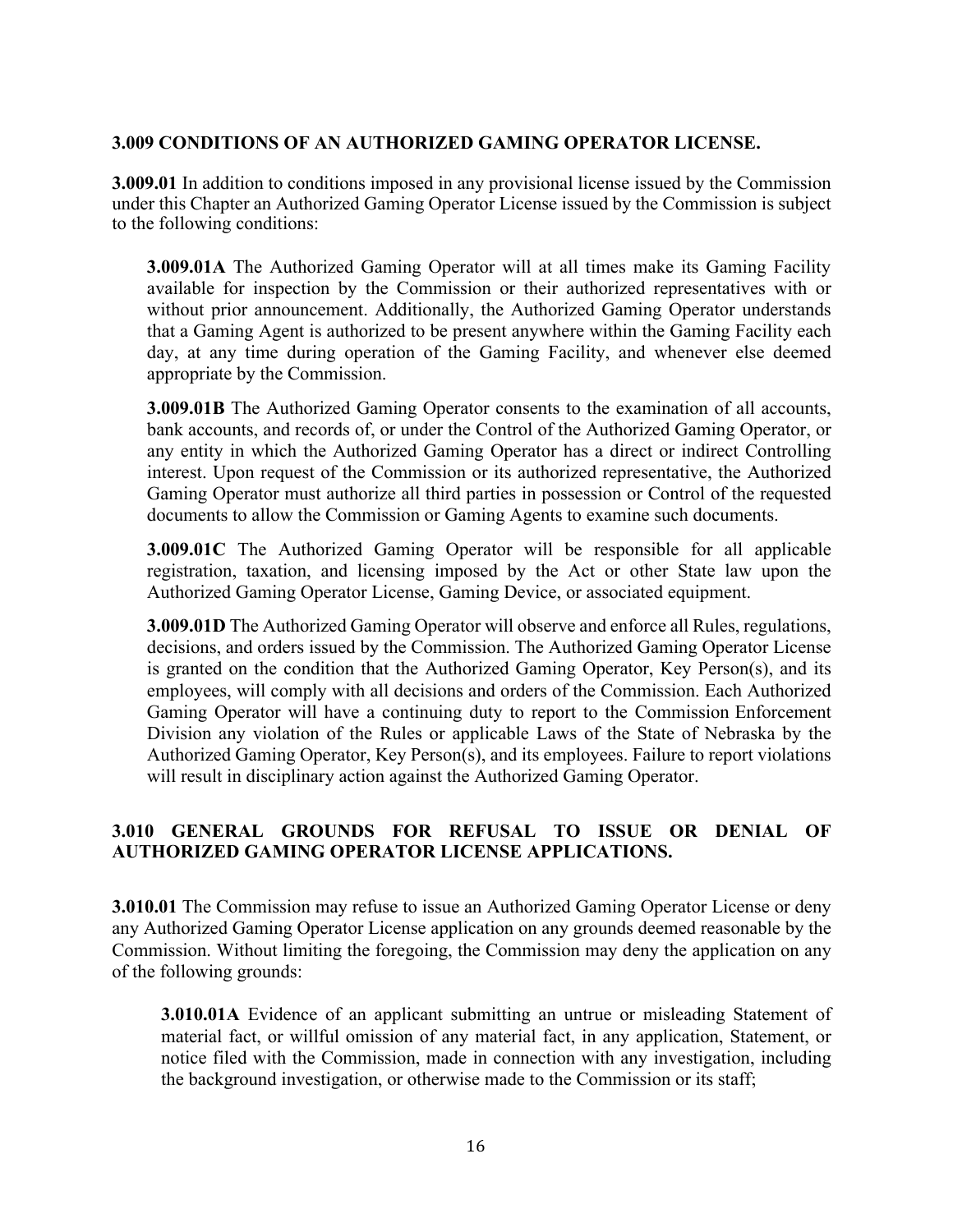**3.010.01B** Conviction of any felony in any jurisdiction by Key Person(s) sof the applicant or by the applicant which may affect the applicant's ability to properly perform his or her duties or reflect unfavorably on the integrity of a Gaming Facility;

**3.010.01C** Conviction of any gambling offense in any jurisdiction by Key Person(s) or by the applicant;

**3.010.01D** Entry of any civil or administrative judgment against the applicant or its Key Person(s) that is based, in whole or in part, on conduct that allegedly constituted a felony crime in the State or other jurisdiction the conduct occurred that may affect the applicant's ability to properly perform his or her duties or reflect unfavorably on the integrity of a Gaming Facility, or involved a gambling violation(s);

**3.010.01E** Association by the applicant, applicant's spouse or members of applicant's immediate household with Persons or businesses of known criminal background or Persons of disreputable character that may adversely affect the general credibility, security, integrity, honesty, fairness or reputation of the proposed Gaming Activity;

**3.010.01F** Any aspect of the applicant's (or any Person(s)) past conduct, character, or behavior that the Commission determines would adversely affect the credibility, security, integrity, honesty, fairness or reputation of the proposed activity;

**3.010.01G** Failure of the applicant or its employees to demonstrate adequate business ability and experience to establish, operate, and maintain the business for the type of activity for which application is made;

**3.010.01H** Failure to demonstrate adequate financing for the operation proposed in the application;

**3.010.01I** Failure to satisfy any requirement for application or to timely respond to any request by the Commission for additional information;

**3.010.01J** Permanent suspension, revocation, denial or other limiting action on any license related to Gambling Games issued by any jurisdiction; and

**3.010.01K** Approval of the application would otherwise be contrary to Nebraska law or public policy.

**3.010.02** The Commission in the same manner and in accordance with the Nebraska Administrative Procedures Act will provide the Applicant with written notice of the denial and the Applicant will be provided with the opportunity to appeal the Commission decision.

# **3.011 CURRENT RACETRACK LICENSE REQUIRED FOR AUTHORIZED GAMING OPERATOR LICENSE.**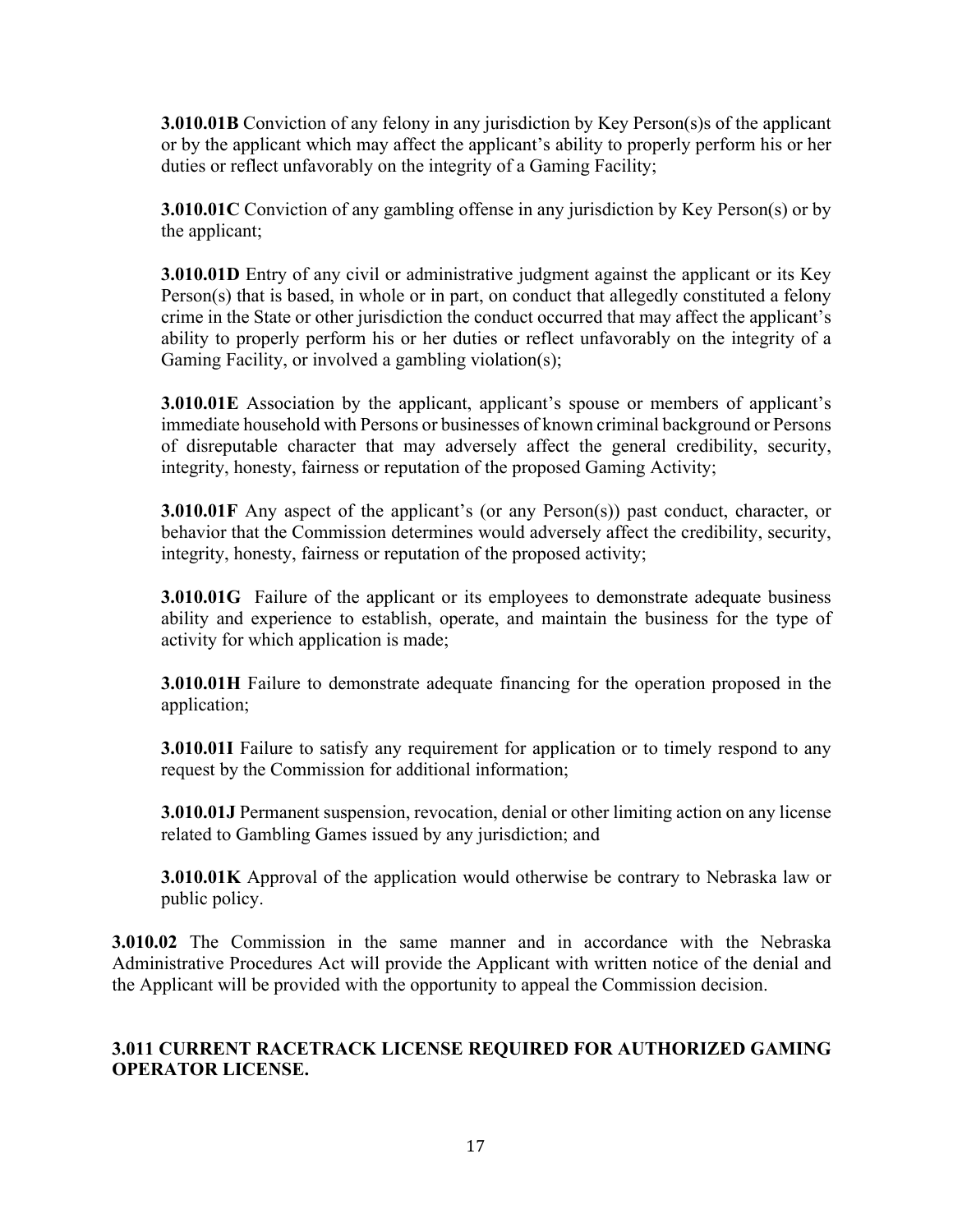**3.011.01** If the Racetrack License is suspended, revoked, or not renewed pursuant to *Neb. Rev. Stat. §2-1203* during the term of an Authorized Gaming Operator License, and such suspension, revocation, or non-renewal is not cured pursuant to *Neb. Rev. Stat. §2-1203*, the Authorized Gaming Operator License will be suspended until a Racetrack License is reinstituted for the racetrack enclosure.

#### **3.012 OPERATIONS PLAN REQUIREMENT.**

**3.012.01** The applicant for an Authorized Gaming Operator License must submit with the application a proposed operations plan for the conduct of gaming. The plan must include the following:

**3.012.01A** Architectural Plans and specifications. The plans, drawings, and specifications for the construction, furnishing, and equipping of the Gaming Facility, including, but not limited to, detailed specifications and illustrative drawings or models depicting the proposed size, layout and configurations of the component parts of the facility, including electrical and plumbing systems, engineering, structure, and aesthetic interior and exterior design as are prepared by one or more licensed professional architects and engineers;

**3.012.01B** The total estimated construction cost of the gaming facility proposed by the applicant distinguishing between known costs and projections, and separately identifying:

- **(1)** A facility design expense;
- **(2)** Land acquisition or site lease costs;
- **(3)** Site preparation costs;
- **(4)** Construction cost or renovation cost;
- **(5)** Equipment acquisition cost;
- **(6)** Cost of interim financing;
- **(7)** Organization, administrative and legal expenses; and
- **(8)** Projected permanent financing costs;

**3.012.01C** An estimated timetable for the proposed financing arrangements through completion of construction.

**3.012.01D** The construction schedule proposed for completion of the Gaming Facility including therein projected dates for completion of construction and commencement of Gaming Activities and indicating whether the construction contract includes a performance bond.

**3.012.01E** Explanation and identification of the source or sources of funds for the construction of the Gaming Facility;

**3.012.01F** A general description of the type and number of Gaming Devices proposed for operation;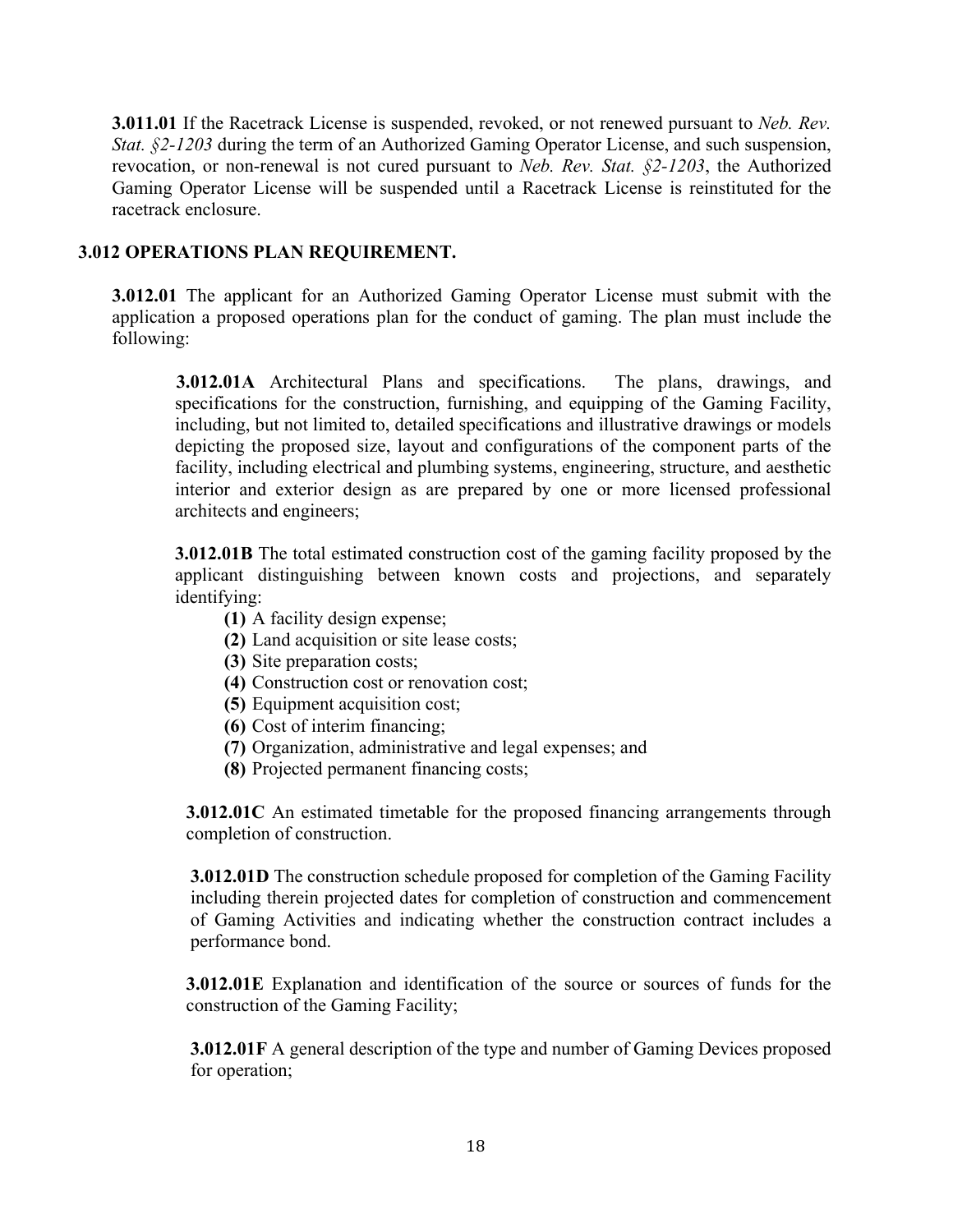**3.012.01G** Generic description of the games to be played on the machines and the proposed placement of the machines in the Gaming Facility;

**3.012.01H** Proposed administrative, accounting, and internal controls procedures, including monetary control operations;

**3.012.01I** A general promotion and advertising plan. A general description of the amounts, kinds and types of general promotion and advertising campaign(s) which will likely be undertaken by the applicant including information whether any national or regional advertising will occur, the medium(s) which may be used, the proposed market and whether any other facility or activity except the Gaming Facility will be included in such advertising;

**3.012.01J** Proposed security plan in accordance with Chapter 6;

**3.012.01K** Proposed staffing plan for gaming operations, provided that such plan is updated at least one-hundred-twenty (120) days prior to the proposed opening date of the Gaming Facility to include the identification of those employees proposed for a position that may require a Level I Occupational License;

**3.012.01L** At least one-hundred-twenty (120) days prior to the proposed opening date, applications for all employees who will require level 1 occupational licenses will be filed with the Commission;

**3.012.01M** Method to be used for prize payouts (i.e. annuity, lump sum, cash, reward credits);

**3.012.01N** Details of any proposed progressive systems; and

**3.012.01O** Any other information requested by the Commission.

**3.012.02 Inspections During Construction.** The Commission may inspect an eligible Gaming Facility during construction. Upon the presentation of identification, the Commissioners or authorized Commission personnel will be given immediate access to any place where construction of a Gaming Facility or any of its component parts is underway.

**3.012.03** After construction is complete or substantially complete the Licensee or applicant will submit to the Commission written certification from the registered civil engineer that construction was in accordance with the design and construction plans and these rules.

**3.012.04** Gaming Facilities must include sufficient office space for Commission staff and onsite licensing. This office space will provide an adequate work environment and shall include utilities, office equipment, voice communication and data lines, and custodial services. The licensee will also make available appropriate parking places for Commission staff.

**3.012.05** The operations plan must provide for an escrow account or accounts to be established and maintained in accordance with Commission requirements for the purpose of holding in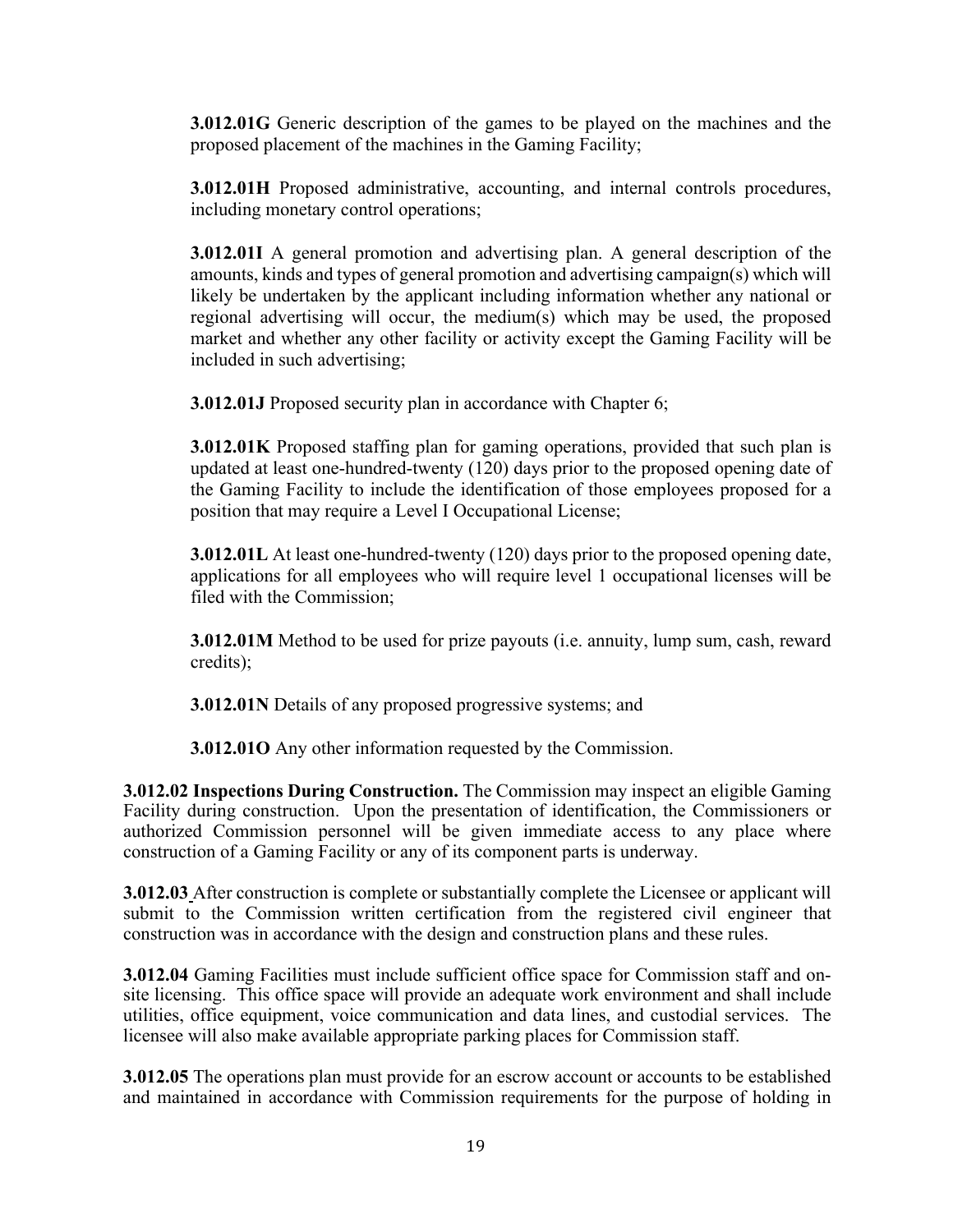reserve large or progressive prizes to be won by participants and generated by the Gaming Facility. In the alternative, the Operator may secure the payment of such prizes through other funding mechanisms such as an irrevocable surety bond, irrevocable trust with an Independent Financial Institution, other trust mechanism, or letters of credit, including credit facilities available to the operator.

**3.012.06** The use of annuity payments in lieu of immediate prize payments must in every instance be pre-approved by the Commission.

**3.012.07** An applicant for an Authorized Gaming Operator License is responsible for ensuring that Key Person(s) applications are filed in accordance with the Act and these Rules and Regulations. The Commission may delay approval of or deny an application for an Authorized Gaming Operator License on the grounds that a Key Person(s) application has not been submitted as required.

**3.012.08** An Authorized Gaming Operator License will not be granted unless the Commission first determines that the operations plan submitted is suitable for the type of operation proposed and otherwise complies with the requirements of the Act and these Rules and Regulations. The detailed material submitted with the Authorized Gaming Operator License application may be included in an exception to the Nebraska Public Records Law and/or subject to redaction.

# **3.013 INSTITUTIONAL INVESTORS.**

**3.013.01** For the purposes of these rules, "Institutional investor", refers to any of the following entities having a 5 percent or greater ownership interest in a gaming establishment or gaming licensee: A corporation, bank, insurance company, pension fund or pension fund trust, retirement fund, including funds administered by a public agency, employees' profit-sharing fund or employees' profit-sharing trust, an association engaged, as a substantial part of its business or operation, in purchasing or holding securities, or any trust in respect of which a bank is a trustee or co-trustee, investment company registered under the federal Investment Company Act of 1940, collective investment trust organized by banks under part 9 of the Rules of the Comptroller of Currency, closed end investment trust, chartered or licensed life insurance company or property and casualty insurance company, investment advisor registered under the federal Investment Advisers Act of 1940, and such other persons as the Commission may reasonably determine to qualify as an institutional investor for with the purposes of this chapter.

**3.013.02** To be presumed suitable or qualified as an institutional investor, an entity will submit to the Commission:

> **(1)** Documentation sufficient to establish qualifications as an institutional investor; and

**(2)** completed certification form, as required and prescribed by the Commission.

**3.013.03** The Commission may request any other information that would affect an entity's suitability or qualification as an institutional investor. The entity will provide all information, documents and materials at the entity's sole expense and cost.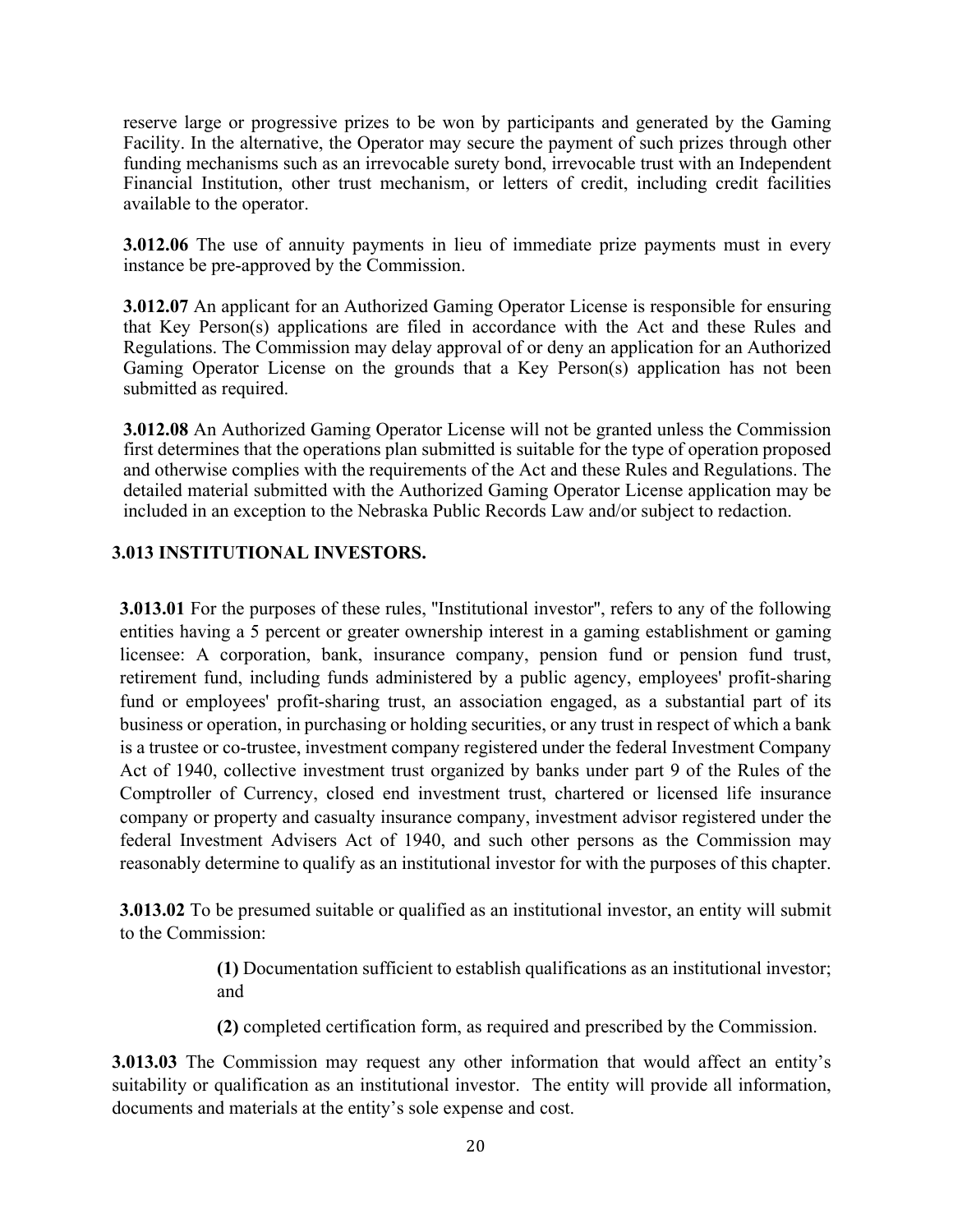**3.013.04** An institutional investor will notify the Commission within thirty days of any increase in its percentage ownership of the securities of the Authorized Gaming Operator, Gaming-Related Vendor, Gaming Facility owner, or holding, intermediate, subsidiary, or parent company of the Authorized Gaming Operator, Gaming-Related Vendor, Gaming Facility owner that issued the publicly traded securities held by the entity when such percentage ownership is greater than ten percent (10%).

**3.013.05** An institutional investor will notify the Commission within 10 calendar days of any changes to its name or to its state of incorporation or principal place of business.

**3.013.06** An institutional investor will notify the Commission within 10 calendar days of any inquiry into, investigation of or action filed against the entity by any gaming regulatory agency or authority or other governmental agency or authority, except for routine renewal reviews.

**3.013.07** An institutional investor will notify the Commission immediately, which shall not be more than 48 hours after receiving notice of any rejection, suspension, revocation or denial of any institutional investor process by any gaming regulatory agency or authority, and any fine, penalty or settled amount relating to any institutional process or gaming-related license imposed upon or agreed to by the entity in any jurisdiction.

**3.013.08** An institutional investor will notify the Commission within 10 calendar days of any other information that would affect the entity's suitability or qualifications as an institutional investor under these rules.

**3.013.09** The Commission may rescind any institutional investor designation if:

**3.013.09A** The institutional investor notifies the Commission that it exercises or intends to exercise influence over the affairs of the Authorized Gaming Operator, Gaming-Related Vendor, Gaming Facility owner, or holding, intermediate, subsidiary, or parent company of the Authorized Gaming Operator, Gaming-Related Vendor, Gaming Facility owner that issued the publicly traded securities held by the entity; or

**3.013.09B** The Commission discovers that the institutional investor exercises or intends to exercise influence over the affairs of the Authorized Gaming Operator, Gaming-Related Vendor, Gaming Facility owner, or holding, intermediate, subsidiary, or parent company of the Authorized Gaming Operator, Gaming-Related Vendor, Gaming Facility owner that issued the publicly traded securities held by the entity.

**3.013.10** Upon rescission of a designation as an institutional investor, an entity will submit information required by the Commission within thirty days and undergo a suitability background evaluation.

**3.013.11** This rule will not be construed to preclude the Commission from investigating the suitability or qualifications of an institutional investor if the Commission becomes aware of facts or information that may result in the institutional investor being found unsuitable or disqualified as an institutional investor.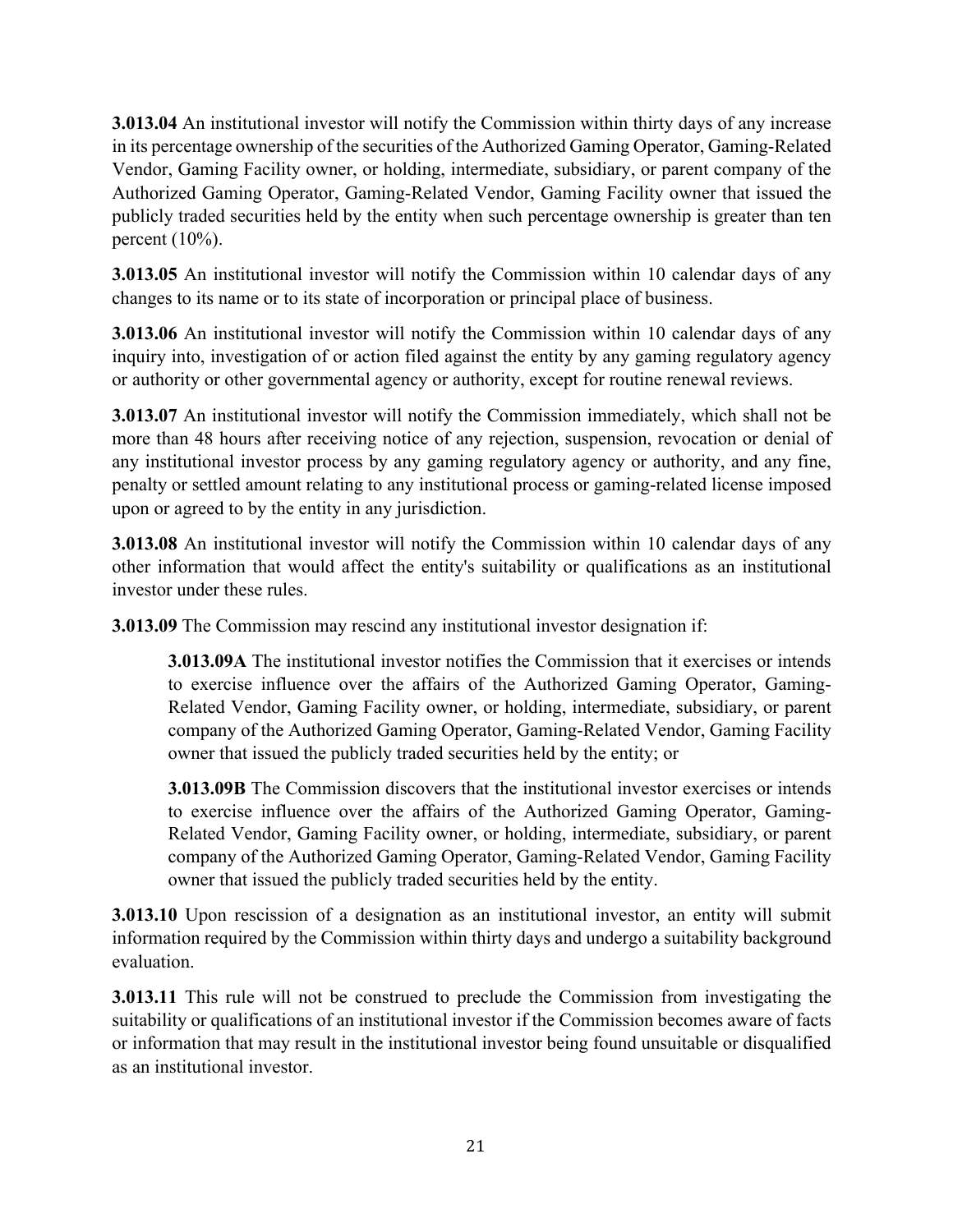#### **3.014 PASSIVE INVESTOR.**

**3.014.01** Any investor in an Authorized Gaming Operator, Management Company, Holding Company, or Gaming-Related Vendor that falls below the threshold needed to be considered an institutional investor will not:

**3.014.01A** Exercise influence over the affairs of the Authorized Gaming Operator, Management Company, Holding Company, or Gaming-Related Vendor;

**3.014.01B** Exercise influence over the affairs of a holding, intermediate, subsidiary or parent company of the Authorized Gaming Operator, Management Company, Holding Company, or Gaming-Related Vendor;

- i. Use or authorize the use of authority or influence of its employees, members, or owners to secure anything of value or the promise or offer of anything of value that is of such character as to manifest a substantial and improper influence in relation to the gaming activities under the jurisdiction of the Commission; or
- ii. Participate in any other conduct in relation to the operation of gaming in Nebraska that the Commission considers inconsistent with passive institutional investment status.

**3.014.02** Any investor failing to comply with this rule will no longer have the status as a passive institutional investor.

# **3.015 TRANSFERABILITY OF OWNERSHIP.**

**3.015.01** Authorized Gaming Operator licenses are not transferable. Where there is a new majority ownership interest or control of an Authorized Gaming Operator licensee, the new owner or person in control of the licensee will apply for a new license and is not permitted to continue operating the Gaming Facility using the license of the acquired entity.

#### **3.016 CREDENTIALS.**

**3.016.01** The credential issued to an employee pursuant to this Chapter will contain the inscription "State of Nebraska," the seal of the State, the name of the Commission, a picture of the licensee, and a license number. Credentials may also include the signature of the registrant and the following information: name, date of birth, photo identification, and any other information the Commission considers necessary.

**3.016.02** Any licensee will promptly report the loss or destruction of their license credential to the Commission's Enforcement Division.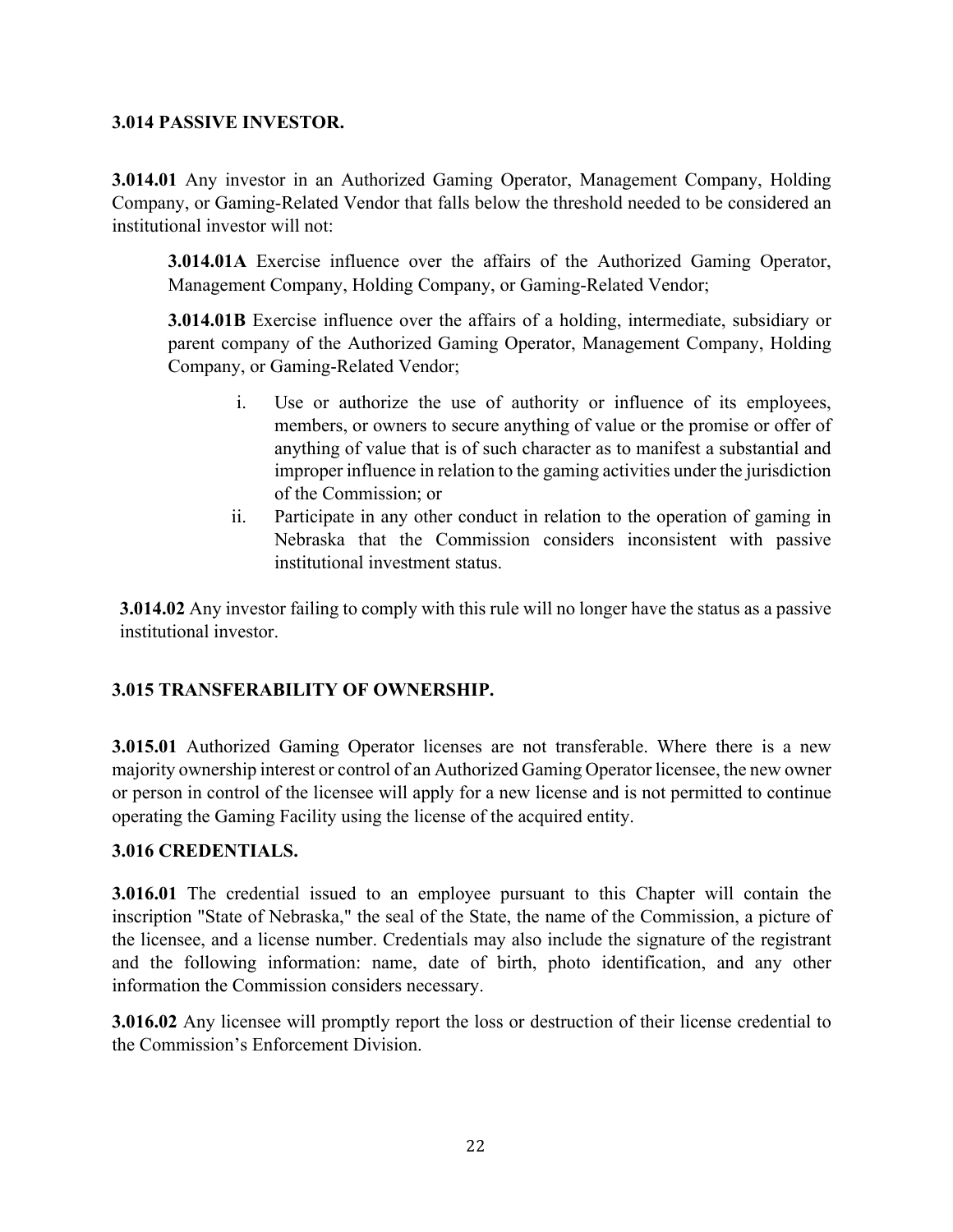**3.016.03** As soon as possible following the loss or destruction of an employee license credential, the Person to whom the license credential was originally issued will apply to the Commission for a replacement license credential.

**3.016.04** Upon written request, a licensee's credentials may be amended to account for name changes and any other information as authorized by the Commission.

**3.016.05** Any new credentials may be subject to a replacement fee as determined by the Commission, not to exceed \$75. Licensees requiring replacement credentials more than two (2) times in a calendar year may be subject to disciplinary action.

**3.016.06** Licensees whose employment with Authorized Gaming Operator is terminated for any reason will surrender their license credentials to the Commission agent on duty or to the Authorized Gaming Operator. If credentials are surrendered to an Authorized Gaming Operator, the credentials will be promptly surrender to a Commission agent.

# **3.017 PROVISIONAL LICENSES.**

**3.017.01** The Commission may issue a Provisional License to any Applicant who provides the required fingerprint cards, photographs, completed application, and intent to employ Statement. Provisional licenses may be valid for a period established by the Commission but will not be more than ninety (90) days and is subject to the license conditions enumerated in the Commission's authorization of the Provisional License.

**3.017.02** The Commission may extend the duration of Provisional Licenses in thirty (30) day increments if the licensing process has not been completed.

# **3.018 INSURANCE.**

**3.018.01** Authorized Gaming Operator, Holding Company, and Gaming-Related Vendor licensees must obtain and maintain insurance in a minimum amount determined by the Commission and in the following types:

- (1) Liability;
- (2) Casualty
- (3) Property
- (4) Crime
- (5) Worker's Compensation; and
- (6) Any other type of insurance the Commission deems necessary.

**3.018.02** If any Authorized Gaming Operator, Holding Company, and Gaming-Related Vendor licensee, at any time, fails to maintain the minimum amount and types of insurance determined by the Commission, the Commission may initiate disciplinary action.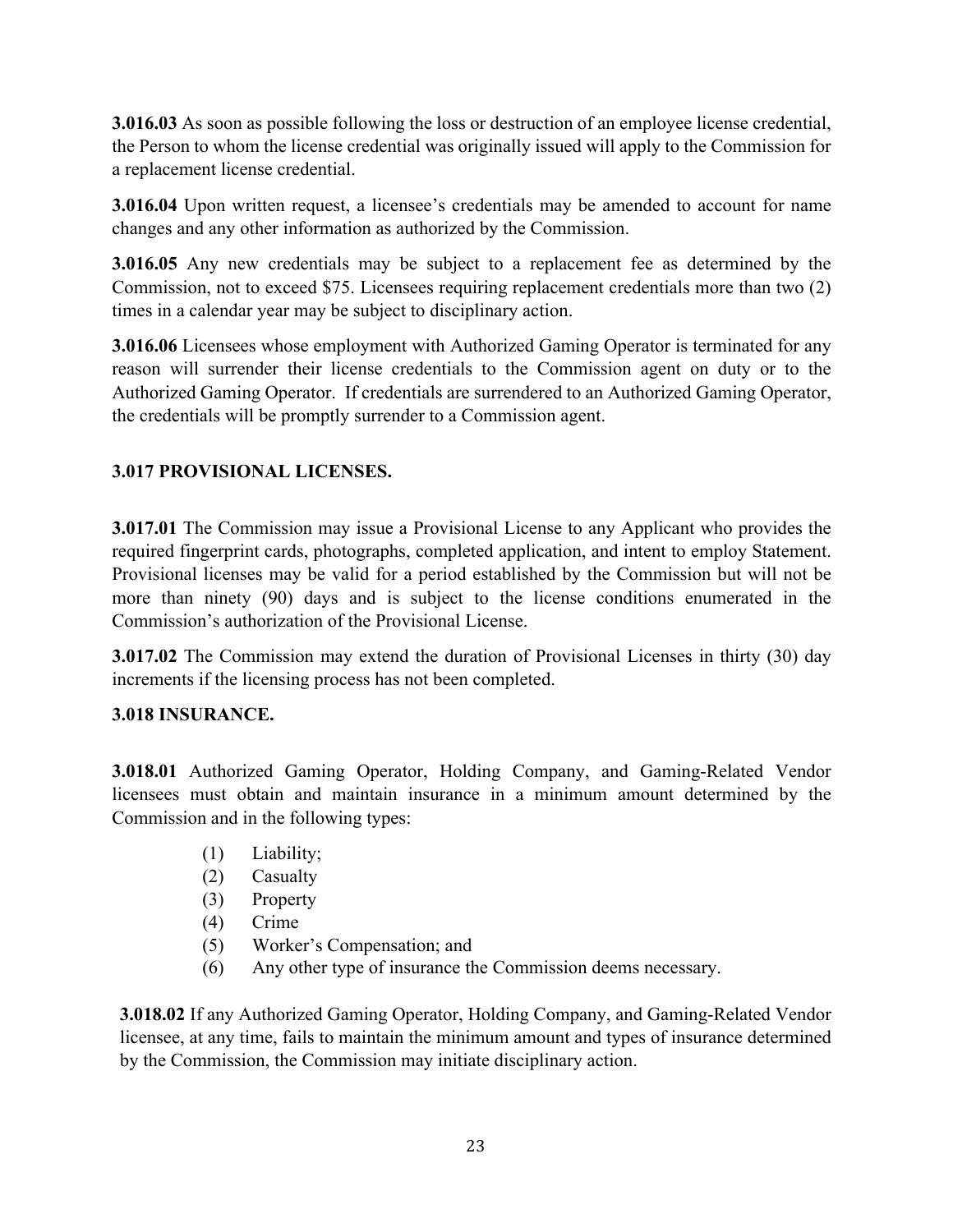# **CHAPTER 4: INTERNAL CONTROLS.**

### **4.001 SYSTEM OF INTERNAL CONTROLS – GENERAL REQUIREMENTS.**

**4.001.01** The holder of an Authorized Gaming Operator license will establish, maintain and update an internal control system That has been approved by the Commission. The system of internal control procedures is designed to ensure all of the following:

- a. Assets are safeguarded
- b. The financial records of the Authorized Gaming Operator are accurate and reliable;
- c. The transactions of the Authorized Gaming Operator are performed only in accordance with the statutes and these rules;
- d. The transactions are recorded adequately to permit the proper recording of the gaming revenue, fees, and all applicable taxes and payments;
- e. Accountability of assets is maintained pursuant to generally accepted accounting principles;
- f. Only authorized personnel have access to assets;
- g. Account balances are complete and accurate, and appropriate action is taken with respect to discrepancies;
- h. Accounts and personal identifiable information are adequately protected;
- i. The functions, duties, and responsibilities are appropriately segregated and performed pursuant to sound practices by competent, qualified personnel;
- j. Supervision is provided as needed for each function by personnel with authority equal to or greater than those being supervised;
- k. No employee of the Authorized Gaming Operator, a vendor, or a third-party provider is in a position to perpetuate and conceal errors or irregularities in the normal course of the employee's duties; and
- l. Games of chance are conducted with integrity and in accordance with the Act and these rules.

#### **4.002 APPROVAL OF INTERNAL CONTROLS.**

**4.002.01** The responsibility for approving, on behalf of the Commission, the Internal Control Systems for Authorized Gaming Operators is delegated to the Executive Director provided that he finds them to be compliant with the provisions of the Act and these rules.

**4.002.02** Prior to gaming being conducted at the Gaming Facility, an Authorized Gaming Operator must submit its administrative and accounting procedures in detail in an Internal Control System for Commission review and written approval. The Internal Control System must address each subject included in the MICS and include a detailed narrative description of the administrative, accounting, and operational procedures designed to satisfy the requirements of these rules.

**4.002.03** Within the Internal Control System, the Authorized Gaming Operator must establish, as approved by the Commission, the threshold level at which a variance must be reviewed to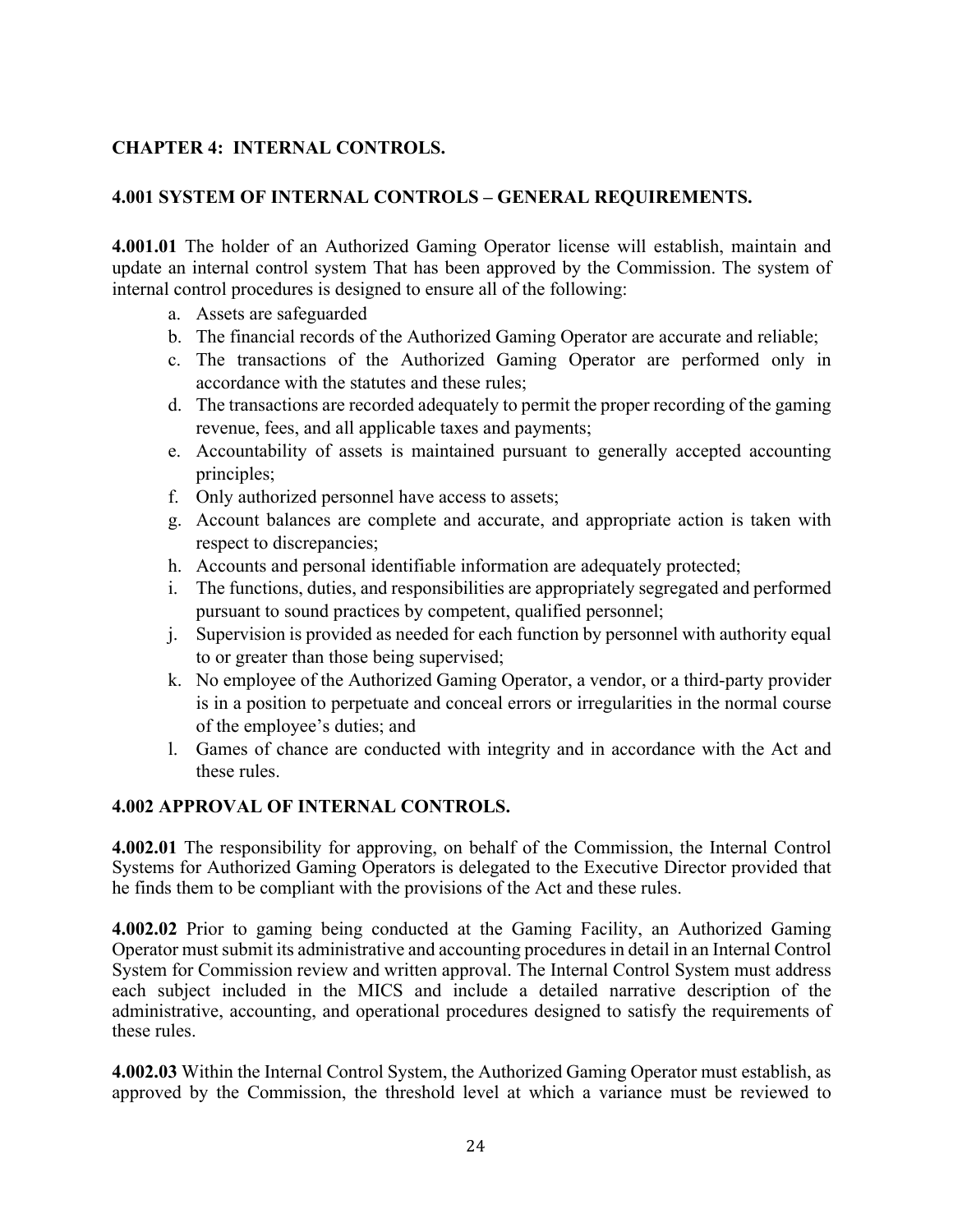determine the cause. Any such review must be documented.

**4.002.04** To the extent a third-party is involved in or provides any of the Internal Control System required in these rules, the Authorized Gaming Operator's Internal Control System must document the roles and responsibilities of the third-party and must include procedures to evaluate the adequacy of and monitor compliance with the third-party's Internal Control System.

#### **4.003 AMENDMENTS TO INTERNAL CONTROL SYSTEMS.**

**4.003.01** Amendments to any portion of the Internal Control Systems must be submitted to the executive director for approval. If within thirty (30) days the Commission has not approved, denied, or otherwise provided written notice, an Authorized Gaming Operator, or both, may implement the amended internal controls as submitted with the Commission retaining its authority to require further amendment, approval, or denial.

**4.003.02** The executive director may, in writing, approve, deny, or require a revision to the amendment to the Internal Control Systems. If the Authorized Gaming Operator is notified of a required revision, the Authorized Gaming Operator must work with the Commission to address the revision.

**4.003.03** If the Commission requests additional information, clarification, or revision of an amendment to an internal control and the Authorized Gaming Operator, or both, fail to satisfy the request within thirty (30) days after the Commission request, the Commission will consider the amendment denied and it cannot be implemented or, if previously implemented under subsection 4.003.01 of this section, the Authorized Gaming Operator has fifteen (15) days to cease implementation of that amendment. If the Authorized Gaming Operator subsequently wants to pursue the amendment, it must resubmit the request along with the additional information previously requested by the Commission.

**4.003.04** In the event that the MICS are amended, each Authorized Gaming Operator whose procedures are affected by the amended MICS will, within thirty (30) days of the effective date of the amended rule, amend its Internal Control System, submit a copy of their amended Internal Control System to the Commission and comply with the MICS and amended Internal Control System. The Commission, in its sole and absolute discretion, may extend the time for complying with this rule.

**4.003.05** In the event of an emergency, the Authorized Gaming Operator may temporarily amend an internal control procedure. The Executive Director must be notified that an emergency exists before temporarily amending an internal control procedure.

**4.003.06** An Authorized Gaming Operator must submit the temporary emergency amendment of the Internal Control System to the Executive Director within twenty-four (24) hours of the amendment.

**4.003.07** The submission must include the detailed emergency procedures that will be implemented and the time period the emergency procedures will be temporarily in place. Any concerns the Executive Director has with the submission must be addressed with the Authorized Gaming Operator, or both.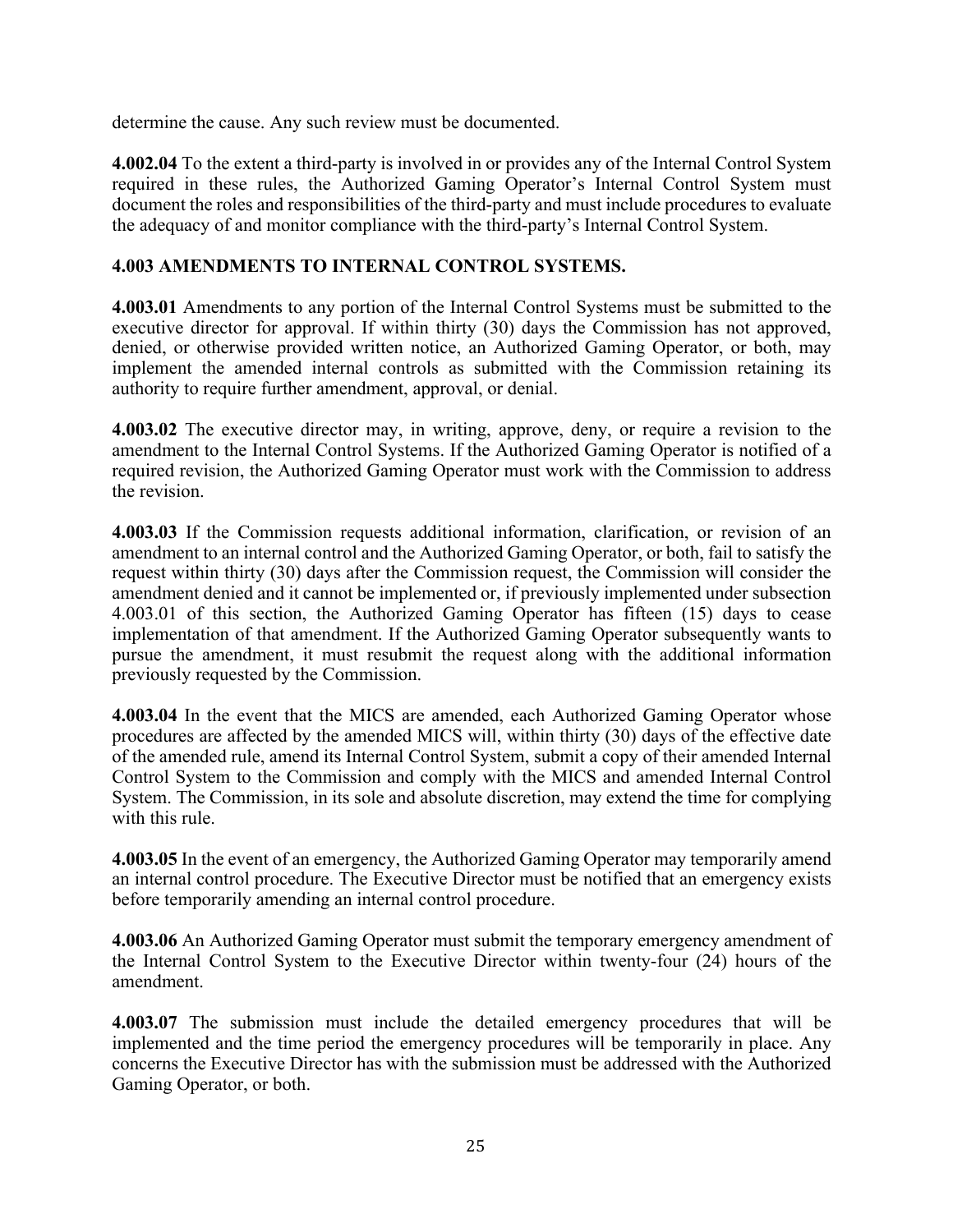#### **4.004 FAILURE TO COMPLY WITH REQUIREMENTS.**

**4.004.01** If the Commission determines that the administrative or accounting procedures or Internal Control Systems of the Authorized Gaming Operator, or both do not comply with the requirements of these rules or requires improvement, the Commission will notify the Authorized Gaming Operator, or both, in writing. Within fifteen (15) days after receiving the notification, the Authorized Gaming Operator must amend its procedures accordingly and must submit, for Commission approval, a copy of the Internal Control System, as amended, and a description of any other remedial measure taken.

#### **4.005 COMPLIANCE WITH INTERNAL CONTROL SYSTEM.**

**4.005.01** Authorized Gaming Operators must comply with their system of internal control procedures. If an Authorized Gaming Operator fails to comply with any provision of its internal control procedures, the Commission may initiate a disciplinary action.

#### **4.006 INDEPENDENT AUDIT OF INTERNAL CONTROL SYSTEM.**

**4.006.01** Authorized Gaming Operators will have their Internal Control System independently audited at least once annually with the results documented in a written report. Reports will be maintained and available to the Commission.

**4.006.02** Independent audits may be conducted by the Commission, or a Commission approved third-party auditor. The Commission may, in its discretion, allow for an internal audit department within the Authorized Gaming Operator or parent company of the Authorized Gaming Operator, which is independent of the gaming operation, to serve as a third-party auditor for use in completing this audit.

**4.006.03** The Commission, or third-party auditor will be responsible for auditing the Authorized Gaming Operator's compliance with all laws and regulations, including those standards in the licensee's approved Internal Control System.

**4.006.04** Documentation, including checklist, programs, reports, corrective actions, and other items, will be prepared to evidence all independent audit work performed as it relates to the requirements of this section, including all instances of noncompliance.

**4.006.05** Independent audit reports will include objectives, procedures and scope, findings and conclusions, and recommendations.

**4.006.06** Independent audit findings will be reported to management. Management will be required to respond to the independent audit findings and the stated corrective measures to be taken to avoid recurrence of the audit exception. Such management responses will be included in the final independent audit report.

**4.006.07** Follow-up observation and examinations will be performed to verify that corrective action has been taken regarding all instances of noncompliance cited by the independent audits, or by the Commission. The verification will be performed within six (6) months following the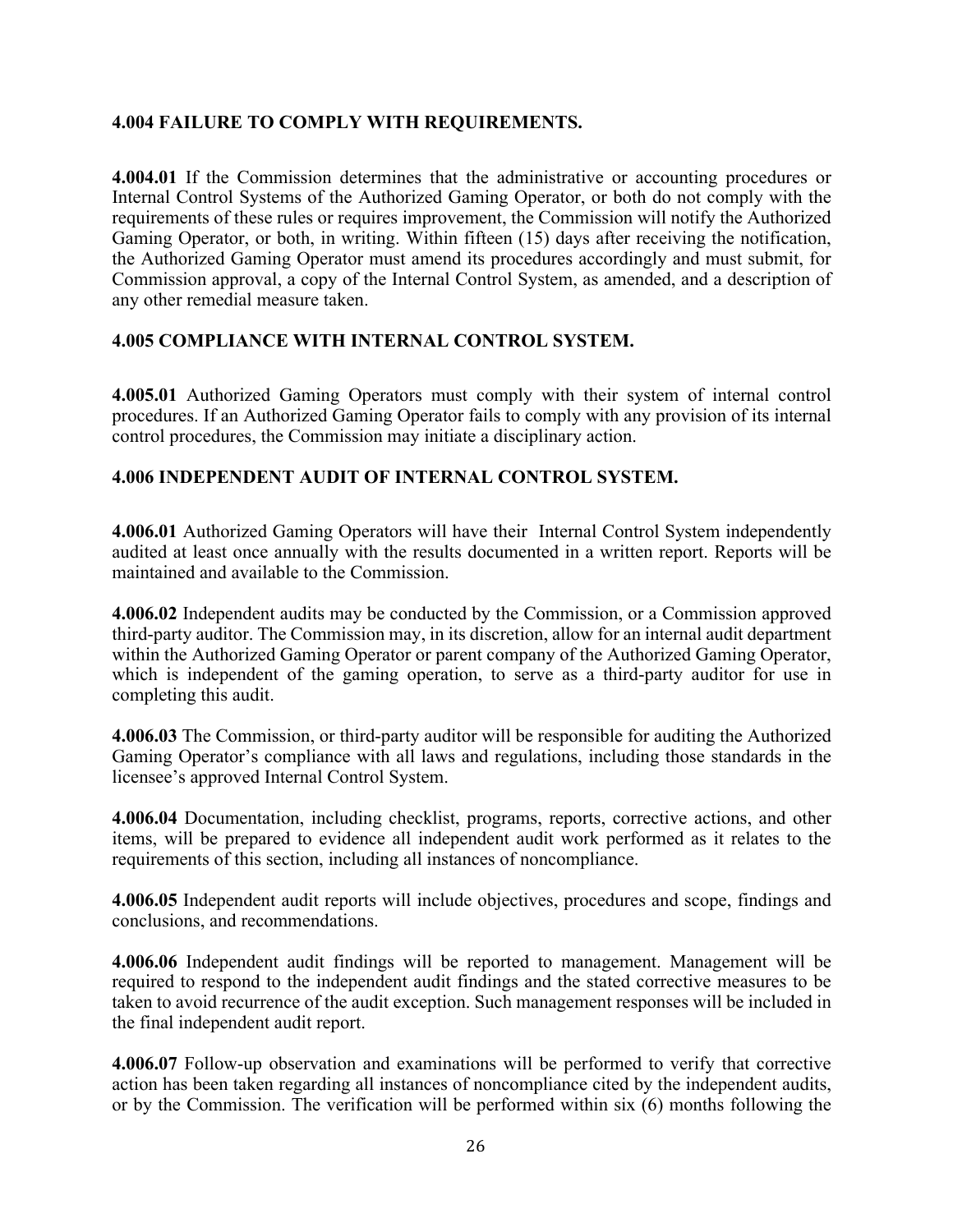date of notification.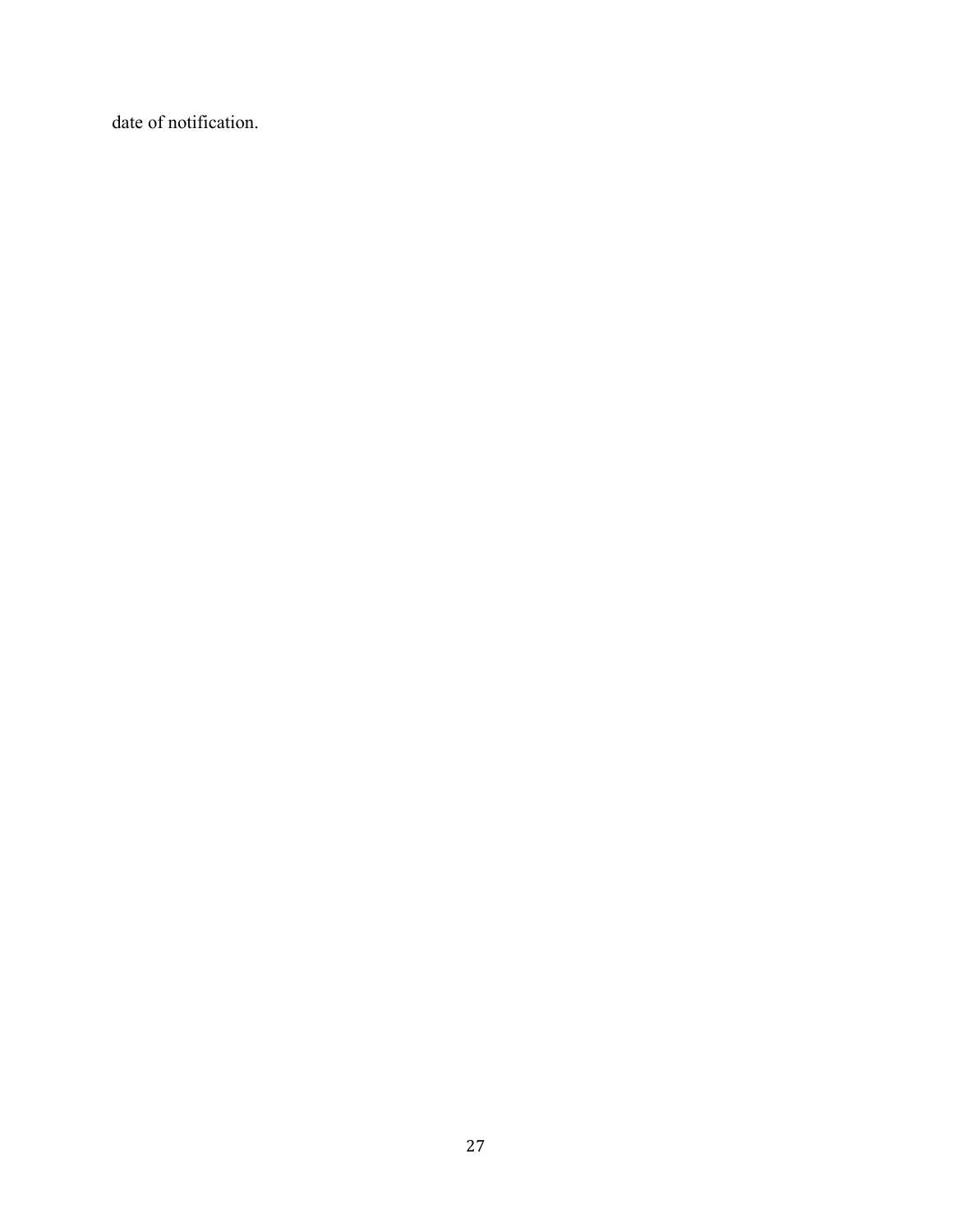# **CHAPTER 5: CONDUCT OF GAMING.**

### **5.001 APPROVAL OF GAMING EQUIPMENT.**

**5.001.01** The Commission will establish a procedure for the approval of gaming equipment associated with Gambling Games authorized for play at licensed Gaming Facilities. Requests for approval of authorized gaming equipment may be submitted to the Commission by Authorized Gaming Operator or Gaming-Related Vendor Licensees according to procedures established by the Commission.

**5.001.02** The Commission will adopt technical standards governing the requirements for all electrical and mechanical gaming equipment used in conjunction with the conduct or monitoring of gaming activity.

**5.001.03** Authorized Gaming Operators and Gaming -Related Vendors shall not install, maintain, use, or operate any of the following electronic gaming equipment unless such equipment has been tested against and determined to meet the technical standards in the Minimum Internal Control Standards and has been approved by the Executive Director for use in Nebraska Gaming Facilities:

**5.001.03A** Gaming devices or any component parts material to electronic gaming devices or associated equipment, including random number generators, all game media, and progressive controllers;

**5.001.03B** Mechanical or electromechanical devices used with live table games or electronic table games, including items using radio frequency identification technology, shuffling devices, and progressive controllers;

**5.001.03C** System-to-system, game-to-system, or intra-device communication software, or any equivalent thereof, used in the conduct or monitoring of gaming activity, including monitoring and control systems, cashless wagering systems, bonusing systems, and player tracking systems, except for systems used solely for marketing purposes;

**5.001.03D** Electromechanical devices used to account for gaming assets, including kiosks capable of distributing or collecting wagering instruments or conducting player account transactions and ticket validation equipment; and

**5.001.03E** Any other device, software, hardware, or other technology that the Executive Director determines may affect the integrity of gaming in this state.

**5.001.04** To be eligible for consideration by the Executive Director for approval, a Gaming-Related Vendor of any device, software, hardware, or other technology must submit the device, software, hardware or other technology for scientific testing and technical evaluation by an independent testing laboratory certified by the Commission to determine compliance with the Act and these rules, including the technical standards adopted by the Commission.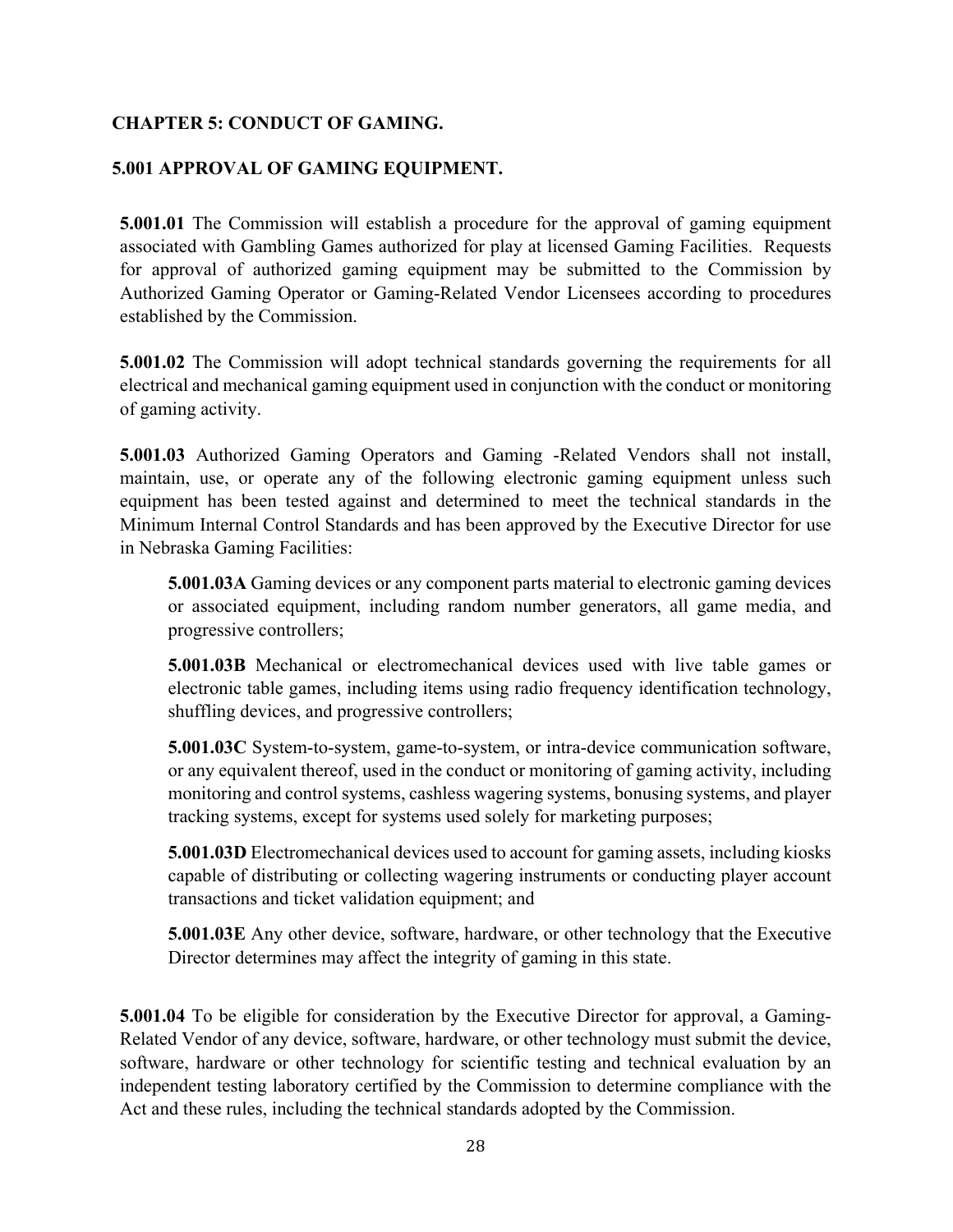**5.001.05** A Gaming-Related Vendor seeking Commission approval of any device, software, hardware, or other technology must comply with the following:

**5.001.05A** Submit a written request to a certified independent testing laboratory that, at a minimum, specifically references the scientific testing and technical evaluation necessary under the Act, these rules and the Commission's technical standards, and which identifies the particular device, software, hardware, or other technology at issue;

**5.001.05B** Submit all necessary items and information to the certified independent testing laboratory;

**5.001.05C** Pay all costs associated with the scientific testing and technical evaluation performed by the certified independent testing laboratory;

**5.001.05D** Engage no more than one certified independent testing laboratory to perform scientific testing and technical evaluation of any particular device, version of software, hardware or other technology for certification to be used in this state without prior written authorization from the Commission; and

**5.001.05E** Submit any items or information pertaining to the device, software, hardware, or other technology to the Commission, if requested.

**5.001.06** No device, software, hardware, or other technology will be approved unless the certified independent testing laboratory concludes that the item at issue complies with the Act, these rules, and the Commission's technical standards.

**5.001.07** Authorized Gaming Operators will notify the Executive Director in writing and receive written approval in accordance with its Commission-approved Internal Control Standards before installing, moving, or disposing of gaming equipment that has been approved.

**5.001.08** Any modification to gaming equipment may be authorized by the Executive Director on an emergency basis to prevent cheating or malfunction. The emergency request will be documented by the Authorized Gaming Operator in accordance with the Commission-approved Internal Control Standards and submitted to the Commission in writing within 2 business days.

**5.001.09** Each Authorized Gaming Operator will notify the Commission's gaming agent on duty of any known or suspected defect or malfunction in any gaming equipment installed in the Gaming Facility at the time of detection. The Authorized Gaming Operator will comply with any instructions from the Commission staff for the use of the gaming equipment.

**5.001.10** Transportation of all gaming equipment must comply with the Authorized Gaming Operator's Commission-approved Internal Control Standards.

# **5.002 MODIFICATIONS TO THE GAMING FACILITY.**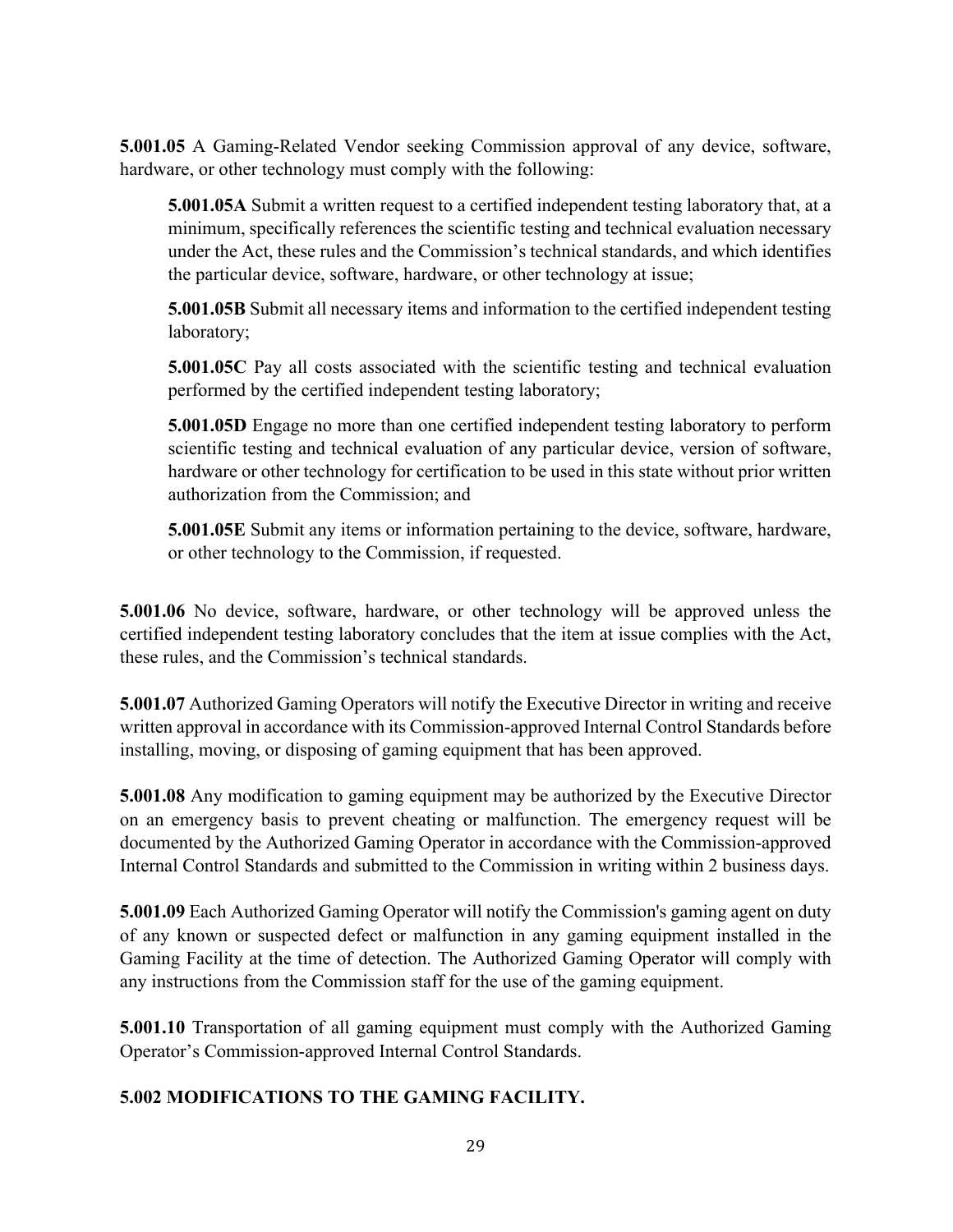**5.002.01** Any Authorized Gaming Operator contemplating a material change to the Gaming Facility, the erection of an addition to the structure of the Gaming Facility or the remodeling of any part of the Gaming Facility must first submit plans to and receive the approval of the Commission. If the Authorized Gaming Operator believes that the proposed change to the Gaming Facility will not result in any meaningful change in gaming operations or in a security risk, it may request a waiver of this requirement from the Executive Director.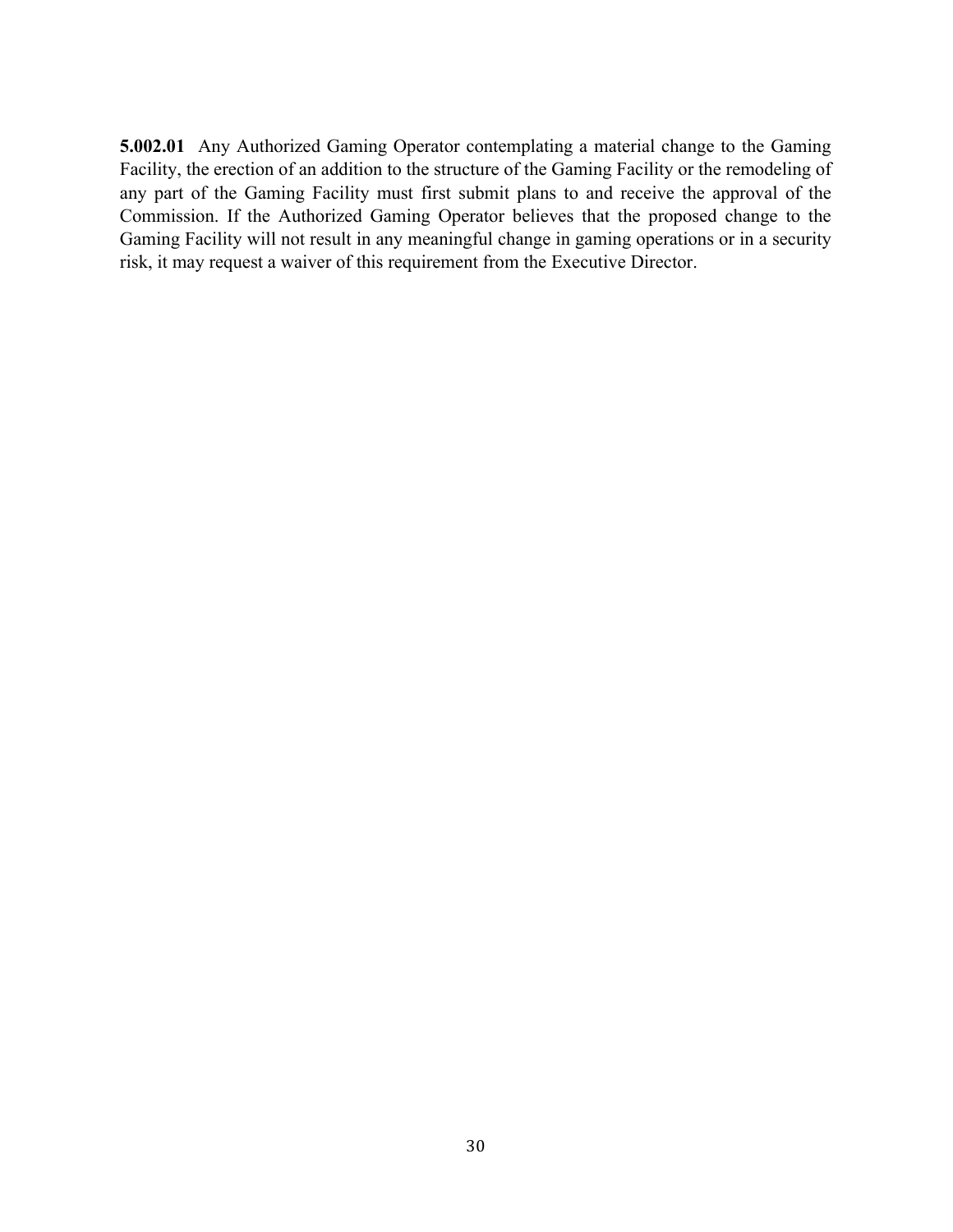# **CHAPTER 6: SECURITY AND SURVEILLANCE**

#### **6.001 Responsibilities of the Surveillance Department**

**6.001.01** Each Authorized Gaming Operator must maintain and make available to the Commission the following items:

**6.001.01A** An electronic floor plan that shows the placement of all surveillance equipment in and around the Gaming Facility and all gaming equipment on the gaming floor;

**6.001.01B** A detailed description of all surveillance system components;

**6.001.01C** The procedures utilized for operation of the surveillance department;

**6.001.01D** Staffing plans;

**6.001.01E** Plans for monitoring detention rooms, which will include audio capability;

**6.001.01F** A list of personnel authorized to access the casino surveillance room;

**6.001.01G** A list of persons or positions authorized by the director of surveillance to access the surveillance viewing room.

**6.001.01H** The surveillance retention schedule, evidencing that all cameras are set for a retention period pursuant to this chapter; and

**6.001.01I** Any information related to the operation of the surveillance department as requested by the Executive Director.

**6.001.01J** The surveillance department must receive and monitor open-door alerts for all gaming devices.

**6.001.01K** Surveillance system modifications and upgrades will be submitted to the Executive Director for approval.

**6.001.01L** At any time and without notice, the Authorized Gaming Operator's surveillance system will be subject to audit or other testing by the Commission.

**6.001.01M** Surveillance employees will only perform tasks during their employment that further the purpose of the surveillance operation.

**6.001.01N** The Authorized Gaming Operator may not divert surveillance resources or surveillance employees from their intended surveillance purposes or functions without the permission of the Executive Director.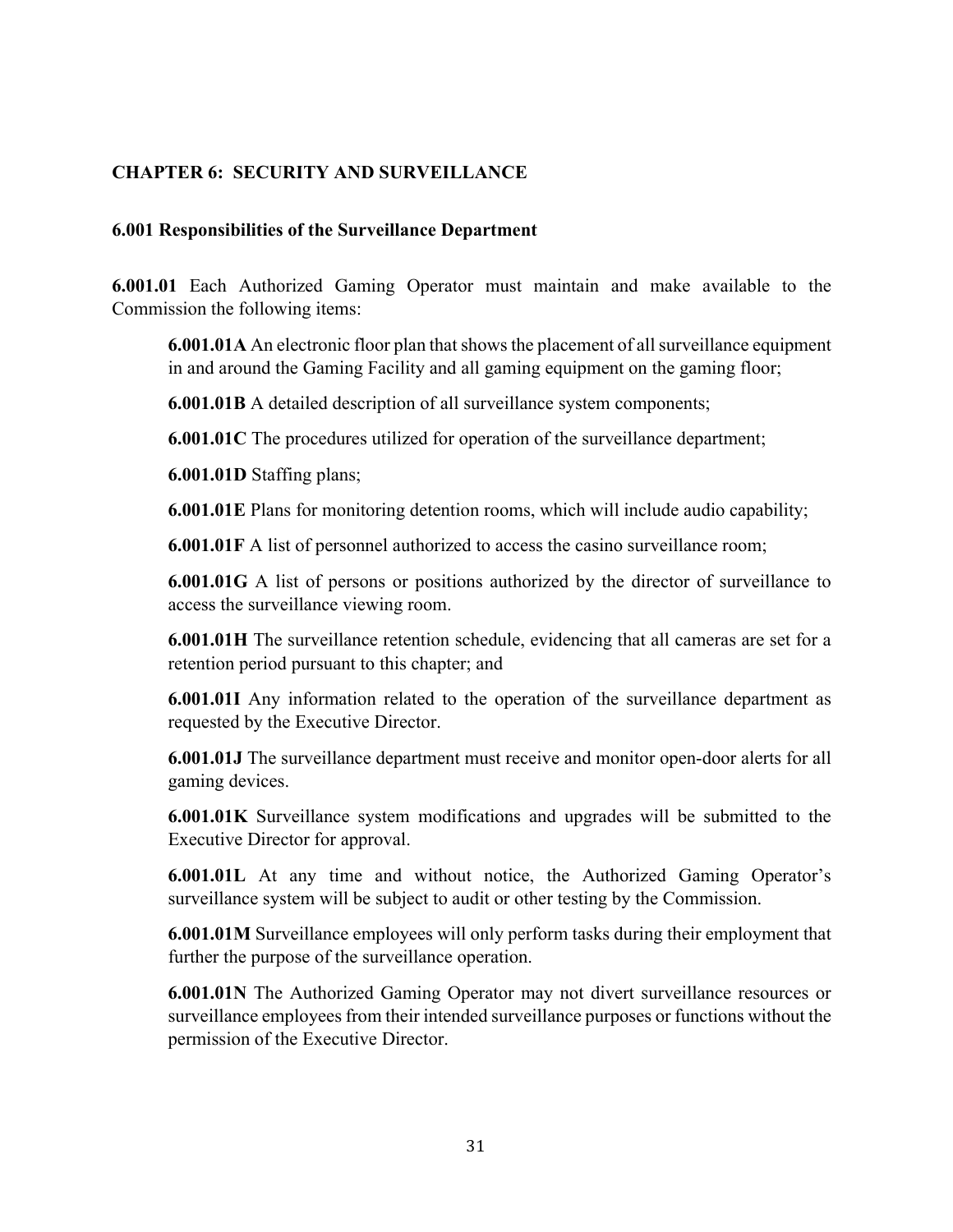**6.001.01O** Surveillance employees are not permitted to transfer to gaming-related positions within the casino prior to one year after leaving the surveillance department, unless otherwise approved by the Commission.

**6.001.01P** All surveillance employees must be employees of the Authorized Gaming Operator.

# **6.002 Security Department.**

**6.002.01** Each Authorized Gaming Operator will employ sufficient security to remove from the Gaming Facility

**6.002.01A** a person violating a provision of the Act, these Rules and Regulations, or other guidance documents issued by the Commission or other Nebraska law;

**6.002.01B** any person deemed by the Commission to be a threat to the safety of patrons, security of the facility, or to the integrity of gaming; or

**6.002.01C** any person engaging in a fraudulent practice.

**6002.02** Security will also be provided in and about the premises of the Licensed Racetrack Enclosure to secure restricted areas.

**6.002.03** The Authorized Gaming Operator must file a written report detailing any incident in which an employee or Patron is detected violating a provision of the Act, a Rule or Regulation, other State laws, or applicable orders and/or internal controls. The written report must be submitted to the Commission in writing within seventy-two (72) hours of the incident.

**6.002.04** In addition to the written report, the Authorized Gaming Operator will provide immediate notification to the Commission if the incident involved Casino Employee theft, criminal activity, or gaming receipts.

# **6.003 Firearm possession within a Gaming Facility.**

**6.003.01** No Person, including security personnel of a Gaming Facility, will possess or be permitted to possess any firearm within a Gaming Facility unless:

**6.003.01A** The Person is a Certified Law Enforcement officer, on duty, acting in their official capacity; or

**6.003.01B** Working for an Authorized Gaming Operator has been expressly authorized by the Commission to possess a firearm within the Gaming Facility.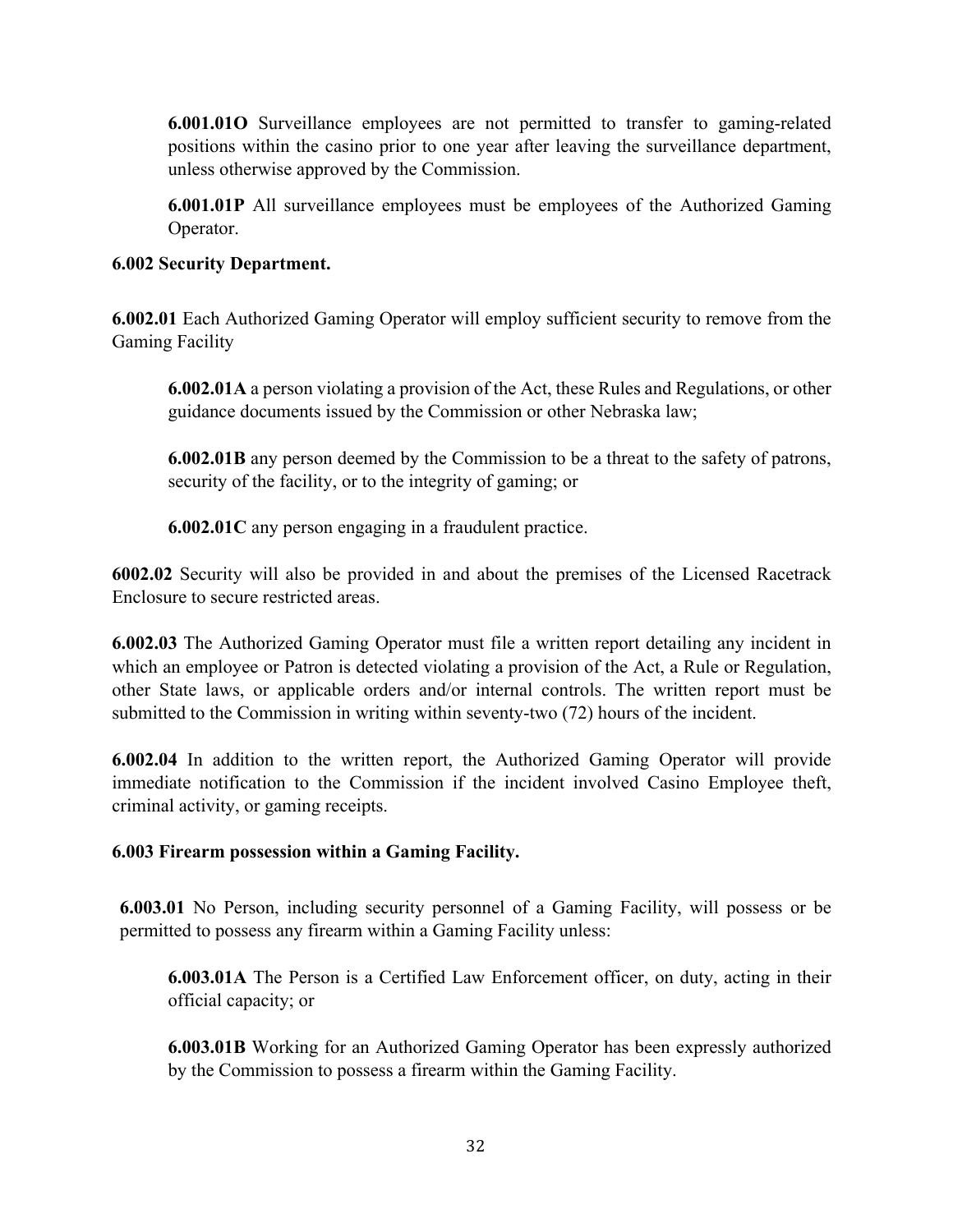**6.003.01C** Each Authorized Gaming Operator will post in a conspicuous location at each gaming floor entrance a sign that may be easily read stating, "Possession of any firearm within the Gaming Facility without the express written permission of the Commission is prohibited. This prohibition includes any holder of concealed weapons permit and off duty law enforcement officers."

### **6.004 Required Policies And Procedures Regarding Armed Security Personnel.**

**6.004.01** Each Authorized Gaming Operator which employs Armed Security Personnel will have internal controls and procedures regarding Armed Security Personnel.

**6.004.02** In order to determine whether an Authorized Gaming Operator has established appropriate policies and procedures with regard to Armed Security Personnel, the Commission may consider, without limitation, the following factors:

**6.004.02A** Whether the policies and procedures provide for an annual firearms training for Armed Security Personnel to be approved by the Director of Enforcement;

**6.004.02B** The extent of the background investigations conducted by the Authorized Gaming Operator prior to hiring a Person for an armed position;

**6.004.02C** The extent of the firearms training required by the Authorized Gaming Operator prior to hiring a Person for an armed position;

**6.004.02D** The extent of mandatory annual training and qualifications regarding a Person filling an armed position; and

**6.004.02E** The extent to which testing for illegal use of controlled substances by Armed Security Personnel occurs.

# **6.005 Life Support and First Aid Training.**

**6.005.01** A designated security officer trained in basic life support and first aid, including Automatic External Defibrillators (AED's) is required to be on a Gaming Facility at all times when patrons are present and will not be assigned duties that would prevent the security officer from responding in a reasonable and prudent time given the nature of the medical emergency.

**6.005.02** The Authorized Gaming Operator is responsible for the full cost of training the designated security officer in basic life support and first aid.

**6.005.03** Each Authorized Gaming Operator licensee shall ensure all designated security officers: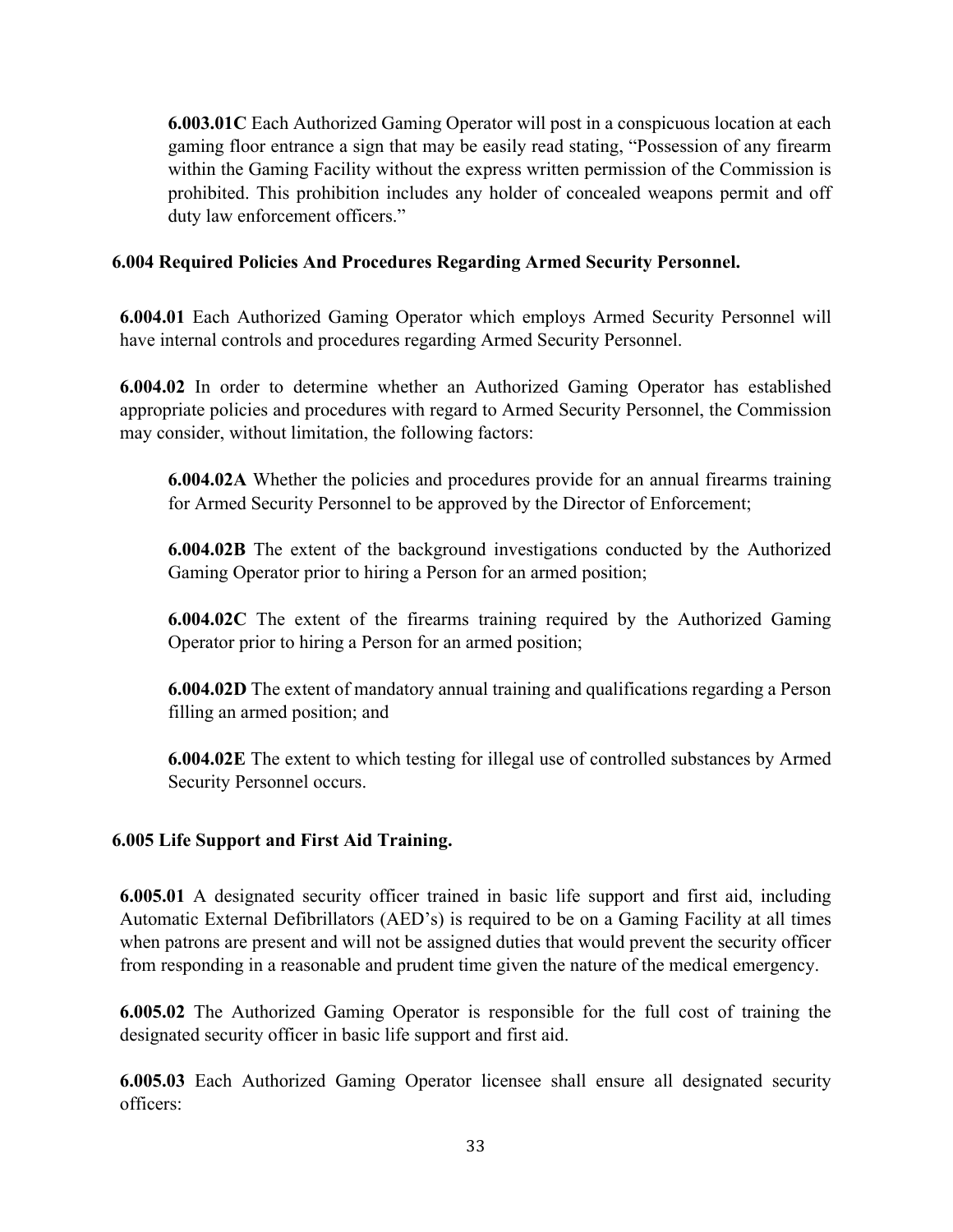**6.005.03A** Are, at a minimum, trained according to accepted standards in basic life support and first aid by an agency recognized for providing such training; and **6.005.03B** Receive training in basic life support and first aid biennially.

**6.005.03C** Each Authorized Gaming Operator shall maintain documentation of the training received by the designated security officers for a period of five (5) years.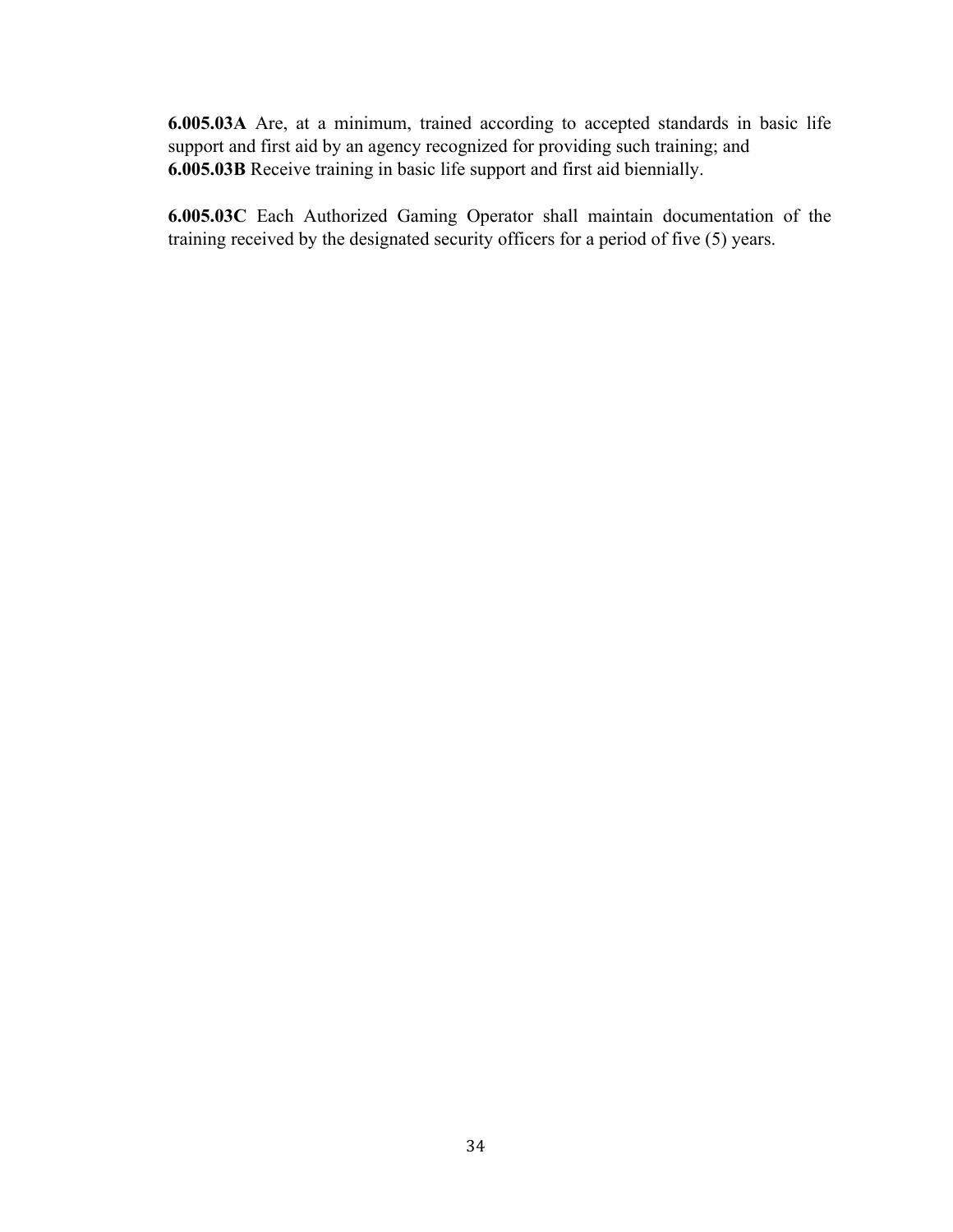# **CHAPTER 7: ACCOUNTING AND RECORDS**

#### **7.001 Ownership Records.**

**7.001.01** Authorized Gaming Operators will keep on a permanent basis and provide to the Commission upon request the following records as described in this section.

**7.001.02** If a corporation:

**7.001.02A** A certified copy of the articles of incorporation and any amendments;

**7.001.02B** A certified copy of the bylaws and any amendments;

**7.001.02C** A certificate of good standing from the state of its incorporation;

**7.001.02D** A certificate of authority from the Nebraska Secretary of State authorizing it to do business in Nebraska, if such corporation is operating as a foreign corporation in Nebraska;

**7.001.02E** A list of all current and former officers and directors;

**7.001.02F** A certified copy of minutes of all meetings of the stockholders and directors;

**7.001.02G** A current list of all stockholders including the names of beneficial owners of shares held in street or other names;

**7.001.02H** The name of any business entity and a current list of all stockholders in such entity, including the names of beneficial owners of shares held in street or other names, in which such corporation has a direct, Indirect or Attributed Interest;

**7.001.02H(i)** A copy of the stock certificate ledger;

**7.001.02H(ii)** A complete record of all transfers of stock;

 **7.001.02H(iii)** A schedule of amounts paid to the corporation for issuance of stock and other capital contributions and dates thereof;

**7.001.02H(iv)** A schedule of all dividends distributed by the corporation; and

**7.001.02H(v)** A schedule of all salaries, wages, and other remuneration (including perquisites), direct or indirect, paid during the calendar or fiscal year, by the corporation, to all officers, directors, and stockholders with an ownership interest at any time during the calendar or fiscal year, equal to or greater than 5% of the outstanding capital stock of any class of stock.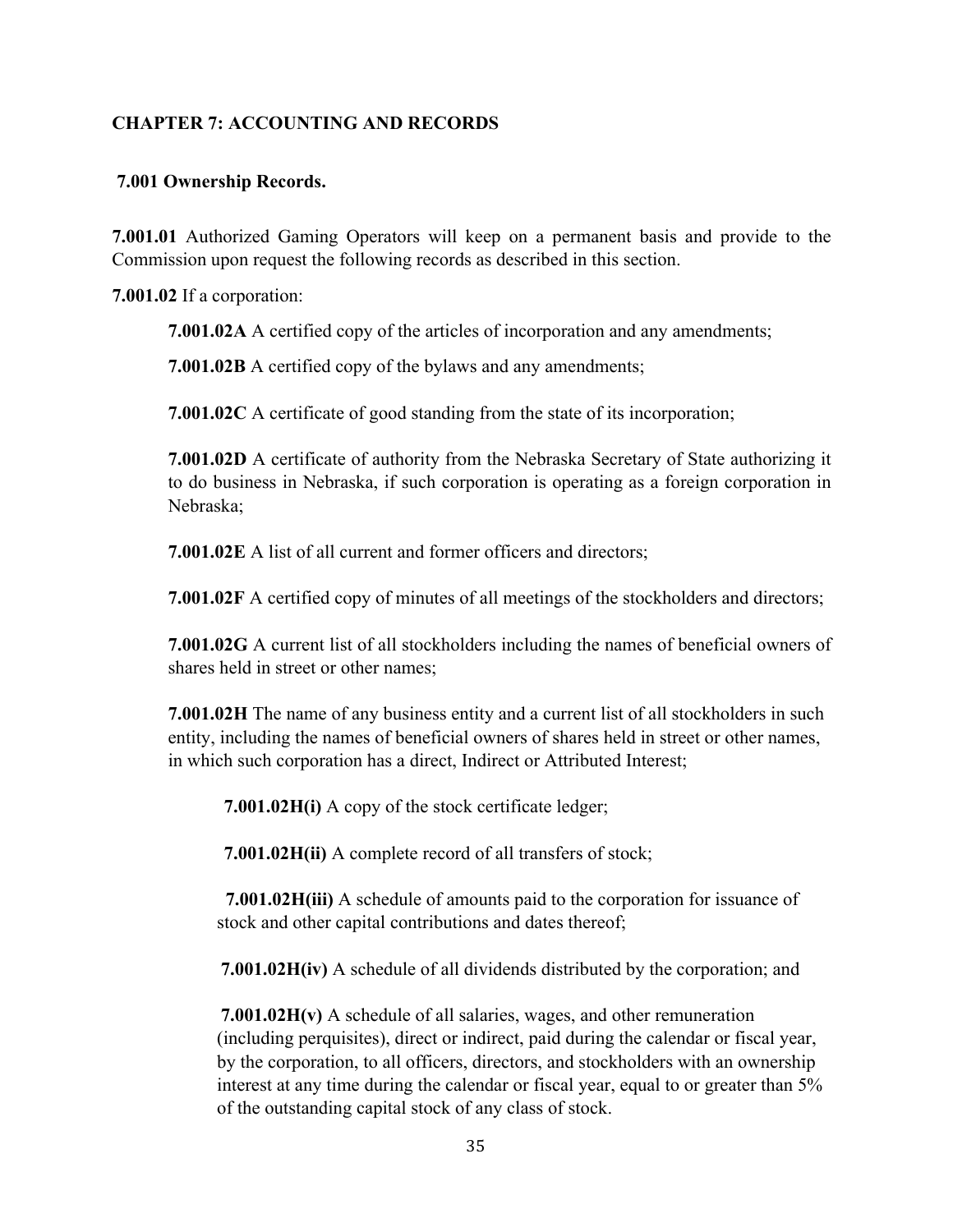**7.001.02I** If a partnership:

**7.001.02I(i)** A certified copy of the partnership agreement;

**7.001.02I(ii)** A certificate of limited partnership of its domicile;

**7.001.02I(iii)** A list of the partners, including names, addresses, the percentage of interest in net assets, profits and losses held by each, the amount and date of each capital contribution of each partner, and the date the interest was acquired;

**7.001.02I(iv)** A schedule of all withdrawals of partnership funds or assets; and

**7.001.02I(v)** A schedule of salaries, wages and other remuneration (including perquisites), direct or indirect, paid to each partner during the calendar or fiscal year.

**7.001.02J** If a sole proprietorship:

**7.001.02J(i)** A schedule showing the name and address of the proprietor and the amount and date of his original investment;

**7.001.02J(ii)** A schedule of dates and amounts of subsequent additions to the original investment and any withdrawals; and

**7.001.02J(iii)** A schedule of salaries, wages and other remuneration (including perquisites), direct or indirect, paid to the proprietor during the calendar or fiscal year.

#### **7.002 Accounting Records.**

**7.002.01** The holder of an Authorized Gaming Operator's license will keep, in accordance with the retention schedule, and provide to the Commission upon request the following records:

**7.002.01A** The accounting records will be maintained using a double entry system of accounting with transactions recorded on the accrual basis and supported by detailed and subsidiary records.

**7.002.01B** The Executive Director will prescribe a uniform chart of accounts including account classifications to insure consistency, comparability, and appropriate disclosure of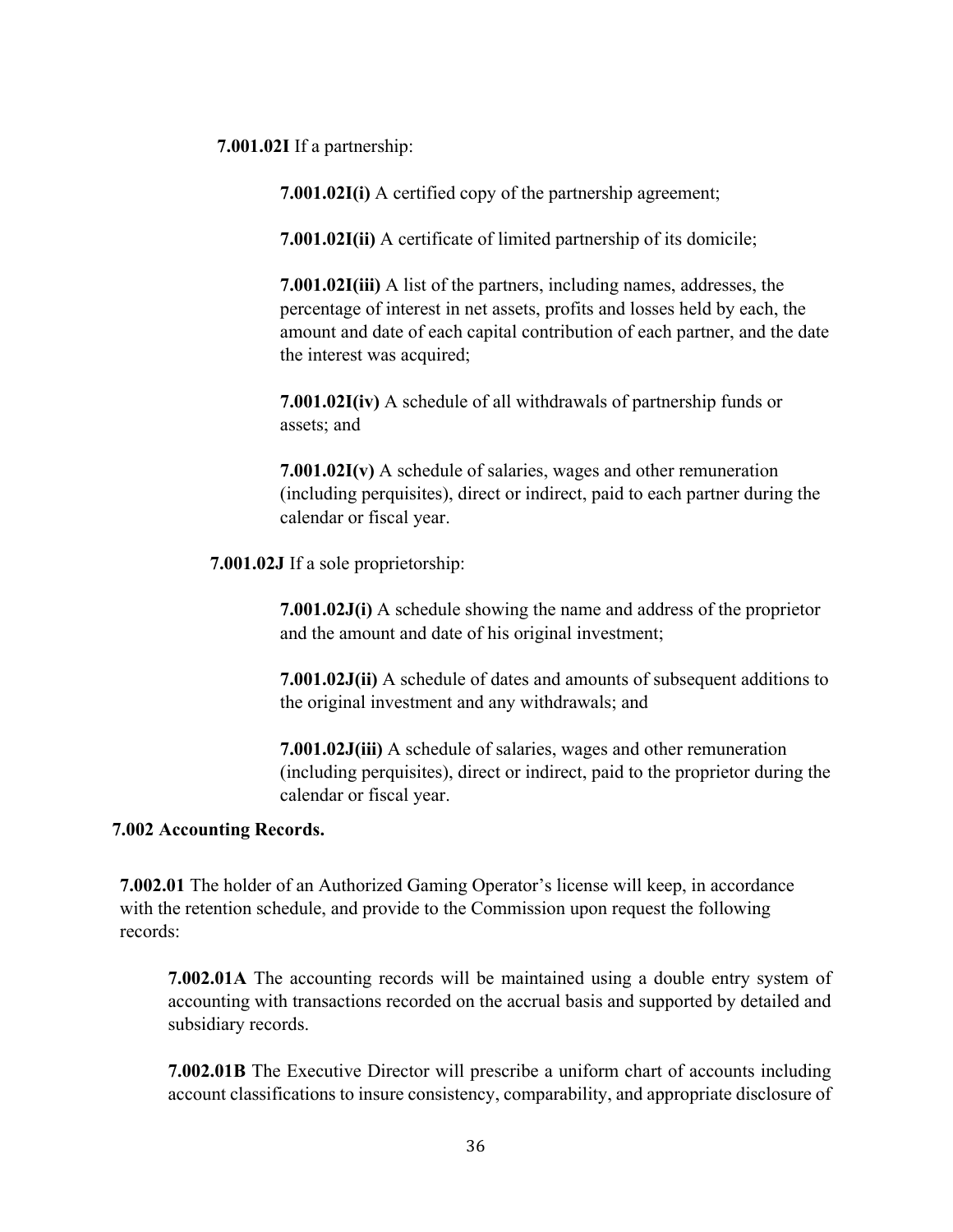financial information. The prescribed chart of accounts will be the minimum level of detail to be maintained for each accounting classification by the holder of an Authorized Gaming Operator's license.

**7.002.01C** The detailed subsidiary records will include as a minimum the following:

**7.002.01C(i)** Detailed general ledger accounts identifying all revenue sources, expenses, assets, liabilities and equity for the holder of an Authorized Gaming Operator's license;

**7.002.01C(ii)** Records of all investments, advances, loans and receivable balances, other than patron checks, due the establishment;

**7.002.01C(iii)** Record of all loans and other amounts payable by the holder of an Authorized Gaming Operator's license;

**7.002.01C(iv)** Record of all patron checks initially accepted by the holder of an Authorized Gaming Operator's license, deposited by the owner, returned to the owner as "uncollected" and ultimately written-off as uncollectible by the holder of an Authorized Gaming Operator's license;

**7.002.01C(v)** entries prepared by the holder of an Authorized Gaming Operator's license and the independent accountant selected by the Executive Director;

**7.002.01C(vi)** Tax workpapers used in preparation of any state or federal tax return;

**7.002.01C(vii)** Records that identify Table Drop, Table Win and percentage of Table Win to Table Drop for each live table Game and those records accumulated for each type of live table Game, either by shift or other accounting period approved by the Executive Director;

**7.002.01C(viii)** Records that identify the actual Coin-in, Coin-out, Vouchers issued, Vouchers redeemed, Electronic Gaming Device Drop, Electronic Gaming Device Win, Electronic Gaming Device Win to Electronic Gaming Device Drop and Theoretical Payout Percentage for each Electronic Gaming Device on a per day basis or other accounting period approved by the Executive Director;

**7.002.01C(ix)** Records supporting the accumulation of the costs for complimentary services and items. A complimentary service or item provided to patrons in the normal course of an owner's business will be recorded at an amount based upon the full retail price normally charged for such service or item;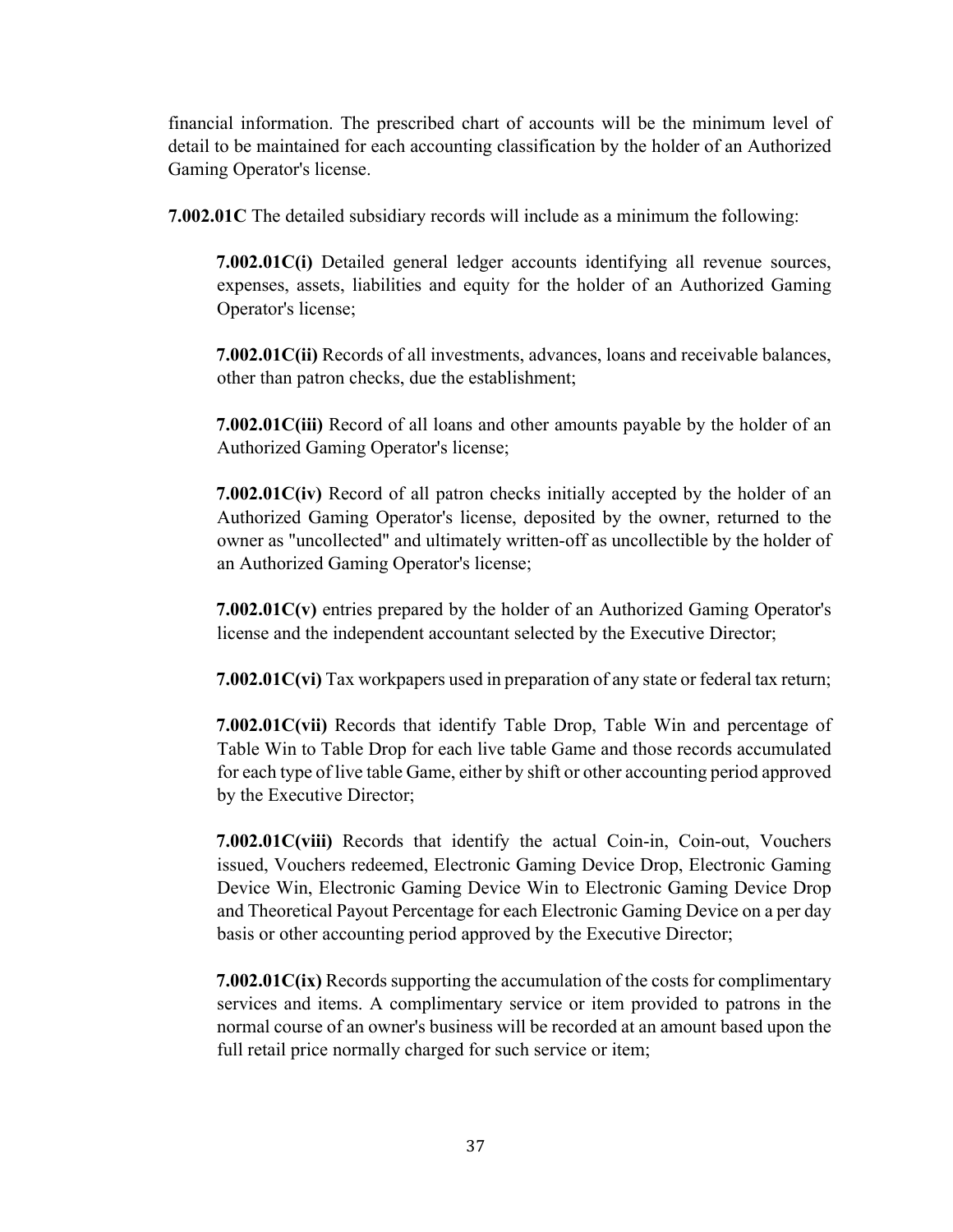**7.002.01C(x)** Records that identify the purchase, receipt, and destruction of Gaming Chips from all sources;

**7.002.01C(xi)** Records required to fully comply with all the federal financial record-keeping requirements as enumerated in 31 CFR 103;

**7.002.01C(xii)** Records required by the holder of an Authorized Gaming Operator's license's Commission-approved Internal Control System; **7.002.01C(xiii)** Workpapers supporting the daily reconciliation of cash accountability;

**7.002.01C(xiv)** Records concerning the acquisition or construction of a proposed or existing Gaming Facility; and

**7.002.01D** If a holder of an Authorized Gaming Operator's license fails to maintain the records used by it to calculate the gross receipts or the number of persons admitted on the Gaming Facility, the Executive Director may compute and determine the amount upon the basis of an audit conducted by the Commission based upon available information.

#### **7.003 Standard Financial and Statistical Records.**

**7.003.01** Authorized Gaming Operators will file monthly, quarterly and annual reports of financial and statistical data.

**7.003.02** The Executive Director will periodically prescribe a set of standard reporting forms and instructions to be used in filing monthly, quarterly and annual reports.

**7.003.03** Annual reports will be based on a calendar year beginning January 1 and ending December 31, unless otherwise approved by the Commission. Quarterly reports will be based on the calendar quarters ending March 31, June 30, September 30 and December 31. Monthly reports will be based on calendar months. Quarterly and monthly reports will contain a cumulative year-to-date column so as to facilitate analysis.

**7.003.04** The Authorized Gaming Operator's Chief Executive Officer, or the Chief Executive Officer's designee who is approved by the Commission, will be responsible for all reports required to be filed pursuant to this Section.

**7.003.05** Reports required to be filed pursuant to this Section will be addressed as prescribed by the Commission and received no later than the required filing date. The required filling date for monthly reports will be the last calendar day of the following month. All other reports required by this Section are due as prescribed by the Commission.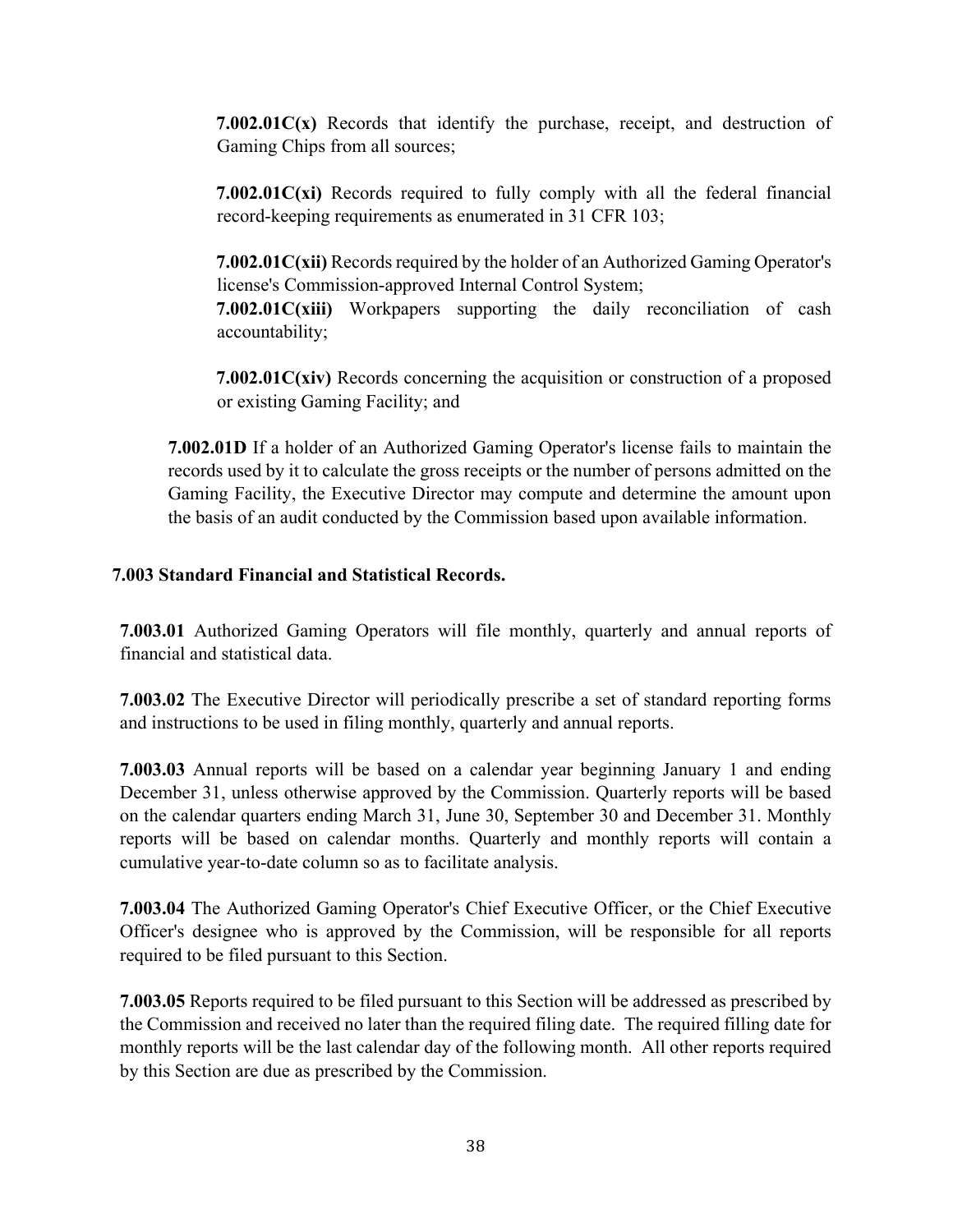**7.003.06** In the event of a termination or suspension of the Authorized Gaming Operator, voluntary or involuntary change in business entity or material change in ownership, the holder of an Authorized Gaming Operator License will file an interim quarterly report as of the date of occurrence of such event, unless such event has already been disclosed in a regular quarterly report or unless exempted by the Commission. The filing date will be 30 calendar days after the date of occurrence of the event.

**7.003.07** Any adjustments resulting from the quarterly and annual audits will be recorded in the accounting records. If the adjustments were not reflected in the holder of an Authorized Gaming Operator License's quarterly or annual reports and the Commission concludes the adjustments are significant, a revised report may be required from the holder of an Authorized Gaming Operator License. The revised filing will be due within 30 calendar days after written notification to the holder of an Authorized Gaming Operator License.

**7.003.08** Unless otherwise established by law, delays in mailing, mail pickups, and postmarking are the responsibility of the holder of an Authorized Gaming Operator License.

# **7.004 Auditing and Reporting Requirements.**

**7.004.01** Annual and Special Audits and other reports

**7.004.01A** The Commission will direct an audit to be performed of the annual financial statements of the holder of an Authorized Gaming Operator License including a report on the Internal Control System communicating any reportable conditions and material weaknesses noted during the audit. Upon written notice by the Executive Director other procedures or reports may be required. The annual audit will be performed by an independent certified public accountant who is or whose firm is licensed in the State of Nebraska. The independent certified public accountant who performs the annual audit shall be approved by the Commission, and the selection may be based on the recommendation of the holder of an Authorized Gaming Operator License.

**7.004.01B** The annual audit and internal control report procedures shall be performed in accordance with generally accepted auditing standards. The annual audit report is to be presented in accordance with generally accepted accounting principles and contain the opinion of the independent certified public accountant as to its fair presentation in accordance with such generally accepted accounting principles.

**7.004.01C** To assure the integrity of Gaming, compliance with the Act and the rules of the Commission, the Executive Director may require at any time a special audit of an owner licensee to be conducted by Commission personnel or by contracting with other qualified professionals with expertise in the subject matter of the audit. The Executive Director will establish the scope, procedures and reporting requirements of any special audit.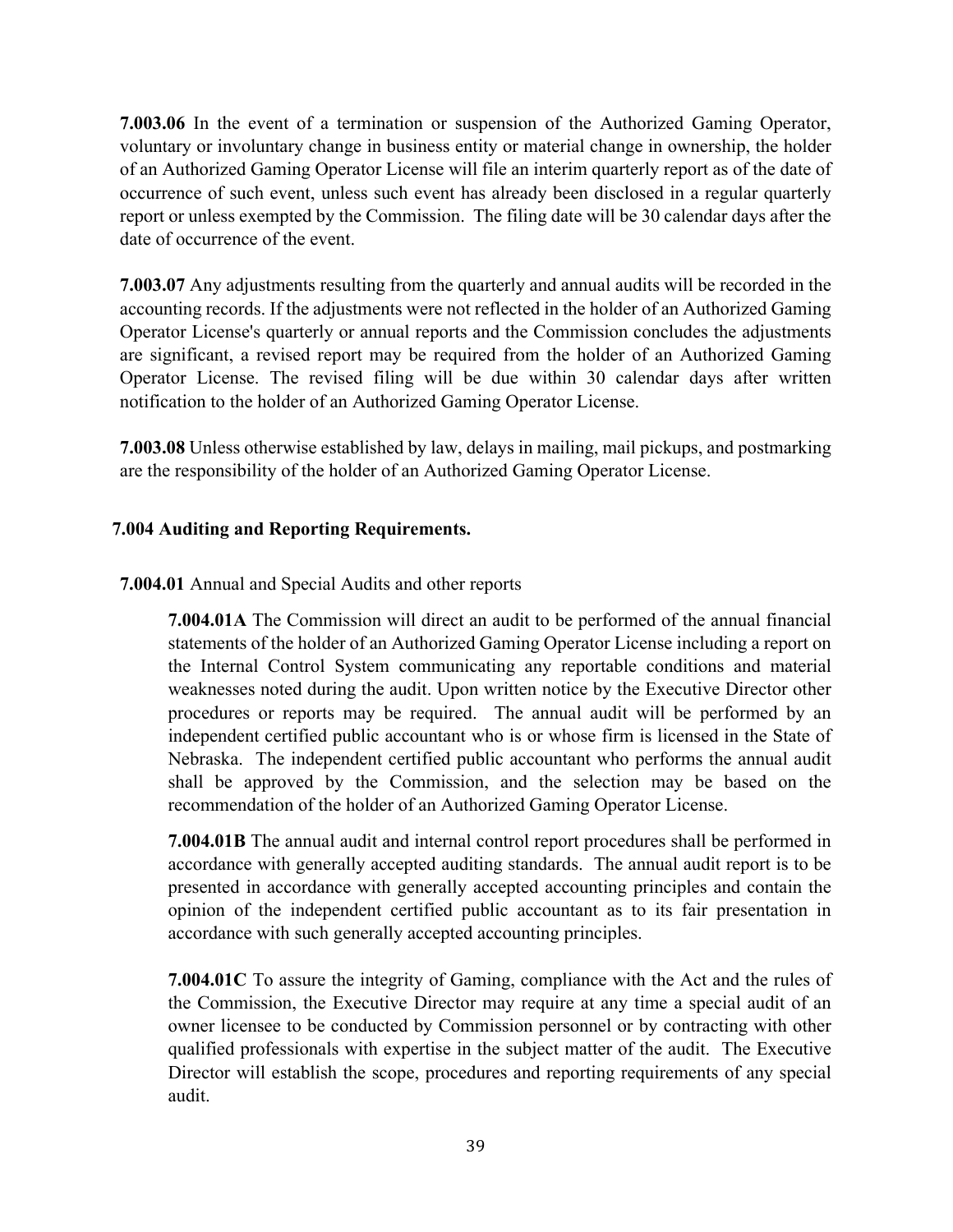**7.004.01D** Quarterly compliance reports by independent certified public accountants or qualified Authorized Gaming Facility personnel that have been approved by the Executive Director. The Executive Director will require quarterly compliance reports to be prepared and procedures performed by independent certified public accountants or Commission personnel covering the following:

**7.004.01E** Quarterly agreed-upon procedures to ascertain that Admissions and Gross receipts are determined in conformity with the Act and this Part;

**7.004.01E(i)** Semi-annual agreed-upon procedures relating to internal control;

**7.004.01E(ii)** Semi-annual "unannounced" observation of the transportation and count of each of the following: Electronic Gaming Device Drop, Table Drop, and tip box drop. For purposes of these procedures, "unannounced" means that no officers, directors or employees of the holder of the Authorized Gaming Operator License are given advance information regarding the dates or times of such observations;

**7.004.01E(iii)** Review of purchasing functions and contractual agreements, both oral and written, on a sample basis, to report on compliance with the owner licensee's Commission-approved Internal Control System and to determine that such purchases and contractual agreements are not in excess of their fair market value. This review will be conducted at least annually at the direction of the Executive Director; and

**7.004.01E(iv)** Quarterly reports on deviations from the owner licensee's approved Internal Control System based on procedures performed in the reports of Gross receipts, procedures relating to internal control, purchasing and contracting functions and/or "unannounced" observations.

**7.004.01F** Independent certified public accountants performing annual audits will not perform compliance services on behalf of the Commission for the same Authorized Gaming Operator.

**7.004.01G** Independent certified public accountants who perform compliance services to an Authorized Gaming Operator on behalf of the Executive Director will not perform an annual audit or any other service for such Authorized Gaming Operator during the terms of their engagement and for a period of two years following termination of the engagement.

**7.004.01H** The holder of an Authorized Gaming Operator License will prepare a written response relating to findings noted in the independent certified public accountant's or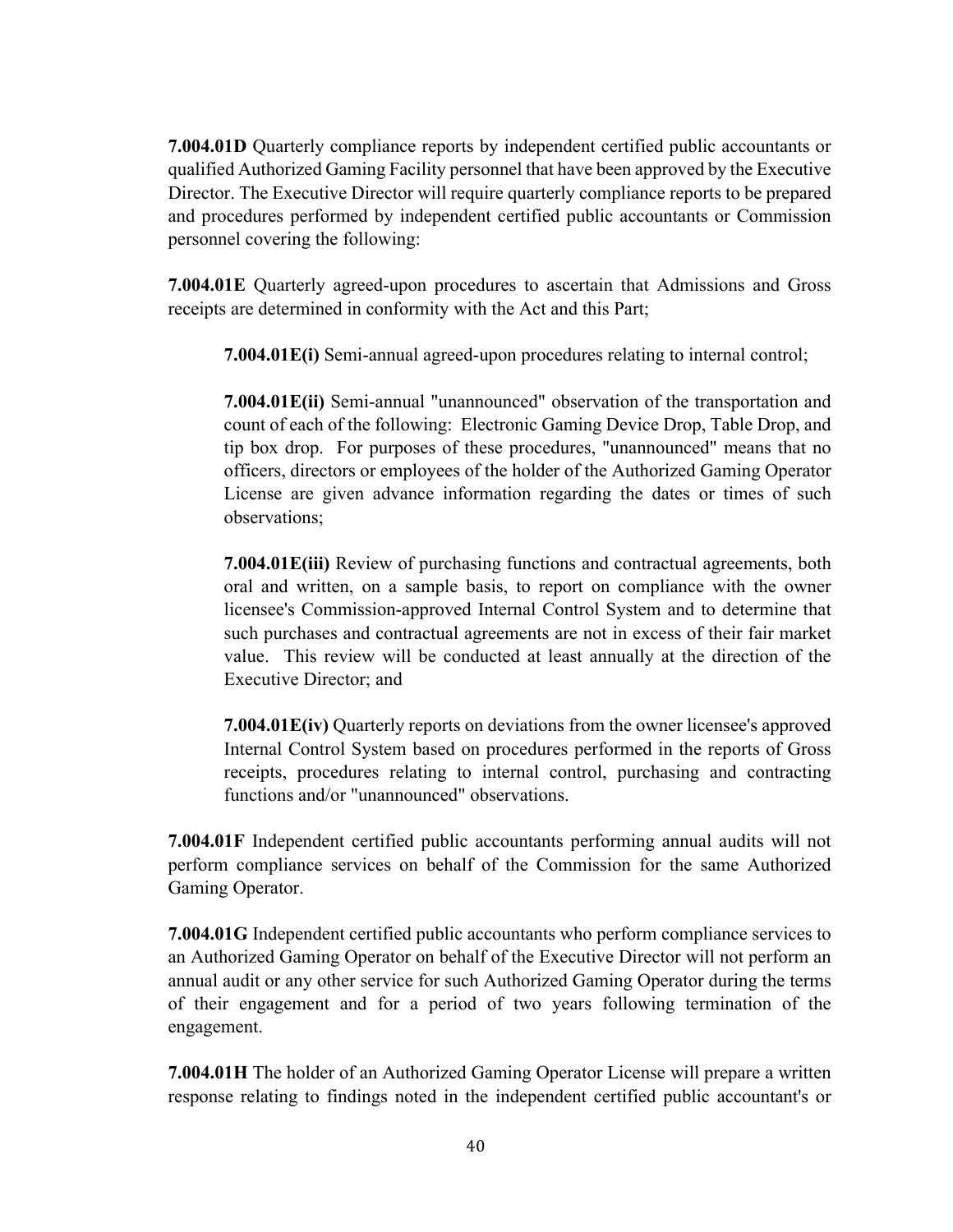Commission's reports. The response will indicate in detail the corrective actions taken. Such response will be incorporated in the independent certified public accountant's or Commission's reports.

**7.004.01I** The Executive Director will determine the number of copies of reports required under this Section and such reports will be received by the Commission or postmarked no later than the required filing date.

**7.004.01I(i)** Quarterly reports for procedures performed in the first three fiscal quarters of an Authorized Gaming Operator licensee's approved fiscal year will be due not later than two months after the last day of the quarter.

**7.004.01I(ii)** Quarterly reports for the procedures performed in the fourth fiscal quarter of the Authorized Gaming Operator licensee's approved fiscal year and the annual reports will be due not later than three months after the last day of the calendar or fiscal year.

**7.004.01I(iii)** Unless otherwise established by law, delays in mailing, mail pickups and postmarking are the responsibility of the Authorized Gaming Operator licensee.

**7.004.01J** Authorized Gaming Operators who are public reporting companies under the Securities Act of 1933 or the Securities Exchange Act of 1934 will submit four copies of all reports required by the Securities and Exchange Commission to the Commission. These reports will be due on the same filing dates as required by the Securities and Exchange Commission.

**7.004.01K** All of the audits and reports required by this Section that are performed by independent certified public accountants will be prepared at the sole expense of the Authorized Gaming Operator licensee.

**7.004.01L** The reporting year end of the holder of an Authorized Gaming Operator License will be December 31 unless otherwise approved by the Commission.

#### **7.005 Accounting Controls Within the Cashier's Cage**

**7.005.01** The assets for which the cashiers are responsible will be maintained on an imprest basis. At the end of each shift, the cashiers assigned to the outgoing shift will record on a cashier's count sheet the face value of each cashier's cage inventory item counted and the total of the opening and closing cashier's cage inventories and will reconcile the total closing inventory to the total opening inventory. The cashiers will sign the completed cashier's count sheet attesting to the accuracy of the information contained on the cashier's count sheet.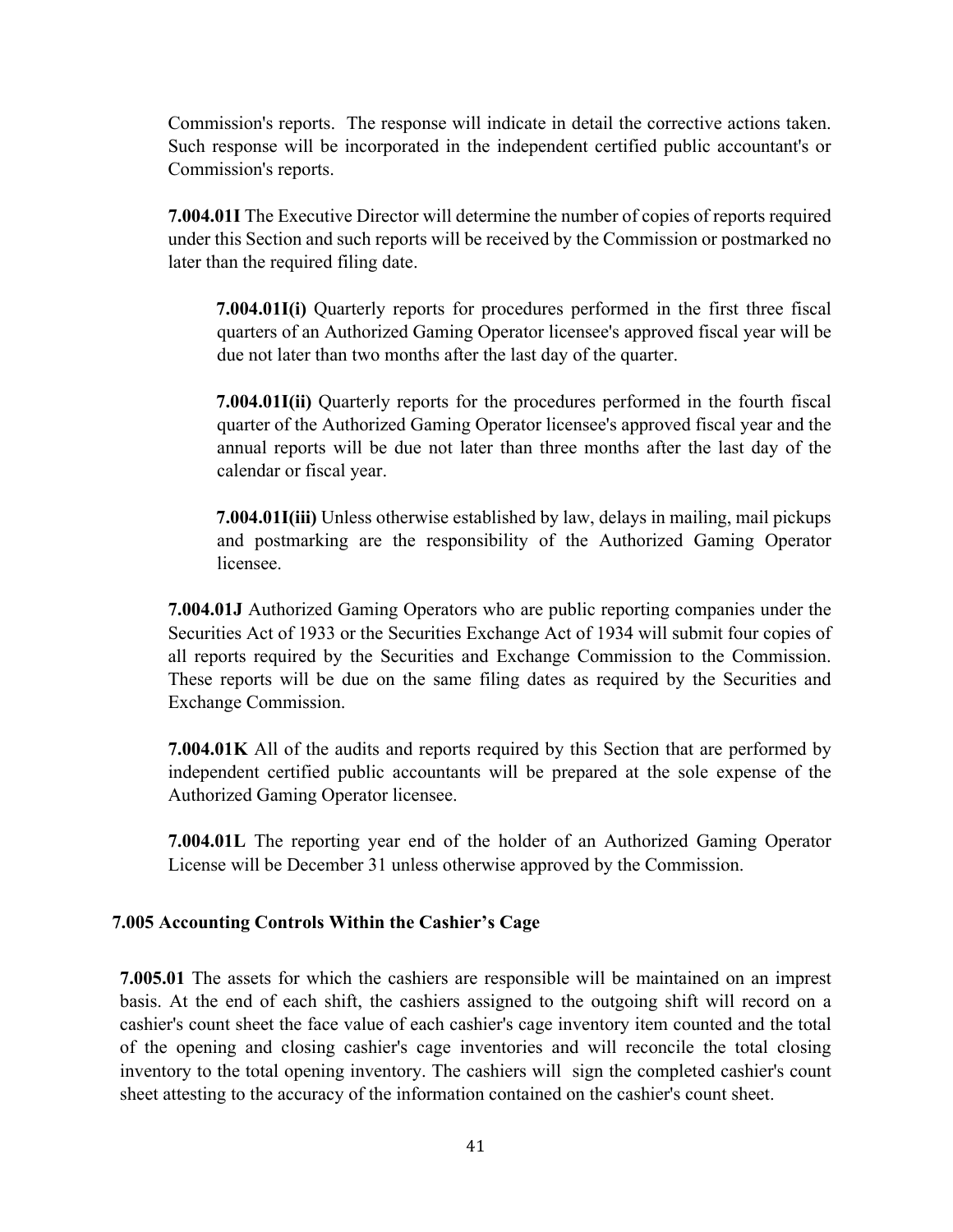**7.005.02** At the conclusion of each day, at a minimum, a copy of the cashier's count sheet and related documentation will be forwarded to the accounting department for agreement of opening and closing inventories, agreement of amounts thereon to other forms records, and documents required by this Section, and recording of transactions.

**7.005.03** All accounting controls within the cashier's cage will conform with the Authorized Gaming Operator's Commission- approved Internal Control System.

# **7.006 Check Cashing Procedures and Restrictions on Credit**

**7.006.01** No holder of an Authorized Gaming Operator License will make any loan, or otherwise provide or allow to any person any credit or advance of anything of value or which represents value to enable any person to take part in Gaming activity. The failure to deposit for collection a negotiable instrument by the next banking day following receipt will be considered an extension of credit.

**7.006.02** Each Authorized Gaming Operator will establish policies and procedures for the authorization and issuance of check cashing privileges in its Commission-approved Internal Control System. These procedures will include the approval process for establishing check cashing privileges and setting check cashing limits.

**7.006.03** Only the following checks may be cashed at a cashier's cage: **7.006.03A** Personal checks; **7.006.03B** Cashier's checks; **7.006.03C** Money orders; **7.006.03D** Traveler's checks; and **7.006.03E** Wire transfer service checks.

**7.006.04** An Authorized Gaming Operator may not issue nor cause to be issued a Voucher as a means of extending credit.

# **7.007 Handling of Cash at Gaming Tables**

**7.007.01** Whenever cash is presented by a patron at a gaming table for exchange of gaming chips, the following procedures and requirements will be observed:

**7.007.01A** The cash will be spread on the top of the gaming table by the dealer or box person accepting it in full view of the patron who presented it;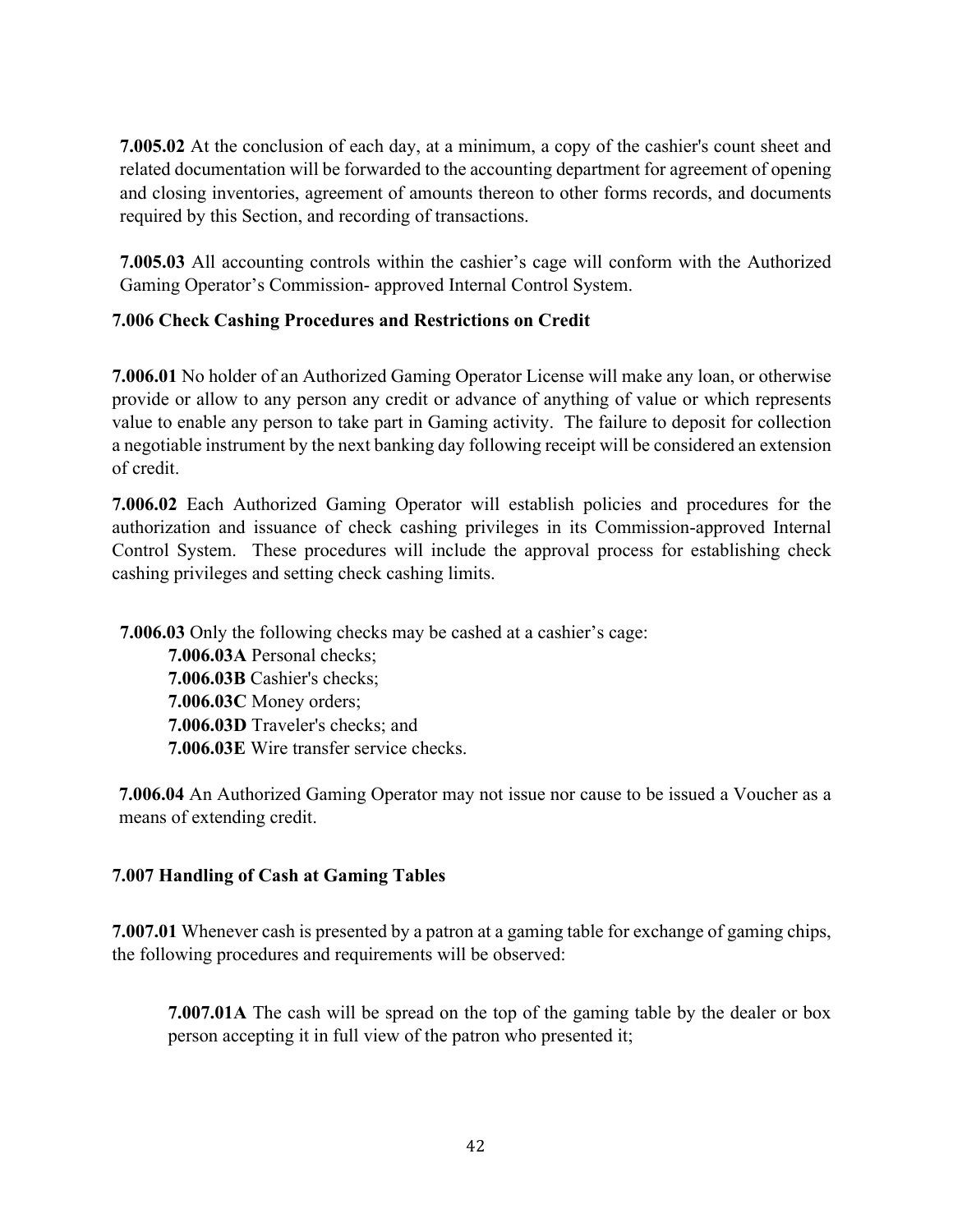**7.007.01B** The cash value amount, if over five hundred dollars (\$500), will be verbalized by the dealer or box person accepting it in a tone of voice calculated to be heard by the patron and the floor supervisor assigned to that gaming table; and

**7.007.01C** Immediately after that, the cash will be taken from the top of the gaming table and placed by the dealer or box person into the drop box attached to the gaming table.

**7.007.02** No cash wagers will be allowed to be placed at any gaming table. The cash will be converted to chips prior to acceptance of a wager.

# **7.008 Tips and Gratuities**

**7.008.01** Each Authorized Gaming Operator's Commission-approved Internal Control System will detail the procedures for handling tips and gratuities for gaming related employees.

**7.008.02** No licensed employee who is acting in a supervisory capacity will solicit or accept, and no licensed gaming employee will solicit, any tip or gratuity from any player or patron of the Gaming Facility where they are employed. The Authorized Gaming Operator will not permit any practices prohibited by this rule.

**7.008.03** All tips and gratuities allowed to be given to dealers will be deposited in a transparent locked box reserved for such purpose.

# **7.009 Tax Reporting and Payment**

**7.009.01** Each Authorized Gaming Operator is subject to tax and fee liability assessment for each Gaming Day for the applicable gaming tax as imposed under the Act.

**7.009.02** Gaming Taxes will be paid via an electronic funds transfer system employing an Automated Clearinghouse Debit method (ACH-Debit). Each Authorized Gaming Operator licensee and manager will maintain an account with sufficient funds to pay, in a timely fashion, all tax and fee liabilities due under the Act. The account will be maintained at a financial institution capable of making payments to the State under the electronic funds transfer requirements imposed by the State.

**7.009.03** Gaming Tax liability will be established on the basis of a Gaming Day. Each Authorized Gaming Operator licensee will select, with the approval of the Executive Director, a 24-hour cycle to be defined as the uniform Gaming Day for that Authorized Gaming Operator licensee. A Gaming Day may begin on one calendar day and end the next calendar day, provided that the Gaming Day does not extend beyond the uniform 24-hour period selected in advance by the Authorized Gaming Operator licensee.

**7.009.04** The Executive Director will prescribe and make available to each Authorized Gaming Operator licensee and manager forms, instructions and reporting requirements for gaming Taxes.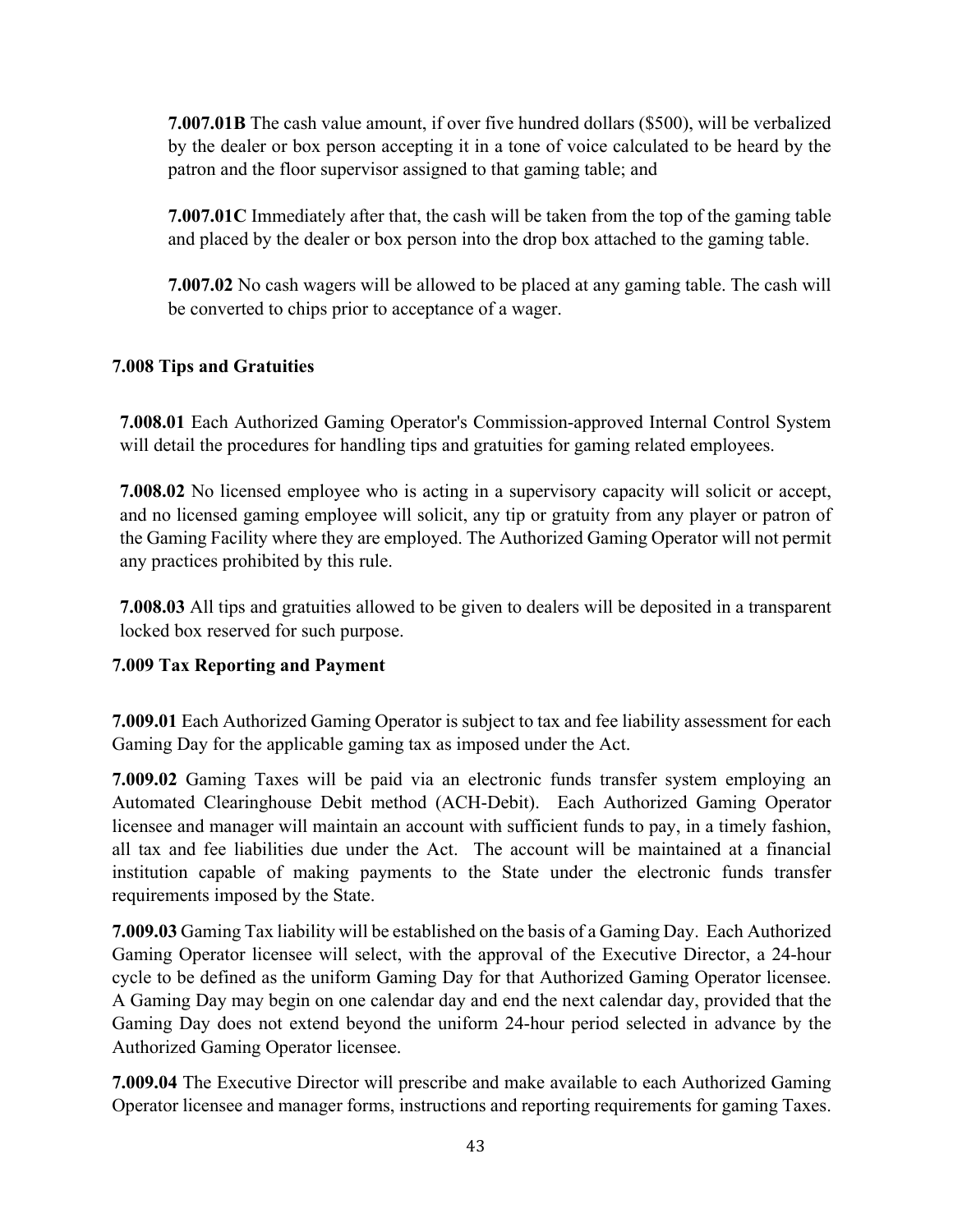**7.009.05** All moneys collected for and owed to the Commission or state of Nebraska under the Gaming Tax imposed by the Act will be accounted for and itemized on a weekly basis in a format approved by the Commission. Each day on the report will be an accurate representation of the day's gaming transactions and play. A week will begin on Monday and end on Sunday.

**7.009.06** The reporting form must be received in the Commission office by noon on Wednesday following the week's end. The moneys owed, according to the reporting form, must be received in the treasurer's office by 11 a.m. on the Thursday following the week's end.

**7.009.07** Tax and Fee Schedules will include all information necessary for adjustments and reconciliation of tax and fee liability and will be subject to audit by the Commission and its audit agents. Adjustments to previously reported tax and fee information will be made by the Authorized Gaming Operator, except that no adjustment of \$25,000 or more will be made to previously reported Gross receipts without the prior written approval of the Executive Director or the Executive Director's designee, which will be reported to the Commission in writing.

**7.009.08** In the event that a Tax and Fee Schedule for a specific Gaming Day properly reflects a net wagering loss experienced by the Authorized Gaming Operator, an adjustment for the amount of any remaining net wagering loss (negative Gross receipts) will be carried forward on the subsequent Tax and Fee Schedules until such loss is offset by Gaming win (positive Gross receipts).

**7.009.09** All Gaming Taxes paid pursuant to the requirements of the Act will be collected by the Commission and remitted to the State Treasurer or county treasurer as required by Nebraska law.

**7.009.10** An Authorized Gaming Operator's failure to comply with the provisions of this Section may subject the owner licensee or manager to penalty and interest amounts pursuant to Section 9-1206. The Authorized Gaming Operator will be notified by the Commission in writing of any penalty or interest payable because of a late tax schedule filing or late tax payment. The Authorized Gaming Operator may, within 10 business days after receiving the notice, file a written request for a waiver with the Commission. The Commission will act on the request for waiver and notify the Authorized Gaming Operator in writing of the decision within 15 calendar days after receiving the request. If the Commission fails to act within the 15-day period the waiver is deemed granted. If the Commission denies the request for waiver the Authorized Gaming Operator may ask the Commission for a hearing. The request for hearing must be in writing and filed not later than 15 calendar days after receipt of the notice of denial. A hearing under this Section is not a disciplinary hearing.

# **7.010 Cash Reserve Requirements.**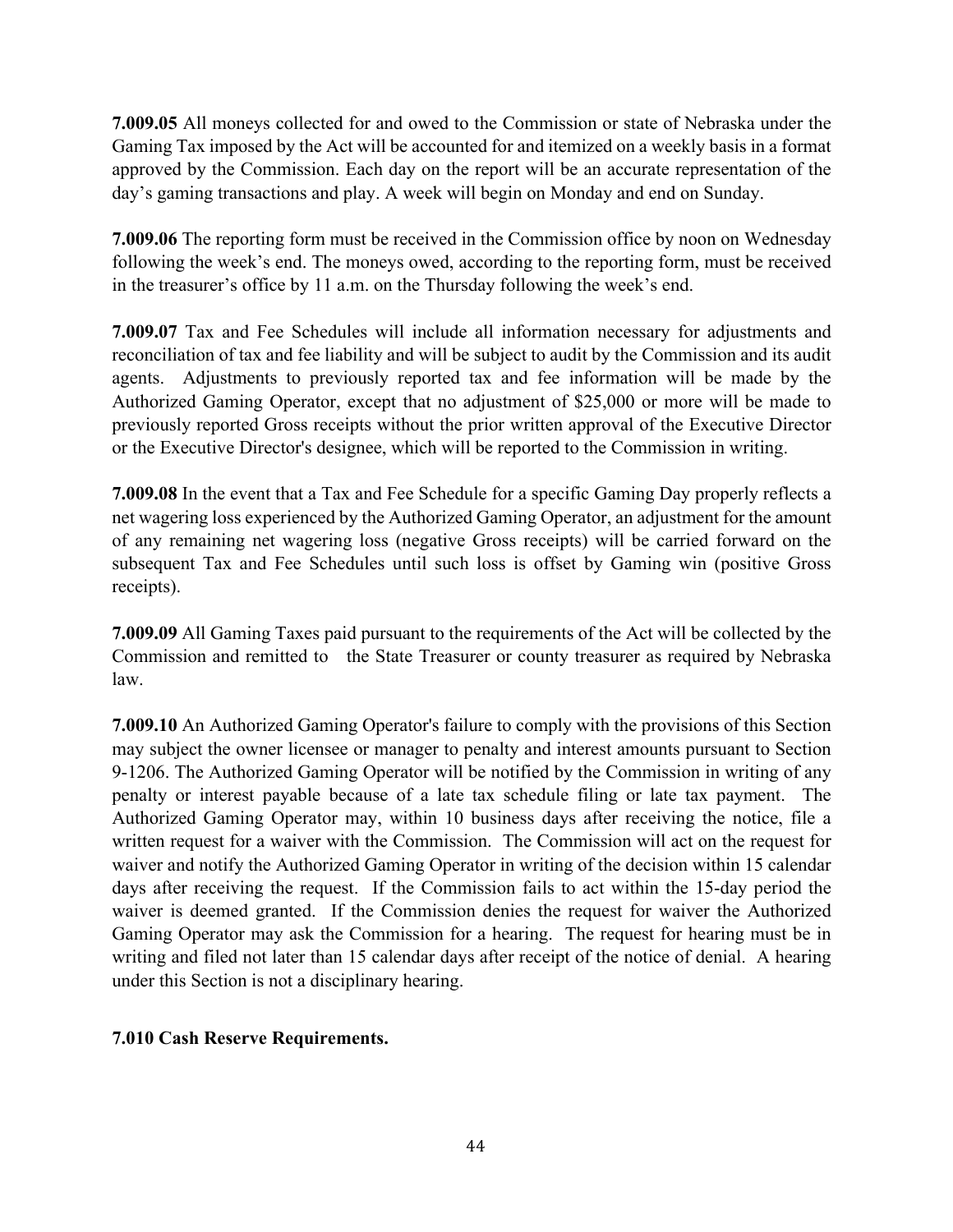**7.010.01** Each Authorized Gaming Operator will maintain, in cash or cash equivalents, a cash reserve in an amount sufficient to protect patrons against defaults in payment of winnings owed by the holder of an Authorized Gaming Operator License. Cash equivalents are defined as all highly liquid investments with an original maturity of 3 months or less. The cash reserve

quirements and any changes thereto will be submitted in writing to the Commission.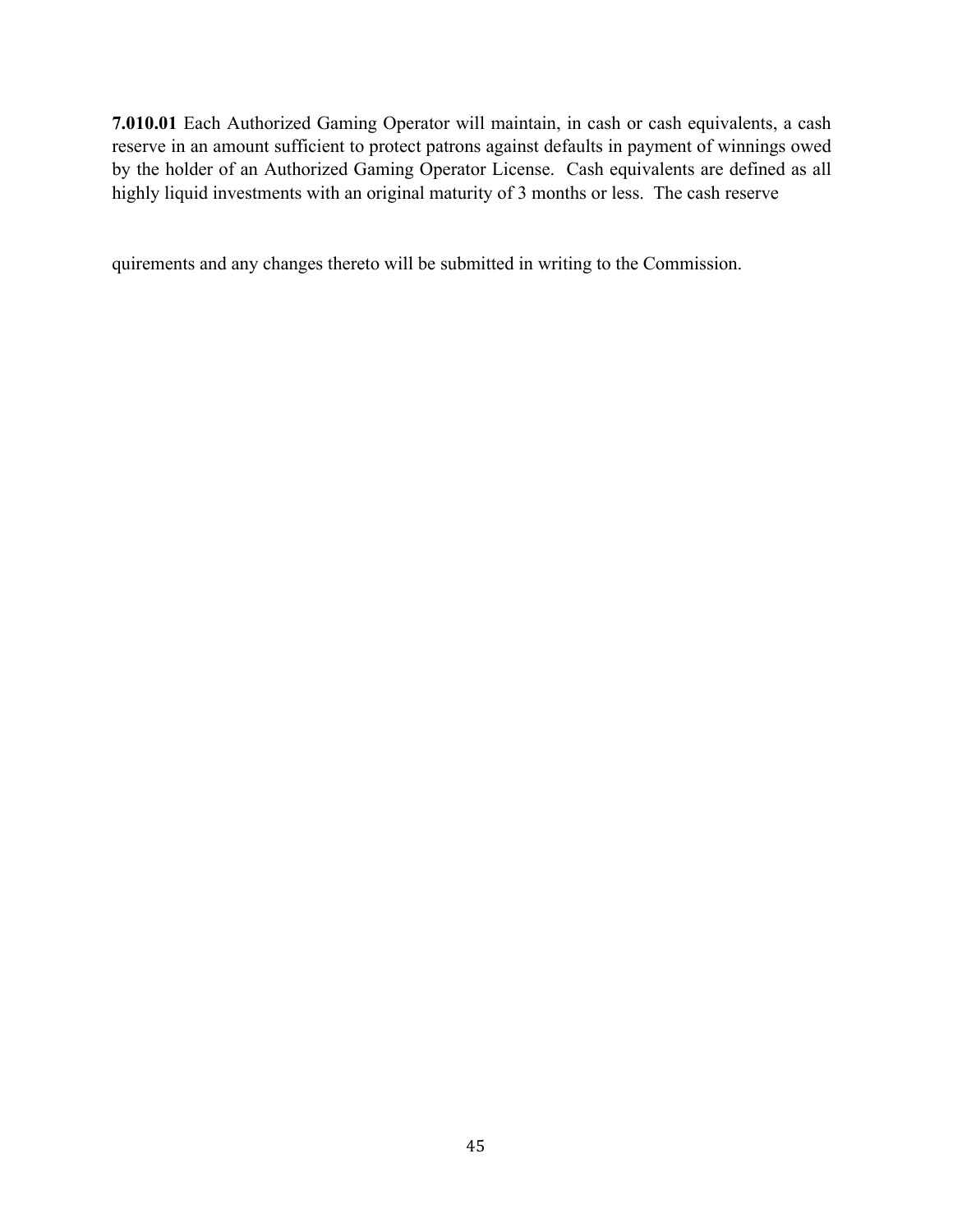# **CHAPTER 8: INVOLUNTARY EXCLUSIONS**

#### **8.001 Establishment of involuntary exclusion list**

**8.001.01** The "involuntary exclusion list" will consist of the names and information of those individuals who meet the criteria under the act and this chapter and have been placed on the list by the Commission.

**8.001.02** An individual on the involuntary exclusion list is prohibited from entering any gaming facility in this state.

**8.001.03** This chapter does not preclude a casino operator from ejecting any individual from its gaming facility for any lawful reason. The casino operator may seek to have the Commission place an individual the casino operator has ejected on the involuntary exclusion list.

#### **8.002 Contents and publication of the involuntary exclusion**

**8.002.01** The Commission will maintain the involuntary exclusion list. The Commission will notify each Authorized Gaming Operator of the initial list. The Commission will then periodically update Authorized Gaming Operators of updates to the list in a manner prescribed by the Commission.

**8.002.02** The involuntary exclusion list will contain the name, physical description and, if available, the following information for each excluded individual:

**8.002.02A** All known aliases; **8.002.02B** A photograph; **8.002.02C** The date the individuals name was placed on the list; and **8.002.02D** Any other relevant information as deemed necessary by the Commission.

**8.002.03** The involuntary exclusion list will be published on the Commission's website.

#### **8.003 Criteria for Placement on the Involuntary Exclusion List**

**8.003.01** The Commission will consider the following criteria to determine if an individual is a threat to the interests of the state, to achieving the intents and purposes of the Act or to the strict and effective regulation of gaming in Nebraska and should be placed on the involuntary exclusion list:

**8.003.01A** Whether the individual is included on another jurisdiction's exclusion list;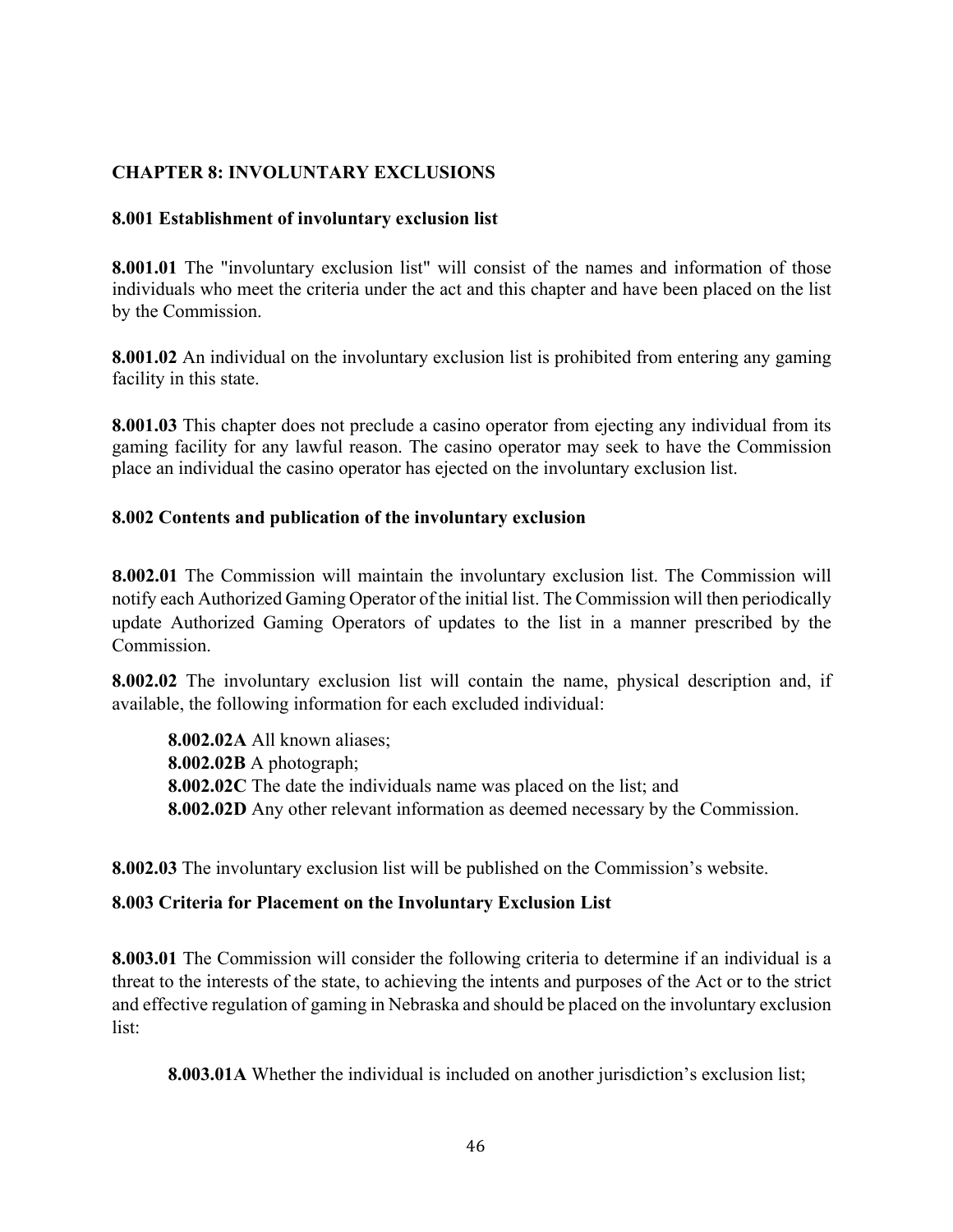**8.003.01B** Been convicted of a felony in any jurisdiction of any crime of moral turpitude or of a crime involving gaming;

**8.003.01C** Violated either the Act or these rules;

**8.003.01D** Performed any act or had a notorious or unsavory reputation which would adversely affect public confidence and trust in gaming; or

**8.003.01D** Whether the individual is subject to an order of the courts of this state excluding the individual from any gaming facility.

**8.003.01E** Any criteria deemed appropriate by the Commission.

# **8.004 Notice of Placement on the Involuntary Exclusion List**

**8.004.01** Upon a determination that a person comes under any one (1) of the criteria listed in Section 3 of this rule, this person will be deemed a candidate for exclusion, and the Commission will file a Notice of Exclusion. This notice will include the identity of the candidate, the nature and scope of the circumstances or reasons that the person should be placed on the exclusion list, names of potential witnesses and a recommendation as to whether the exclusion or ejection will be permanent. The notice will also inform the person of the availability of a hearing by the Commission. A request for a hearing must be made within thirty (30) days from the date the Notice of Exclusion was filed.

**8.004.02** When a person is excluded or ejected, that person is prohibited from further contact of any kind with any Gaming Facility in Nebraska unless and until a determination is made by the Commission on the merits of a requested hearing. If a determination by the Commission is examined under judicial review, then the exclusion will continue until the judicial review is completed.

**8.004.03** If the Commission or a subsequent judicial review finds in favor of the candidate or excluded person, then their name will be removed from the exclusion list and their exclusion will be terminated as of the date of the action by the Commission or the court.

# **8.005 Authorized Gaming Operator Requirements for Involuntary Exclusions**

**8.005.01** Each Authorized Gaming Operator will submit to the Commission for its approval detailed internal control plans for compliance with this rule.

**8.005.02** Each Authorized Gaming Operator will exclude any individual on the involuntary exclusion list from the Gaming Facility.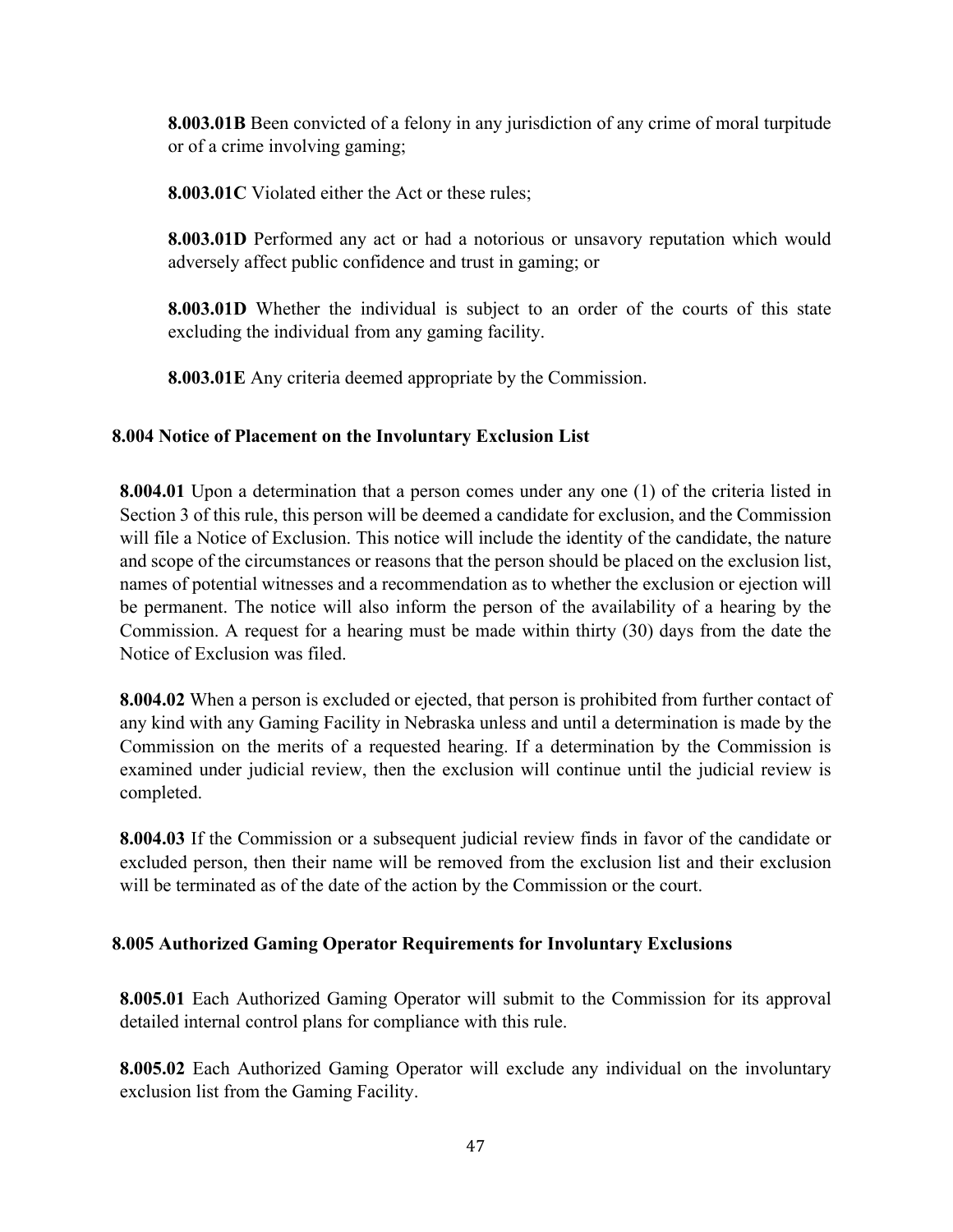**8.005.03** Each Authorized Gaming Operator will notify the Commission's gaming agents, in writing and within 48 hours, if an excluded individual has entered or attempted to enter the Gaming Facility.

**8.005.04** Each Authorized Gaming Operator will train all relevant employees to understand the exclusion list and its function.

**8.005.05** Each Authorized Gaming Operator will distribute the most up-to-date copy of the involuntary exclusion list to all relevant employees.

**8.005.06** After the Commission approves the authorized gaming operator's plan, it may not make any changes to the plan without notifying the Commission and obtaining written approval of the proposed change(s).

# **9.001 COMMISSION PROCEDURES FOR COLLECTING GAMING TAX**

**9.001.01** The Commission will establish procedures, using generally accepted accounting principles ("GAAP") and using the American Institute of CPA's (AICPA) audit and accounting guide for companies within the gaming industry as guidance. The Commission's procedures will include the following provisions:

**9.001.02** Reporting requirements

#### **9.001.02A** Quarterly Reports

**9.001.02A(i)** Authorized Gaming Operators will submit quarterly reports containing the gross gaming revenue from a Gaming Facility and other information as required by the Commission.

**9.001.02A(ii)** The Commission will develop a form for use by Authorized Gaming Operators to submit the quarterly report.

**9.001.02B** Annual Report; Taxable Year

**9.001.02B(i)** Authorized Gaming Operators will submit an annual report containing the gross gaming revenue from a Gaming Facility and other information as required by the Commission.

**9.001.02B(ii)** The Commission will develop a form for use by Authorized Gaming Operators to submit the annual report.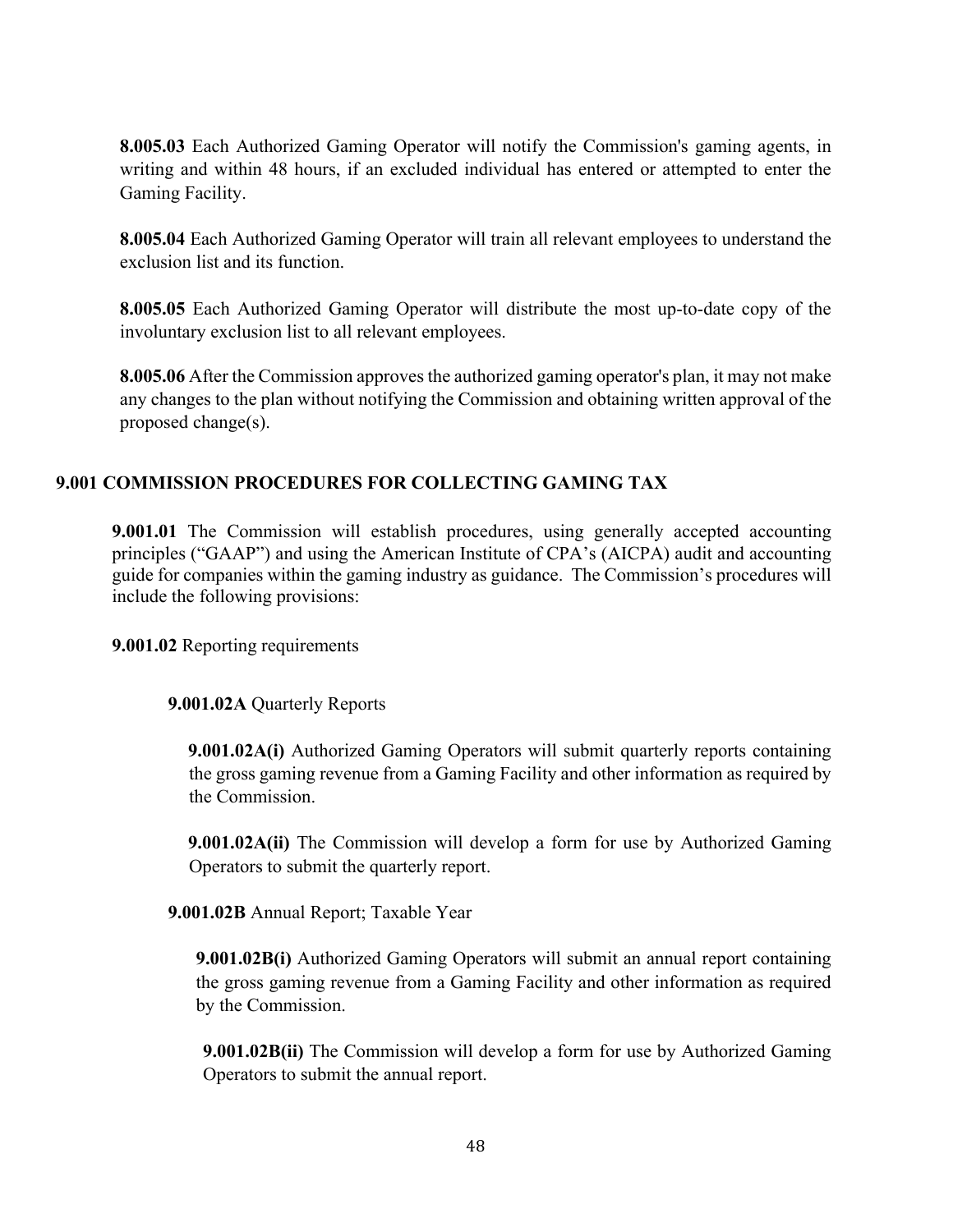**9.001.02C** The taxable year will be calculated between July 1 of the previous year to June 30 of the year the tax is being reported.

**9.001.02D** Three (3) months following the end of tax year, all annual reports, to include, but not be limited to, an annual independent audit of financial statements, will be due to the Commission Office.

**9.001.02E** Based on extraordinary circumstances the Commission may provide extensions for submission of the annual report.

#### **9.001.03** Collection of Tax from Authorized Gaming Operator

**9.001.03A** The State Treasurer, in conjunction with the Commission, will establish a procedure for the transfer of the tax funds collected by the Commission pursuant to the Act. Such procedures will establish how often payments are submitted to the Commission by Authorized Gaming Operators.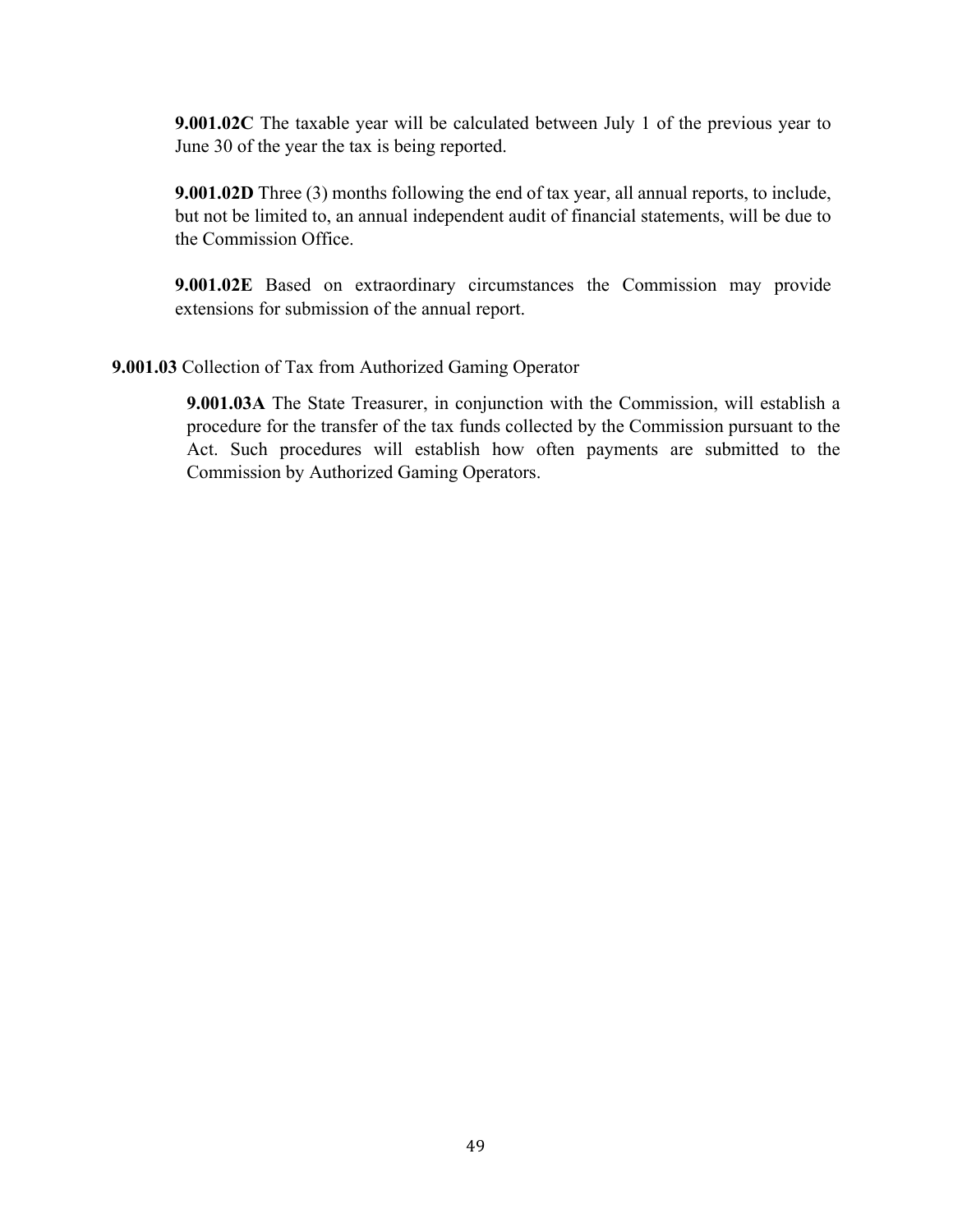# **CHAPTER 10: TRANSPORTATION, RECEIPT, INSTALLATION AND DISPOSAL OF GAMING DEVICES**

#### **10.001 Restriction on Sales, Display, Distribution, Transportation and Operation of Gaming Devices**

**10.001.01** Except as otherwise provided in these rules, no Person may sell, display, supply, ship, transport, or distribute any Authorized Gaming Device or Component thereof for use or play by an Authorized Gaming Operator in Nebraska. Further, no Gaming Device of an Authorized Gaming Operator may be sold, shipped, transported or distributed out-of-State other than by the Authorized Gaming Operator itself, unless the Person shipping, transporting or distributing the Gaming Device is licensed by the Commission as a Gaming-Related Vendor.

**10.001.02** No Authorized Gaming Operator may sell or transfer a Gaming Device to any Person that could not lawfully own or operate the Gaming Device.

**10.001.03** No purchaser or transferee may operate a Gaming Device at an Authorized Gaming Facility without first obtaining an Authorized Gaming Operator License in the manner set forth in Chapter 3 of these Rules and Regulations.

**10.001.04** The Commission may, in its discretion, allow the sale, display, distribution, transportation, and operation of Gaming Devices by Persons who have submitted an application pursuant to these Regulation.

#### **10.002 Transportation of Gaming Devices into the State.**

**10.002.01** All Gaming Equipment must be securely shipped, and evidence in support of chain of custody is to be provided. Gaming devices that have been certified by the Commission's testing lab and approved for use in Nebraska may be shipped and delivered fully assembled. The cargo area of a transportation carrier or the shipping container for the gaming equipment, whichever is applicable, must be sealed with a unique identification number seal and identified in the shipping notification filed with the Commission at least five (5) business days prior to shipment. The shipping notification will include the following information and documentation:

> **10.002.01A** Company name, trade name, and business address of entity supplying or removing the Gaming Equipment.

> **10.002.01B** Contact name, telephone number, and e-mail address for the operators representative submitting the shipping notification.

> **10.002.01C** The Manufacturer's company name and a contact person name, phone number and email.

> **10.002.01D** Serial number, model number, theme, software set description, Laboratory certification numbers, or other documented identification information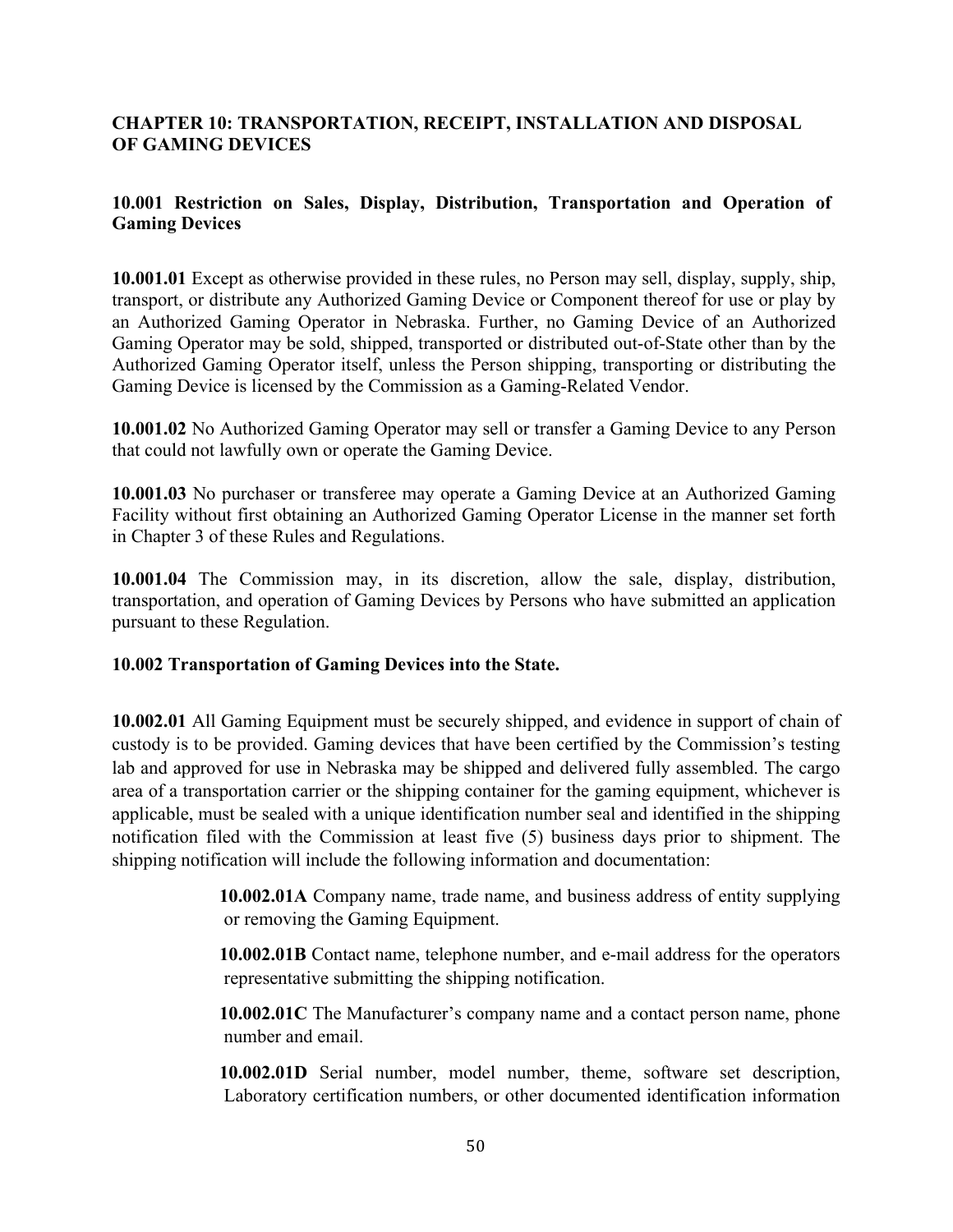that corresponds with the Gaming Equipment being shipped, and corresponding number of each type of Gaming Equipment or approved software components to be shipped. Alternative methods of identifying Gaming Equipment may be approved in writing by the Executive Director if the aforementioned identifiers are not applicable to the Gaming Equipment being shipped.

**10.002.01E** Reason for shipment.

**10.002.01F** Date of shipment.

**10.002.01G** Company name, trade name, and address of ultimate owner, and location where the Gaming Equipment is to be delivered.

**10.002.01H** Contact name, telephone number, and e-mail address for the company representative responsible for the receipt of the Gaming Equipment.

**10.002.01I** Expected date and time of delivery.

**10.002.01J** Method of shipment and name, business address, and telephone number of transportation carrier.

**10.002.01K** An inventory of the Gaming Equipment or approved software components to be shipped.

**10.002.01L** location of departure for the Gaming Equipment shipment and the point of delivery in Nebraska.

**10.002.01M** Unique transportation carrier cargo area seal number or product serial number in cases of shipments destined for multiple locations.

**10.002.03** Each item of Gaming Equipment transported into Nebraska will be subject to inspection by an agent of the Commission at a location to be determined by the Commission.

# **10.003 Shipping Requirements.**

**10.003.01** Applicants or holders of an Authorized Gaming Operator license must confirm before a shipment of Gaming Equipment takes place that the manufacturers and suppliers providing the gaming equipment are each approved by the Commission as a Gaming-Related Vendor.

**10.003.02** In addition to the above requirements, Authorized Gaming Operators must also adhere to the following requirements:

**10.003.02A** Ensure the safe and secure transport of all Gaming Equipment destined for Nebraska.

**10.003.02B** Ensure all Gaming Equipment bear an identifying plate listing the serial number and model number and gaming manufacturer name or other unique identifier approved in writing by the Director.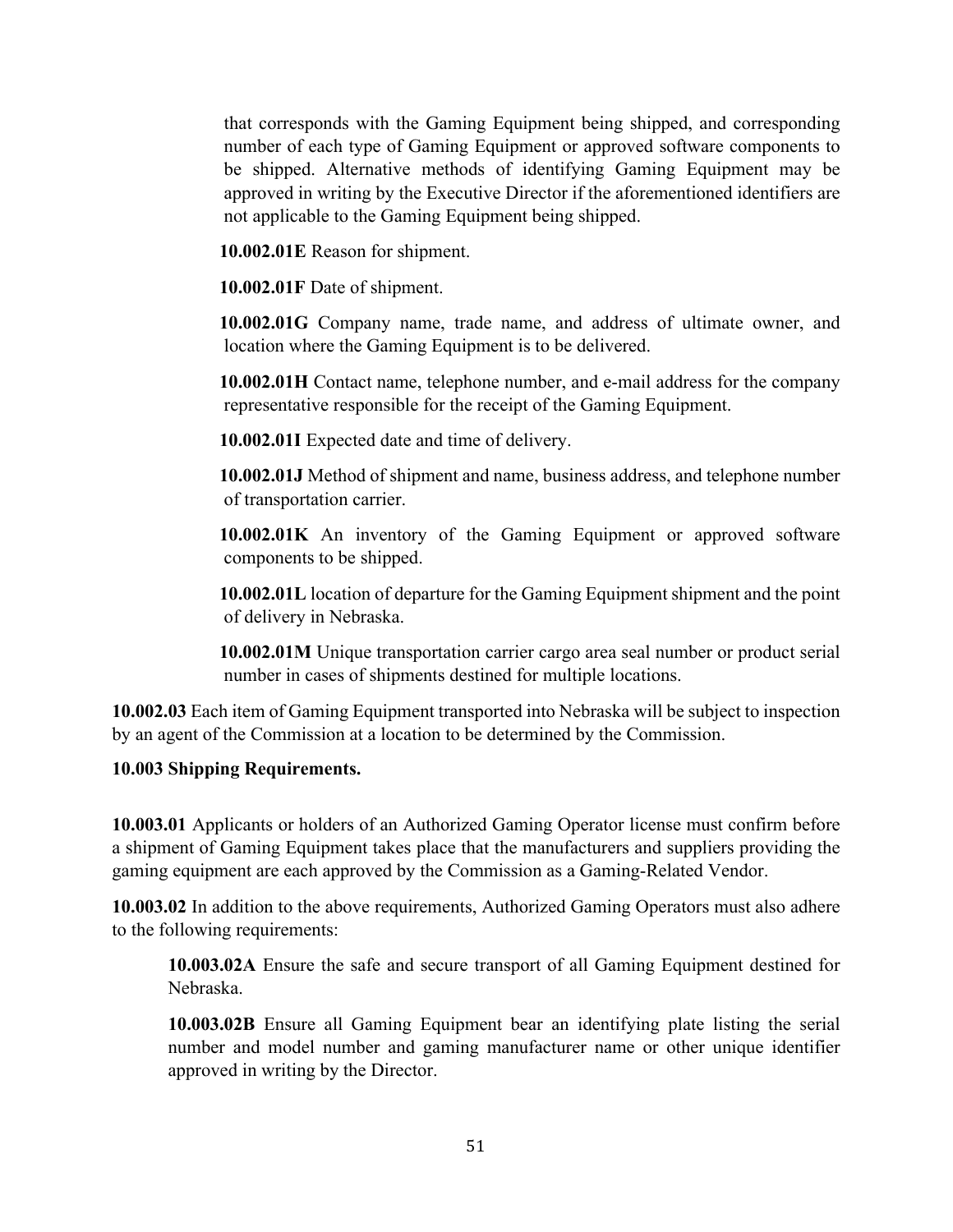**10.003.02C** Ensure all Gaming Equipment is shipped directly to an approved location for an applicant for a Authorized Gaming Operator license or location for a Authorized Gaming Operator or another location expressly authorized by the Director. If the gaming manufacturer has a warehouse in Nebraska, it must be approved by the Commission and the Gaming Equipment may be shipped to the warehouse for any preparation/configuration work required prior to shipping it to the authorized location.

**10.003.02D** Ensure the Gaming Equipment is placed in such a manner as to offer easy access to the Commission staff to verify the serial number and model number on the ID plate, or other unique identifier approved in writing by the Director.

**10.003.03** Any licensee that removes Gaming Equipment from an authorized location to be transported outside of Nebraska, or to another authorized location within Nebraska is responsible for ensuring the secure transportation of the Gaming Equipment leaving the possession of the applicant for a Authorized Gaming Operator license or the Authorized Gaming Operator that the Commission has approved the operator for the transportation of that equipment, and the compliance with all relevant requirements in this procedure.

# **10.004 Receipt of Gaming Devices in the State**

**10.004.01** Any Person in the State that receives a Gaming Device to be used in a Gaming Facility must, upon receipt of the Gaming Device, provide the Commission with the following information on forms provided or approved by the Commission:

**10.004.01A** the full name, address, and license number of the Person receiving the Gaming Device;

**10.004.01B** the full name, address, and Authorized Gaming Operator License number of the Person from whom the Gaming Device was received;

**10.004.01C** the date of receipt of the Gaming Device;

**10.004.01D** the serial number of each Gaming Device;

**10.004.01E** the model number and description of each Gaming Device;

**10.004.01F** the Manufacturer of the Gaming Device;

**10.004.01G** the location where the Gaming Device will be placed and the license number of the Gaming Facility;

**10.004.01H** the expected date and time of installation of the Gaming Device at the new location; and

**10.004.01I** such other information as required by the Commission.

**10.004.02** If such Gaming Device will not be placed in operation within five (5) days of its receipt within the State, the Gaming Device may be housed in a secure area, onsite or an offsite warehouse location under the Control of the Authorized Gaming Operator. The Person who received the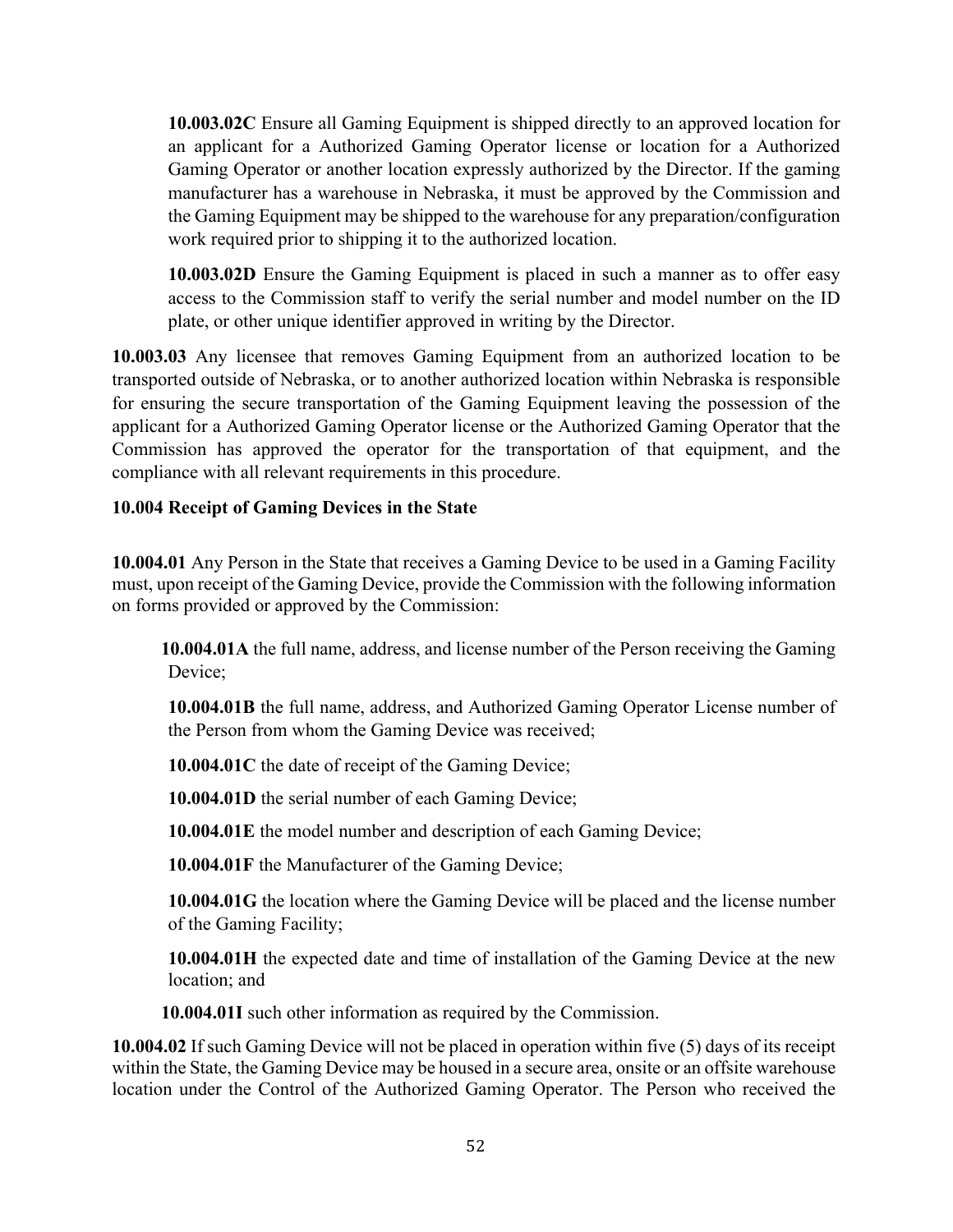Gaming Device must notify the Commission of the address where the Gaming Device is warehoused. The warehouse location must be approved in advance by the Commission. At the time such Gaming Device is removed from the approved warehouse location and transported to another location within the State, the Authorized Gaming Operator must comply with the requirements of these Rules and Regulations. The Commission will create criteria and procedure for the location of an off-site warehouse.

#### **10.005 On-site testing, Installation and Placement of Gaming Devices**

**10.005.01** All Gaming Devices at a Gaming Facility must be physically located in an area that is at all times monitored by the Authorized Gaming Operator to prevent access or play of the Gaming Devices by Persons under the age of twenty-one (21).

**10.005.02** The initial installation and placement of each Gaming Device within a Gaming Facility must take place in the presence of personnel identified in the Authorized Gaming Operator's Commission-approved internal controls, who will, at the time of installation, verify each Gaming Device to ensure that it is identical to a prototype in all mechanical, electrical, and other respects, to one that has been tested and certified by the Independent Testing Laboratory on behalf of the Commission. The Commission may require that a Commission Agent be present for such verification procedures.

**10.005.03** If the on-site verification procedure indicates that a Gaming Device does not conform to the certified prototype, the Authorized Gaming Operator must remove the Gaming Device from the floor and refrain from operating the Gaming Device until a Gaming Agent demonstrates that the Gaming Device is authorized for operation pursuant to the requirements of this Chapter.

**10.005.04** If the on-site verification procedure demonstrates that the Gaming Device is identical to a prototype certification issued by an Independent Testing Laboratory, a Gaming Agent will seal the Program Storage Device with a Commission numbered seal.

**10.005.05** The Commission-approved verification procedure in the Authorized Gaming Operator's Internal Controls will also include a test to ensure that the Gaming Device is operating properly and is properly communicating with the Authorized Gaming Operator's CMS. Only Gaming Devices that are found to be identical to prototypes certified by an Independent Testing Laboratory and that pass both the operation and communication tests conducted by the Gaming Agent may be installed and placed into operation.

**10.005.06** Once the Program Storage Device has been sealed by a Gaming Agent, the seal may only be broken or removed in the presence of a Gaming Agent.

**10.005.07** The Commission numbered seal may be broken or removed for the purposes of repair or Commission-authorized change to the Program Storage Device in the presence of a Gaming Agent, who, after the change or repair, will verify the new software, and, if applicable, retest Gaming Device, and reseal it if the tests show the machine and game are in compliance with this Chapter. If, after retesting, the machine and game are found not to be in compliance, the Gaming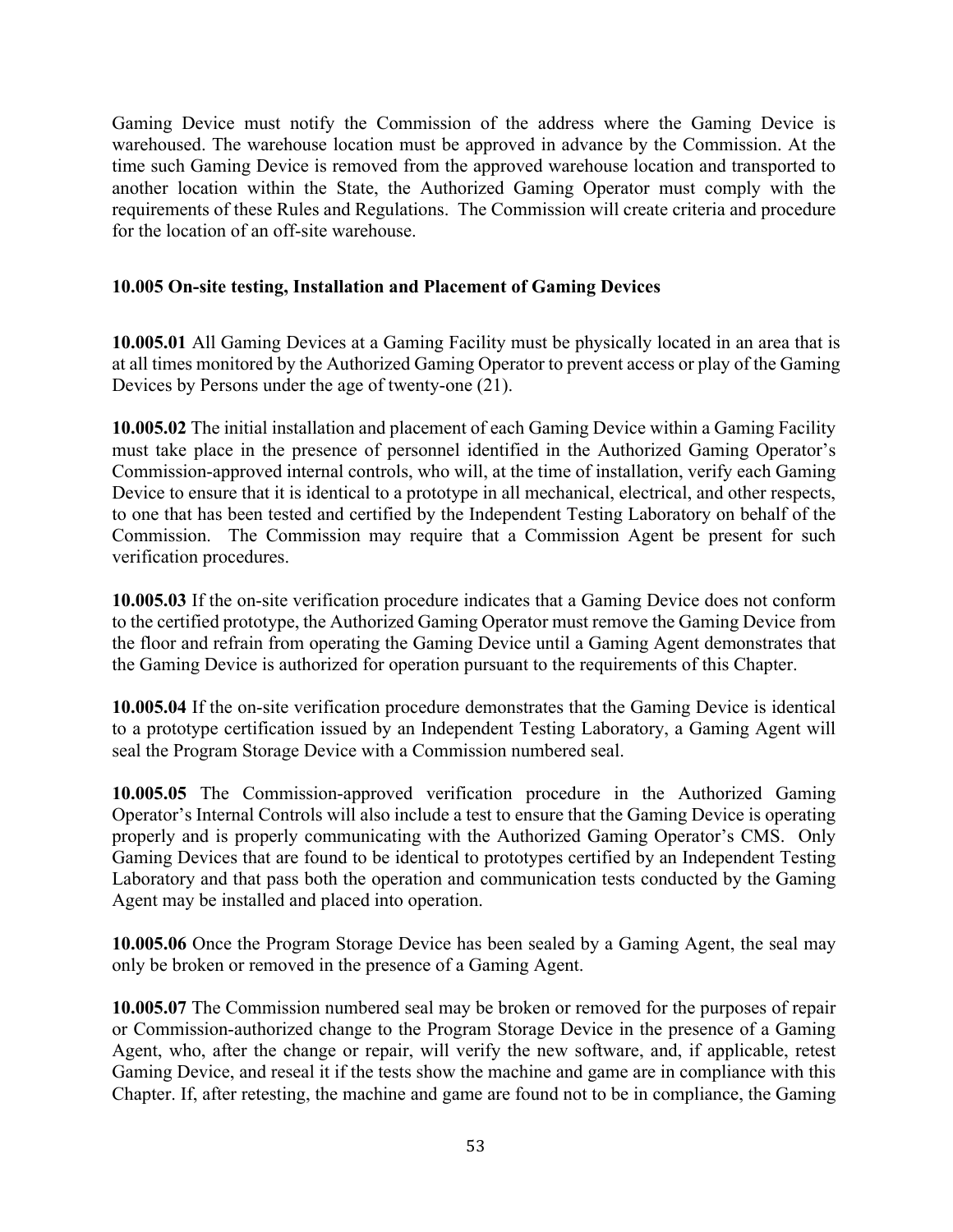Device cannot be placed into operation until the Gaming Agent determines that the Gaming Device complies with the applicable requirements.

**10.005.08** Any relocation of a Gaming Device within the Gaming Facility requires prior written approval by the Gaming Agent.

**10.005.09** Licensed Manufacturers, Distributors, or Manufactures/Distributors may store, repair, and display Gaming Devices only at locations approved in advance by the Commission.

# **10.006 Disposal of Gaming Devices.**

**10.006.01** A Gaming Device used or located at a Gaming Facility may be disposed of only with the Commission's written approval and only if the manner of disposal makes the Gaming Device incapable of use or operation. Any Person seeking to dispose of such Gaming Device must notify the Commission in writing prior to disposal and provide the following information:

**10.006.01A** the full name, address, and license number of the Person seeking to dispose of the Gaming Device;

**10.006.01B** the serial number of the Gaming Device;

**10.006.01C** the model number and description of the Gaming Device;

**10.006.01D** the Manufacturer of the Gaming Device;

**10.006.01E** the Commission Issued Number;

**10.006.01F** the Gaming Device's meter readings;

**10.006.01G** the location of the Gaming Device;

**10.006.01H** the proposed manner, time, and place of disposal; and

**10.006.01I** any other information required by the Commission.

**10.006.02** Unless the Commission notifies the Person seeking to dispose of the Gaming Device within thirty (30) days of receipt of the notice required by this section, the method of disposal will be deemed approved.

**10.006.03** If the disposing of a Gaming Device is not conducted in the presence of an Gaming Agent, the Person seeking to dispose of a Gaming Device must submit to the Commission, within 10 days of disposal, a sworn affidavit verifying the date, time, place, and manner of disposal and the names of all Persons witnessing the disposal.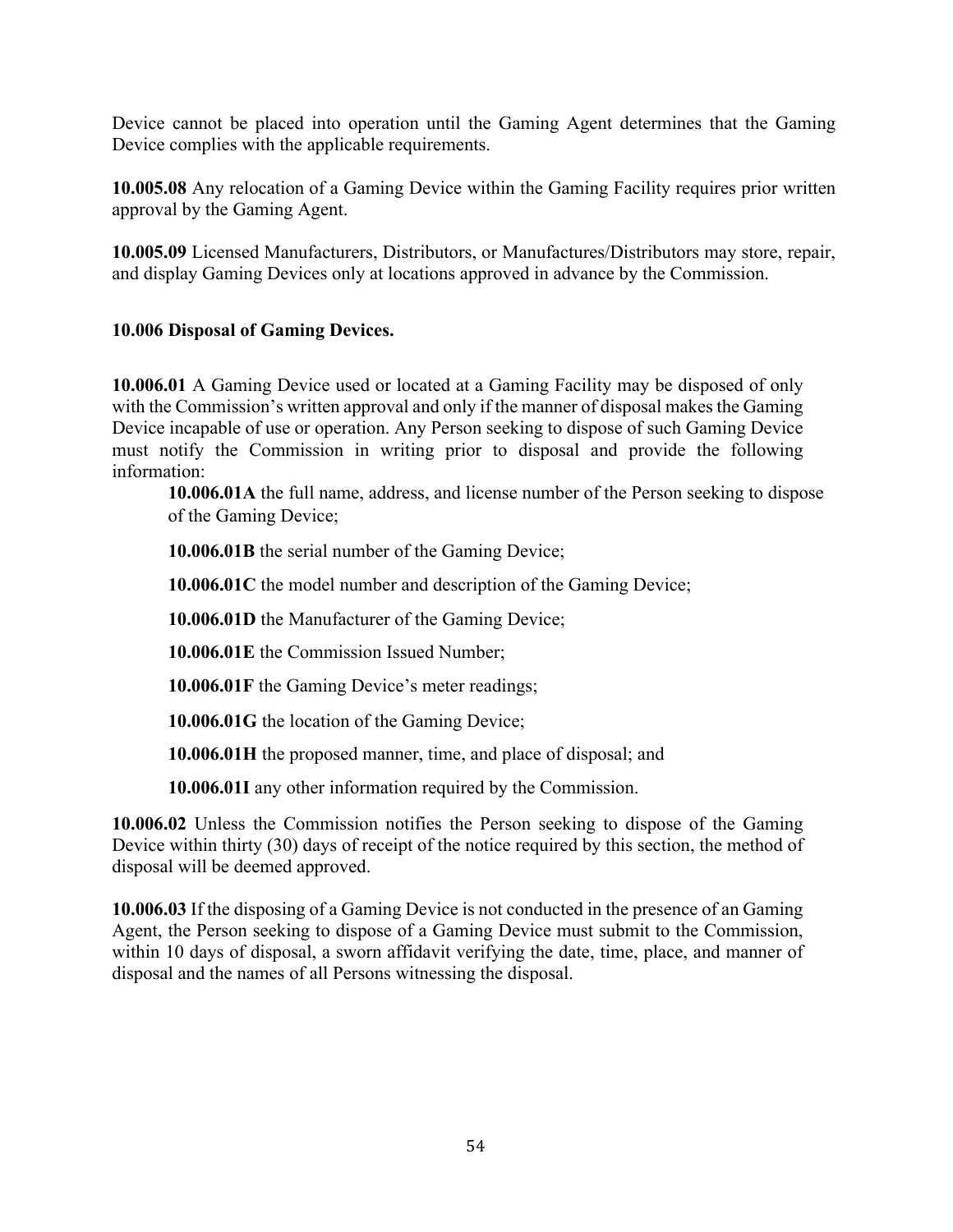#### **CHAPTER 11: PATRON DISPUTES**

**11.001 Patron Disputes.**

**11.001.01 An Authorized Gaming Operator must immediately notify the Gaming Agent if the Authorized Gaming Operator refuses to pay alleged winnings to a Patron and the Authorized Gaming Operator and the Patron are unable to resolve the dispute to the Patron's satisfaction within two (2) hours. This notice, which must be in writing, will include the following information:**

**11.001.01A** The name, address, and phone number of the Patron.

**11.001.01B** A summary of the nature of the patron complaint, including the date and time on which the incident leading to the dispute occurred.

**11.001.01C** The amount of money involved in the dispute.

**11.001.01D** A list of the names, if known, of the occupational licensees that were involved in or a witness to the incident that led to the patron dispute.

**11.001.01E** The name, address, and telephone number, if known, of the witnesses to the incident that led to the patron dispute.

**11.001.01F** A summary of the Authorized Gaming Operator's attempt to resolve the patron dispute.

**11.001.01G** Any other information deemed necessary by the executive director or the Commission.

**11.001.02** The patron shall submit the complaint within five (5) business days of the incident that led to the patron dispute.

**11.001.02A** The Authorized Gaming Operator licensee shall respond to the Commission regarding a patron complaint within the time period prescribed by the Commission.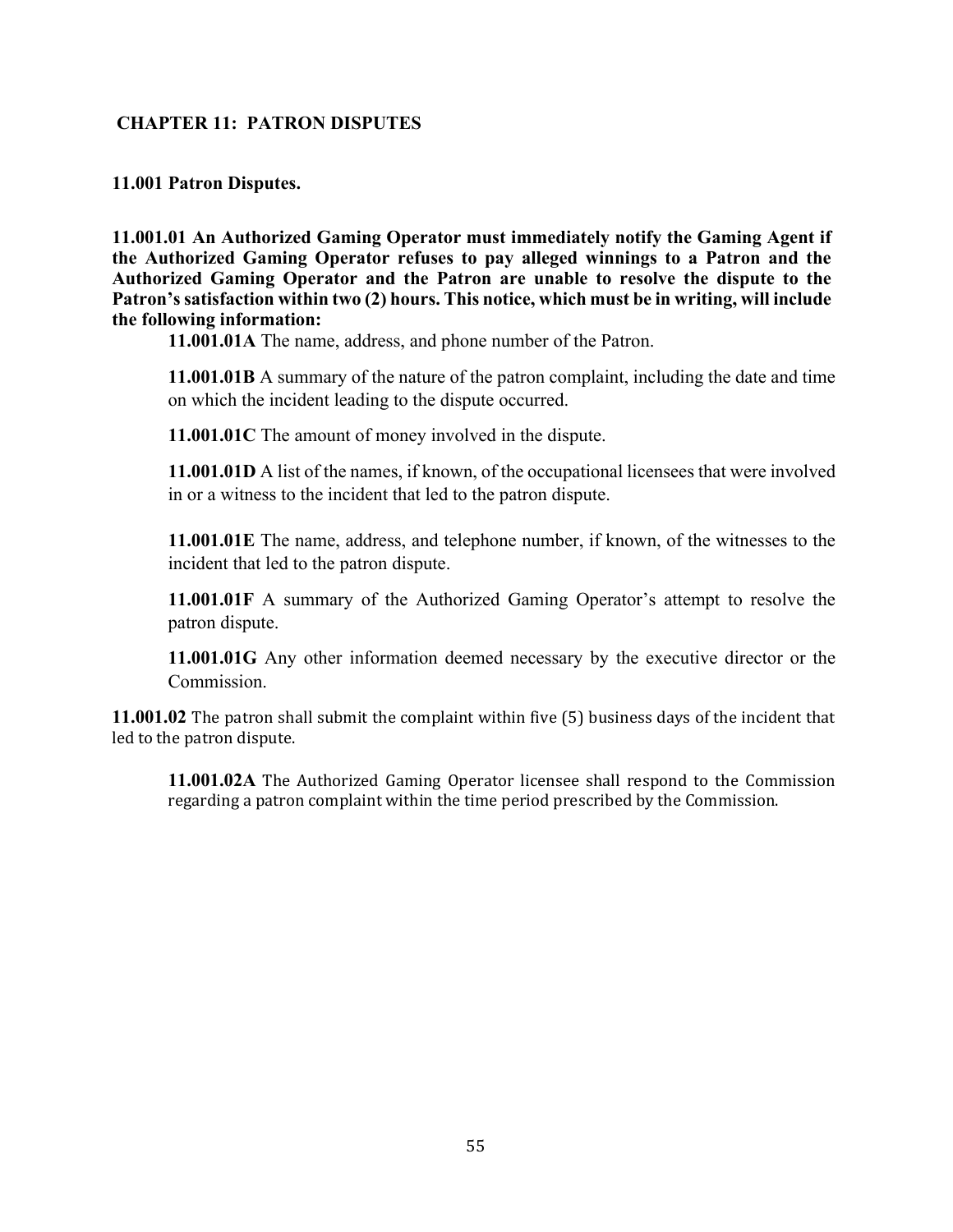# **CHAPTER 12: RESPONSIBLE GAMING PROGRAMS AND HUMAN TRAFFICKING REQUIREMENTS.**

#### **12.001 Compulsive gambling assistance plan.**

**12.001.01** An applicant for an Authorized Gaming Operator License must submit with the application a plan to address compulsive gambling in accordance with the requirements of these regulations for assisting in the prevention and education of compulsive gambling.

**12.001.02** No Authorized Gaming Operator application will be approved unless the Commission first approves the applicant's compulsive gambling assistance plan.

**12.001.02A** Failure to implement the compulsive gambling assistance plan or to satisfactorily maintain and administer a plan once implemented will be grounds for suspension or revocation of the Authorized Gaming Operator License, assessment of a fine, or both. The plan must meet or exceed the minimum standards set forth in these Rules and Regulations. The development of such a plan by the applicant and the approval of a plan by the Commission are conditions of issuance of the original Authorized Gaming Operator License. The maintenance of a plan, as approved by the Commission, is a condition of annual renewal of the license.

#### **12.001.03 Minimum standards for Compulsive Gambling Assistance Plan.**

**12.001.03A** The compulsive gambling assistance plan must include all of the following elements:

**12.001.03A(i)** Identification of a plan manager or other Person responsible for ensuring that a plan is implemented and administered by the Authorized Gaming Operator and monitored to maintain the minimum standards established by these Rules;

**12.001.03A(ii)** A mission Statement that identifies the goals of the Authorized Gaming Operator in administering a plan;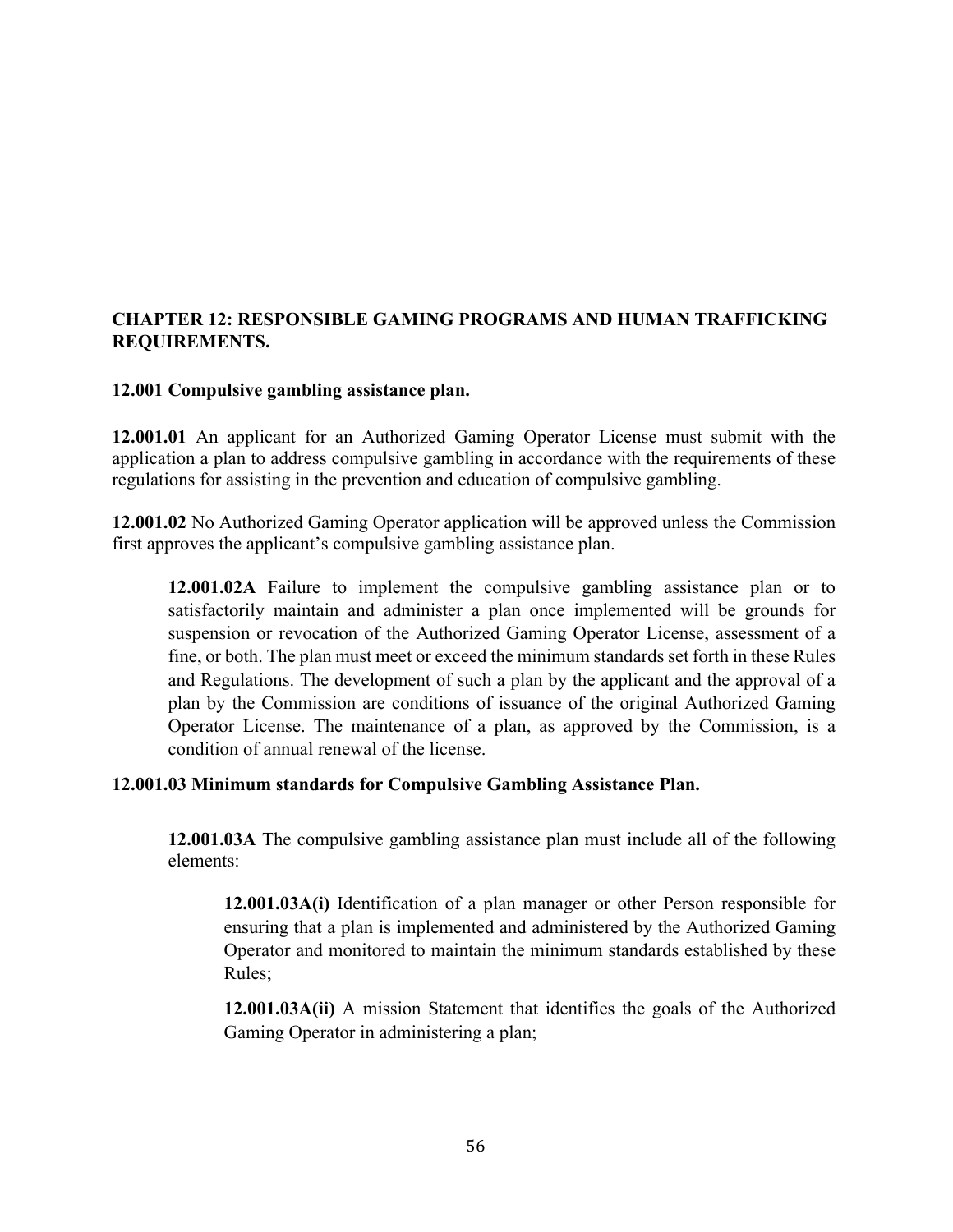**12.001.03A(iii)** Policies concerning the handling of compulsive gambling problems, commitment to training, intervention, the employee's role and duties, management's role and duties, and the Patron's responsibilities;

**12.001.03A(iv)** Procedures to determine appropriate intervention techniques in a given circumstance, and carrying out the intervention techniques;

**12.001.03A(v)** Printed materials to educate Patrons about compulsive gambling and inform them of local and Statewide resources available to compulsive gamblers and their families. The materials may include signs and posters located inside the licensed premises and brochures discussing compulsive gambling issues and sources of treatment and information. A plan must also specify a source of the printed materials and proposed distribution methods;

**12.001.03A(vi)** A comprehensive Gaming Employee training program satisfactory to the Commission, including training manuals and other materials necessary to educate Casino Employees about compulsive gambling issues. The training plan must include instruction in the psychology of the compulsive gambling, methods of recognizing compulsive gambling behavior, intervention techniques and other subjects as determined by the Commission;

**12.001.03A(vii)** Completion and submission of a form certifying to the Commission's satisfaction that each employee required to obtain the training has done so within the time period specified by these Rules and Regulations;

**12.001.03A(viii)** Details of a follow-up training program to periodically reinforce employee training;

**12.001.03A(ix)** Estimated costs for implementation and administration;

**12.001.03A(x)** Timetable and procedures for implementing the compulsive gambling assistance plan. A plan must be implemented no later than thirty (30) days from the date gaming commences on the licensed premises;

**12.001.03A(xi)** Preventing gaming by Minors; and

**12.001.03A(xii)** Any other policies and procedures designed to encourage responsible gaming that the applicant or Authorized Gaming Operator wishes to include.

#### **12.002 Employee training regarding Compulsive Gambling Assistance Plan**

**12.002.01** The compulsive gambling assistance plan must be designed with employee training and education as fundamental aspects of a plan. The purpose of the training is to develop awareness of compulsive gambling and to provide resources to assist the employee in handling compulsive gambling issues.

**12.002.02** The employee training program must include training and materials on the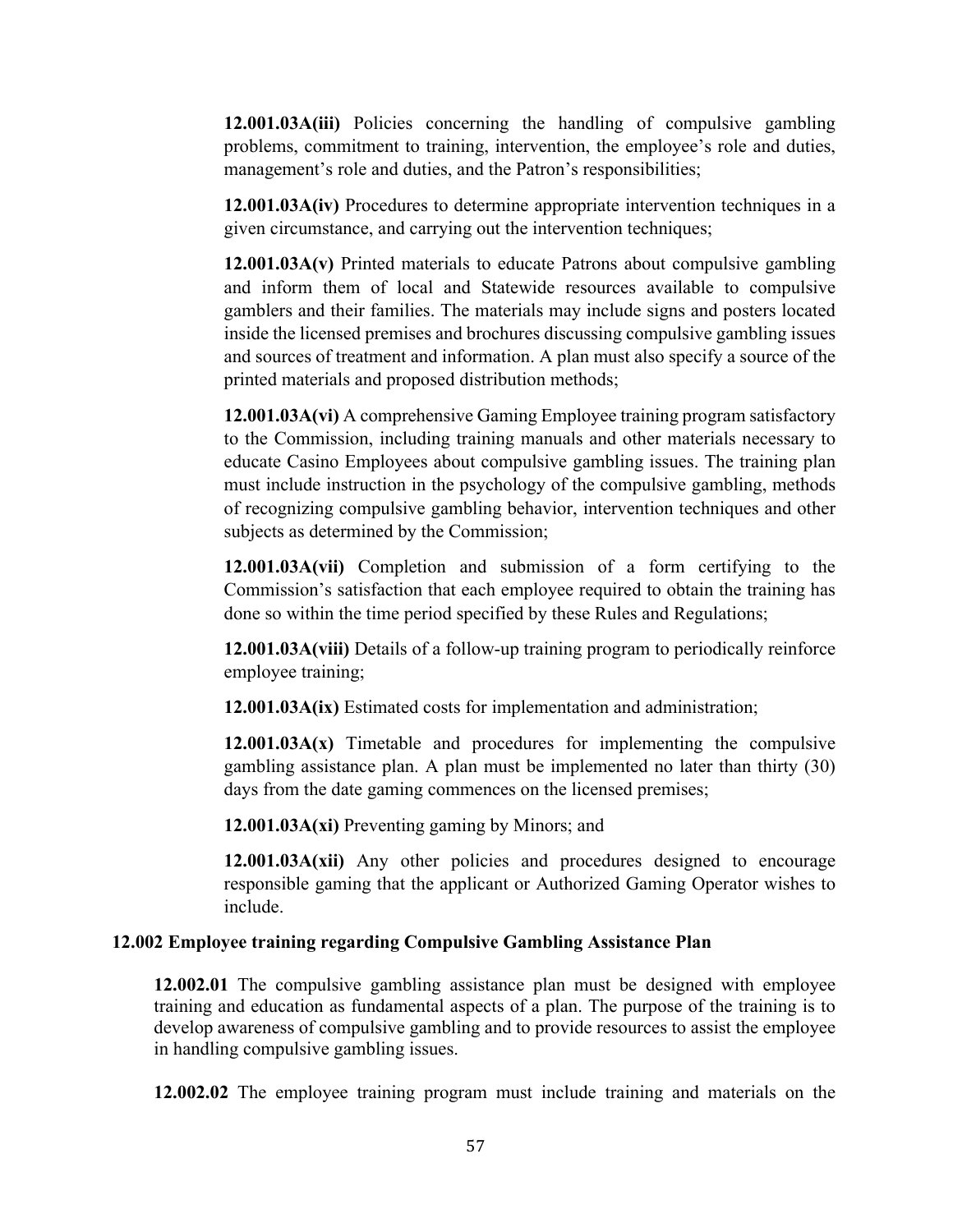following topics:

**12.002.02A** characteristics and symptoms of compulsive gambling behavior;

**12.002.02B** prevalence of compulsive gambling in the general population;

**12.002.02C** Comparison of compulsive gambling to other addictions;

**12.002.02D** social costs of compulsive gambling, such as indebtedness, costs for treatment, suicide, criminal behavior, lost jobs, and counseling for family problems;

**12.002.02E** identification of vulnerable populations, persons with co-occurring addictions, such as additions to drugs and alcohol;

**12.002.02F** recommended intervention techniques to be employed where a compulsive gambling problem is identified or suspected; and

**12.002.02G** assistance and referral programs, including specific resources and training on how to discuss compulsive gambling with a Patron and give advice concerning access to available services.

**12.002.03** Training must be conducted as part of the Authorized Gaming Operator's employee hiring process. Certification of such training must be submitted on a form approved by the Commission.

# **12.003 Annual report regarding Compulsive Gambling Activities**

**12.003.01** Each Authorized Gaming Operator must submit to the Commission an annual report regarding compulsive gambling activities within a form developed by the Commission.

# **12.004 Human Trafficking Training.**

**12.004.01** The Commission will establish a required training program for all employees of the gaming industry. Training will take into account suggestions made by the Nebraska Human Trafficking Task Force. Each Gaming Facility will also display posters and other human trafficking literature and assistance throughout the Gaming Facility as directed by the Commission.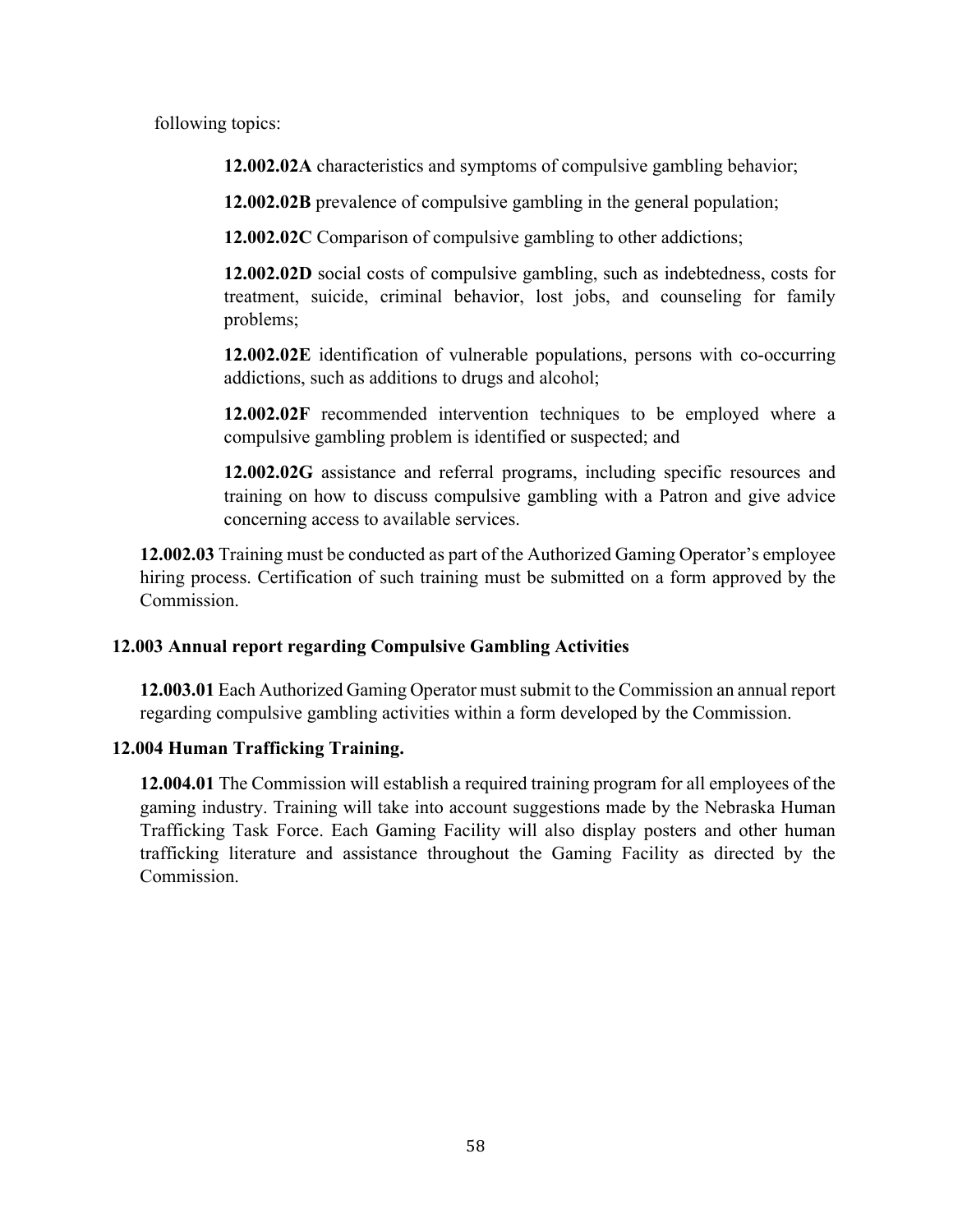# **13.006 Self-Exclusion.**

**13.006.01** The Self-Exclusion Program is established for the purpose of allowing persons who wish to refrain from gambling activities licensed by the Commission, to notify the Commission that they will accept responsibility for refraining from engaging in gambling activities offered by Authorized Gaming Operators. Each person seeking placement in the Self-Exclusion Program acknowledges that it is his or her responsibility to refrain from engaging in gambling activities under the jurisdiction of the Commission.

**13.006.02** An individual may request to have their name placed on the Self-Exclusion List by completing the application and following the procedure outlined in the Commission's website or printed material available from the Commission, at designated locations on and off the Premises of licensed gaming facilities under the jurisdiction of the Commission.

**13.006.03** An application for placement on the Self-Exclusion List may only be accepted, and an intake performed, by a designated agent approved by the Commission.

**13.006.04** Failure to provide any information or to execute any forms deemed necessary by the Commission may result in a denial of a request for placement in the Self-Exclusion Program.

**13.006.05** Self-Exclusion List application forms will include a request to waive the liability of the Commission and its agents, Commission Licensees and their agents, the State of Nebraska and any person licensed pursuant to the Act, or other such persons as deemed necessary by the Commission, for any damages that may arise out of any act or omission related to placement in the Self-Exclusion Program.

**13.006.06** Upon the filing of an application for placement in the Self-Exclusion Program, the Commission may file a Notice of Placement in the Self-Exclusion Program and such application and notice may be disclosed to persons licensed by the Commission and their agents and employees, as approved by the Commission. Such information is confidential and may only be used for purposes of administering the self-exclusion program according to the provisions of this Chapter.

**13.006.07** Upon submission of an application, a designated agent will review with the applicant the contents and statements contained in the application. If the application is complete, the designated agent will sign the application indicating that the review has been performed and the application has been accepted.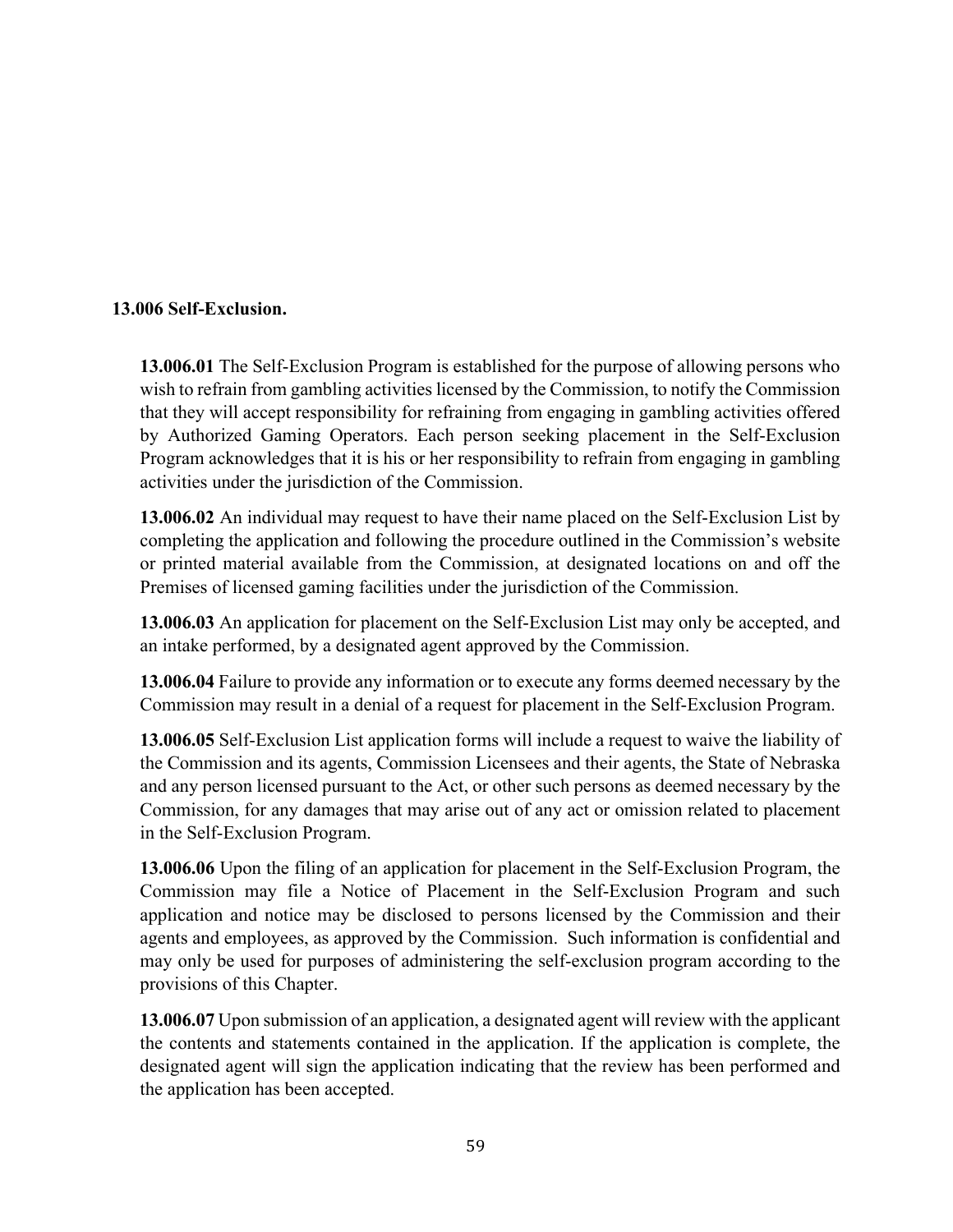**13.006.08** A designated agent may not sign an application if (a) any required information is not provided or (b) they are of the belief that the applicant is not capable of understanding the responsibilities and consequences of being placed on the Self- Exclusion List.

**13.006.09** The designated agent will forward the signed application for Self-Exclusion to the Commission within forty-eight (48) hours of completion in a manner directed by the Commission.

**13.006.10** Upon receipt of an application, the Commission, or its designee, will review it for completeness. If the application meets all requirements of this chapter, the application will be approved, and the individual's name will be added to the Self-Exclusion List. If the application is incomplete, the Commission, or its designee, may deny the application and make efforts to contact the applicant advising them of such.

**13.006.11** If the Authorized gaming operator utilizes an internal management system to track individuals on the Self-Exclusion List, they will update that system at least every seventy-two (72) hours with names of individuals being added or removed from the Self-Exclusion List.

**13.006.12** The Commission, or its designee, will add to the Self Exclusion List the name of any individual provided from a gaming jurisdiction outside of the State of Nebraska, with which the Commission has entered into an intergovernmental agreement, upon a determination that the individual voluntarily requested that their name be added to the list of the referring jurisdiction and that they were notified, either directly or by operation of law, that their name may be placed on similar lists in other jurisdictions.

**13.006.13** A person does not have to admit they are a problem gambler when placing themselves in the Self-Exclusion Program.

**13.006.14** If the applicant has elected to seek services available within the State of Nebraska, the Commission, or its designee, will contact the designated coordinating organization for the provision of requested services. The Executive Director will determine the information and forms to be required of a person seeking placement on the Self- Exclusion List. Such information will include, but not be limited to, the following:

**13.006.14A** Name, home address, email address, telephone number, date of birth, and Social Security number of the applicant;

**13.006.14B** A passport-style photo of the applicant;

**13.006.14C** A statement from the applicant that one or more of the following apply:

**13.006.14C(i)** They identify as a "problem gambler," meaning an individual who believes their gambling behavior is currently, or may in the future without intervention, cause problems in their life or on the lives of their family, friends, or co-workers;

**13.006.14C(ii)** They feel that their gambling behavior is currently causing problems in their life or may, without intervention, cause problems in their life; or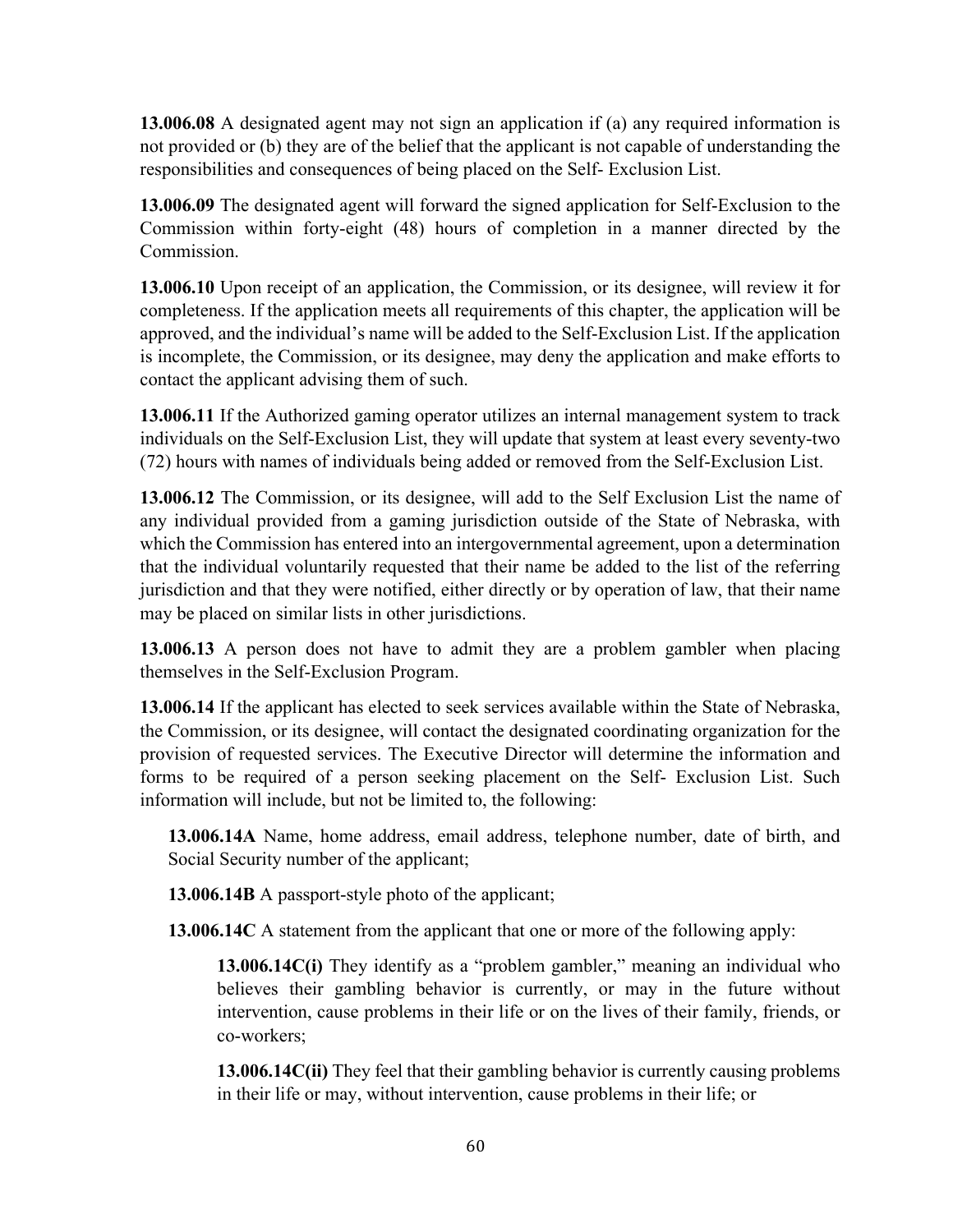**13.006.14C(iii)** there is some other reason why they wish to add their name to the Self-Exclusion List.

**13.006.14D** Election of the duration of the exclusion;

**13.006.14E** An acknowledgment by the applicant that the individual will not be participating in gambling regulated under the jurisdiction of the Commission and that it is their sole responsibility to refrain from doing so;

**13.006.14F** An acknowledgment by the applicant that the applicant will not collect any winnings or recover any losses resulting from any gambling activity under the jurisdiction of the Commission for the duration of the exclusion period;

**13.006.14G** An acknowledgment by the applicant that the individual will forfeit all rewards or points earned or accumulated through any player reward or another promotional program they engage in gaming while on the Self- Exclusion List;

**13.006.14H** An offer by the Commission or the designated agent completing the selfexclusion application to assist the applicant to access information about gambling disorders, self-guided help or counseling;

**13.006.14I** An acknowledgment of understanding by the applicant that by placing their name on the Self-Exclusion List, the prohibitions identified in this Chapter apply to all gambling activities under the jurisdiction of the Commission or its Licensees or affiliates, whether within the State of Nebraska or another jurisdiction, and that the Commission may share the Self-Exclusion List with other domestic or international gaming jurisdictions resulting in placement on those lists;

**13.006.14J** An acknowledgment by the applicant that the individual is submitting the application freely, knowingly, and voluntarily;

**13.006.14K** A statement that the individual is not under the influence of a substance or suffering from a mental health condition that would impair their ability to make an informed decision;

**13.006.14L** An acknowledgment by the applicant that if they knowingly violate their agreement to refrain participating in any gambling activity offered by the Commission or its Licensees or affiliates during the exclusion period, the applicant will notify the Commission of such violation within twenty-four (24) hours of such gambling activity; and releasing the State of Nebraska, the Commission and all affiliated employees, entities and persons licensed by the Commission and their affiliates, from any claims associated with their breach of the agreement;

**13.006.14M** An affidavit verifying that the applicant wishes to be placed on the Self-Exclusion List, that the Commission is specifically authorized and requested to release all contents of the person's application to persons who, in the sole discretion of the Commission, are necessary to implement the policies and procedures contained in this chapter. Such persons will be subject to terms of confidentiality prescribed by the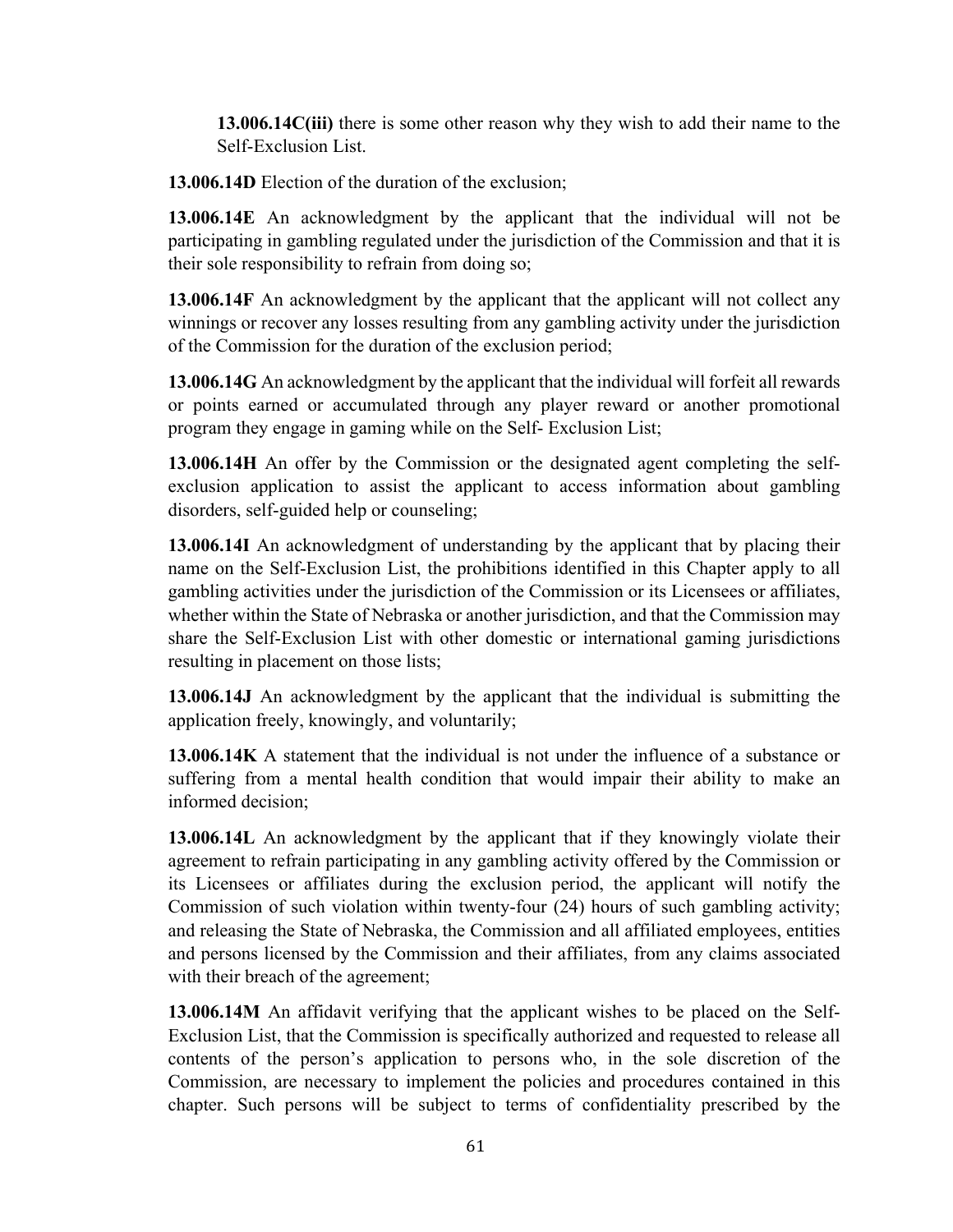Commission, which will be contained in the application. Such persons will include, but not be limited to the following:

**13.006.14M(i)** Employees or contractors of the Commission involved in the administration, supervision or activities related to the administration or supervision of this chapter;

**13.006.14M(ii)** Licensees of the Commission or their affiliates, agents and employees;

**13.006.14M(iii)** Designated agents; and

**13.006.14M(iv)** enforcement personnel involved in the administration, supervision or investigation of activities contained in this chapter.

**13.006.14N** An acknowledgment by the applicant that once their name is placed on the Self-Exclusion List, they may be refused entry or ejected from areas specifically devoted to of gambling under the jurisdiction of the Commission by a person licensed by the Commission, an agent of the Commission, or law enforcement personnel.

**13.006.15** As part of the request for self-exclusion, the individual must select the duration for which they wish to be excluded. An individual may select any of the following time periods as a minimum length of exclusion:

**13.006.15A** One (1) year; **13.006.15B** Eighteen (18) months; **13.006.15C** Three (3) years; **13.006.15D** Five (5) years; or

**13.006.15E** Lifetime (an individual may only select the lifetime duration if their name has previously appeared on the Self-Exclusion List for at least six (6) months).

**13.006.16** An individual on the Self-Exclusion List may not apply to decrease the duration of exclusion. An individual who is on the Self-Exclusion List may submit a request to increase the minimum length of exclusion.

**13.006.17** Upon expiration of the selected duration of exclusion, individuals may request that their name be removed from the Self-Exclusion List or petition for exclusion for a new duration. Individuals will remain on the self-Exclusion List after the expiration of the selected duration of exclusion until such time as they submit a petition for removal, and it is approved by the Commission or its designee.

**13.006.18** At any time after the expiration of the selected duration of exclusion, an individual may request that their name be removed from the Self-Exclusion List by submitting a petition for removal on a form approved by the Commission. The petition will include confirmation from a designated agent that the individual completed an exit session. Any petition for removal received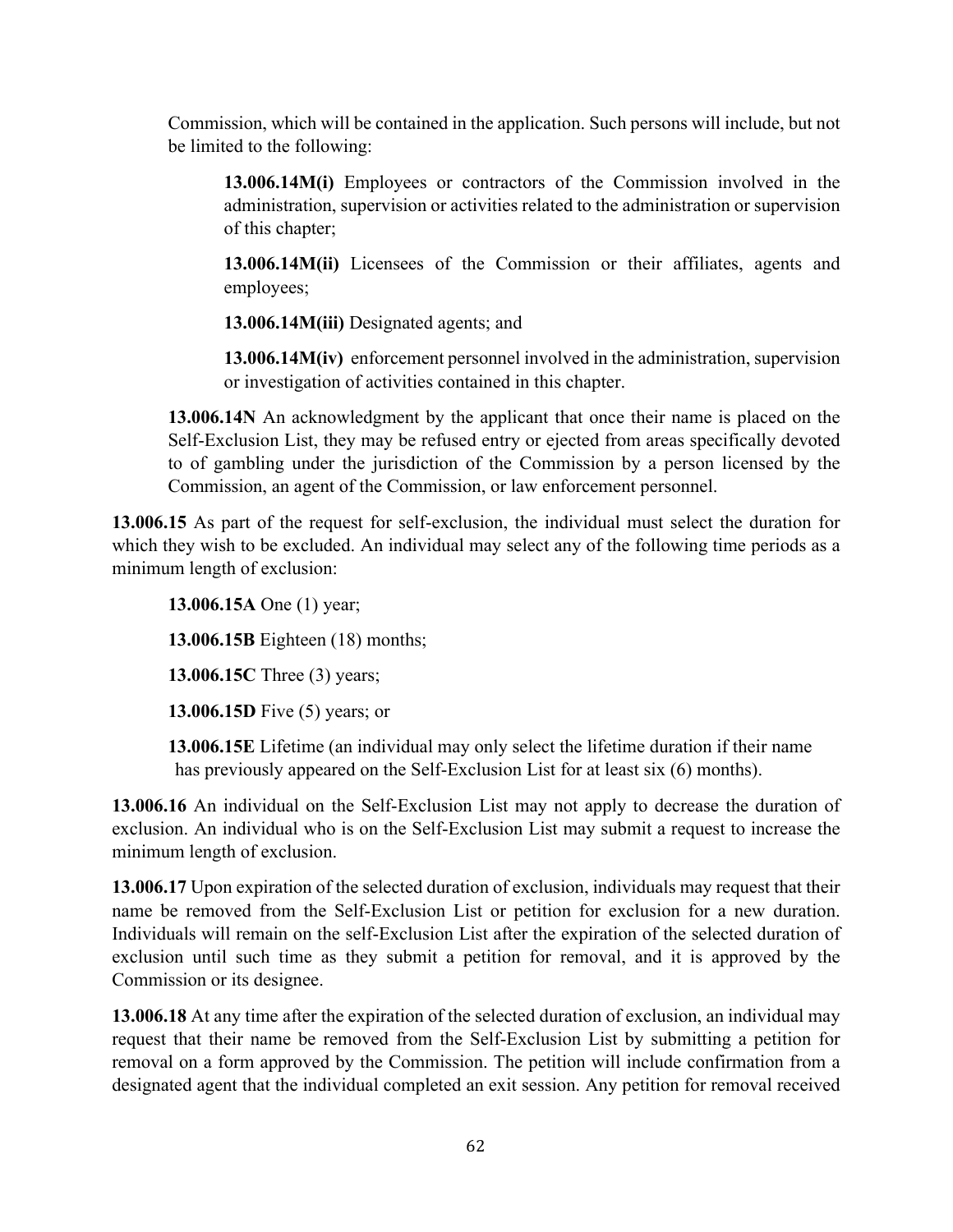by the Commission prior to the expiration of the duration of the selected exclusion period will be denied.

**13.006.19** The Commission will approve a completed petition for removal. An individual who has selected a lifetime duration may not submit a petition for the removal of their name from the Self-Exclusion List. An incomplete application, including one that fails to demonstrate completion of an exit session will be denied until such time as the application is completed.

**13.006.20** To be eligible for removal from the Self-Exclusion List the petitioner will participate in an exit session with a designated agent. The exit session will include a review of the risks and responsibilities of gambling, budget setting and a review of problem gambling resources should the petitioner wish to seek them. Upon completion of the exit session, the designated agent will sign the individual's petition for removal from the Self-Exclusion List attesting to the fact that the exit session was conducted.

**13.006.21** Upon approval of a petition for removal from the Self-Exclusion List, a written notice of removal from the Self-Exclusion List will be forwarded by the Commission, or its designee, to each gaming Licensee and to the petitioner. Notice may be forwarded to the petitioner by email or first-class mail to the email address or home address provided by the petitioner in the petition. The petitioner will be deemed to be removed from the Self-Exclusion List when the notice is sent by the Commission or its designee.

**13.006.22** If a petitioner does not meet the eligibility requirements for removal from the Self-Exclusion List by refusing to participate in the exit session provided in 12.006.20, the petition will be denied until the petitioner completes the exit session. The petitioner will be notified of the denial by email or first-class mail to the email address or home address provided by the petitioner in the petition. In the event of a denial of a petition, the individual will remain on the Self-Exclusion List until such time as the eligibility requirements have been satisfied.

**13.006.23** An individual whose name has been removed from the Self-Exclusion List may reapply for placement on the Self-Exclusion List at any time by submitting an application in accordance with this Chapter;

**13.006.24** An individual whose name was added to the Self-Exclusion List in the State of Nebraska in accordance with this chapter will be removed from the Self-Exclusion List upon receipt of written notice from the referring jurisdiction that the individual's name has been removed from that jurisdiction's list.

**13.006.25** The Commission will maintain an up-to-date database of the Self-Exclusion List. Licensees designated by the Commission will be afforded access to the Self-Exclusion List. The Self-Exclusion List may only be accessed by individuals authorized in accordance with the Licensee's approved system of internal controls. All information contained in approved applications for exclusion may be disclosed to a designated Licensee.

**13.006.26** The Commission may disclose de-identified information from the Self-Exclusion List to one or more research entities selected by the Commission for the purpose of evaluating the effectiveness and ensuring the proper administration of the self-exclusion program.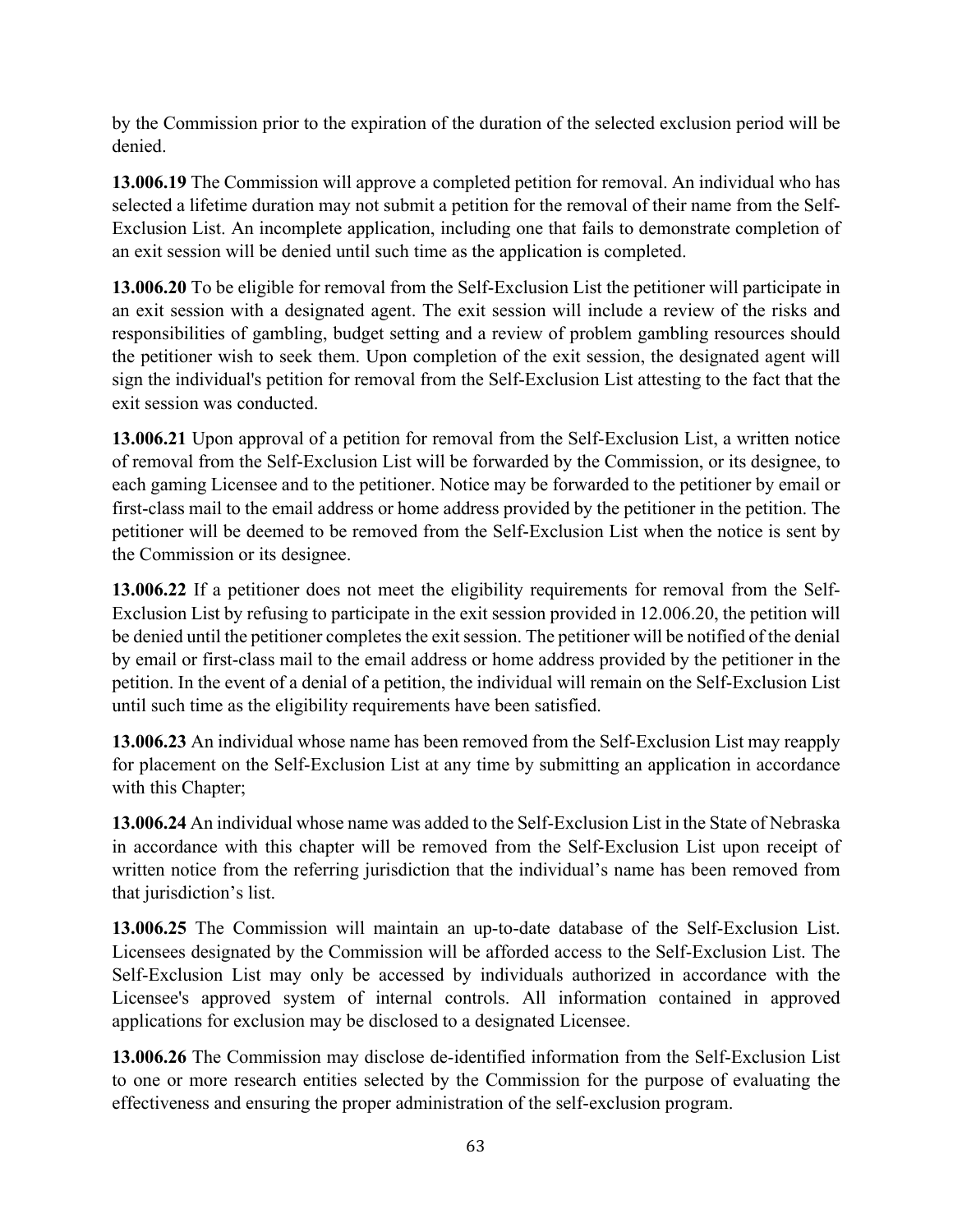**13.006.27** Any person placed on the Self-Exclusion List pursuant to this chapter is deemed ineligible to place a wager at any Gaming Facility under the jurisdiction of the Commission. Persons on the Self-Exclusion List will not be entitled to recover losses resulting from their gambling activity since the wager was void from its beginning.

**13.006.28** Authorized Gaming Operators will have the following responsibilities relative to the administration of the Self-Exclusion Program:

**13.006.28A** Once aware that a person who is on the Self-Exclusion List is on Premises, the Authorized Gaming Operator will refuse such person entry to or eject such person from the Gaming Facility;

**13.006.28B** To refuse to accept a wager or to allow the purchase of any gambling product approved by the Commission to any individual that the Authorized Gaming Operator has identified as being on the Self-Exclusion List or a person such Authorized Gaming Operator suspects of being on the Self-Exclusion List;

**13.006.28C** To promptly notify the Commission, or its designee, if an individual on the Self- Exclusion List attempts to place or is discovered to have placed, or attempted to place, a wager or otherwise engage in gaming activity under the jurisdiction of the Commission;

**13.006.28D** Remove self-excluded persons from player loyalty or reward card programs and targeted print, online or other forms of advertising or promotions;

**13.006.28E** Refrain from marketing to individuals on the Self-Exclusion List;

**13.006.28F** Deny access to complimentary services or items, check cashing privileges, player reward programs, and other similar benefits to persons on the Self- Exclusion List;

**13.006.28G** Deny a person identified to be on the Self-Exclusion List from any winnings derived from gambling. Winnings derived from gambling will include, but not be limited to, such things as proceeds derived from any gambling product approved by the Commission. Where reasonably possible, the Licensee or retailer will withhold from the individual in a lawful manner or will refuse to pay any such winnings derived from gambling or any money or thing of value that the individual has converted or attempted to convert into a gambling instrument whether actually wagered or not. A wagering instrument will include, but not be limited to, tickets, vouchers, prizes, non- complimentary pay vouchers, electronic credits on a gaming device or any other implement of value representing a prize won from gambling. Upon withholding or refusing to pay an individual on the Self- Exclusion List, the Licensee or retailer will promptly notify the Commission. The monetary value of the withheld winnings and wagering instrument will be paid to the Commission within forty-five (45) days;

**13.006.28G(i)** If an individual on the Self-Exclusion List wishes to contest the forfeiture of winnings or things of value, the individual may request a hearing in writing with the Commission within fifteen (15) business days of the date of the forfeiture. The request will identify the reason why the winnings or things of value should not be forfeited.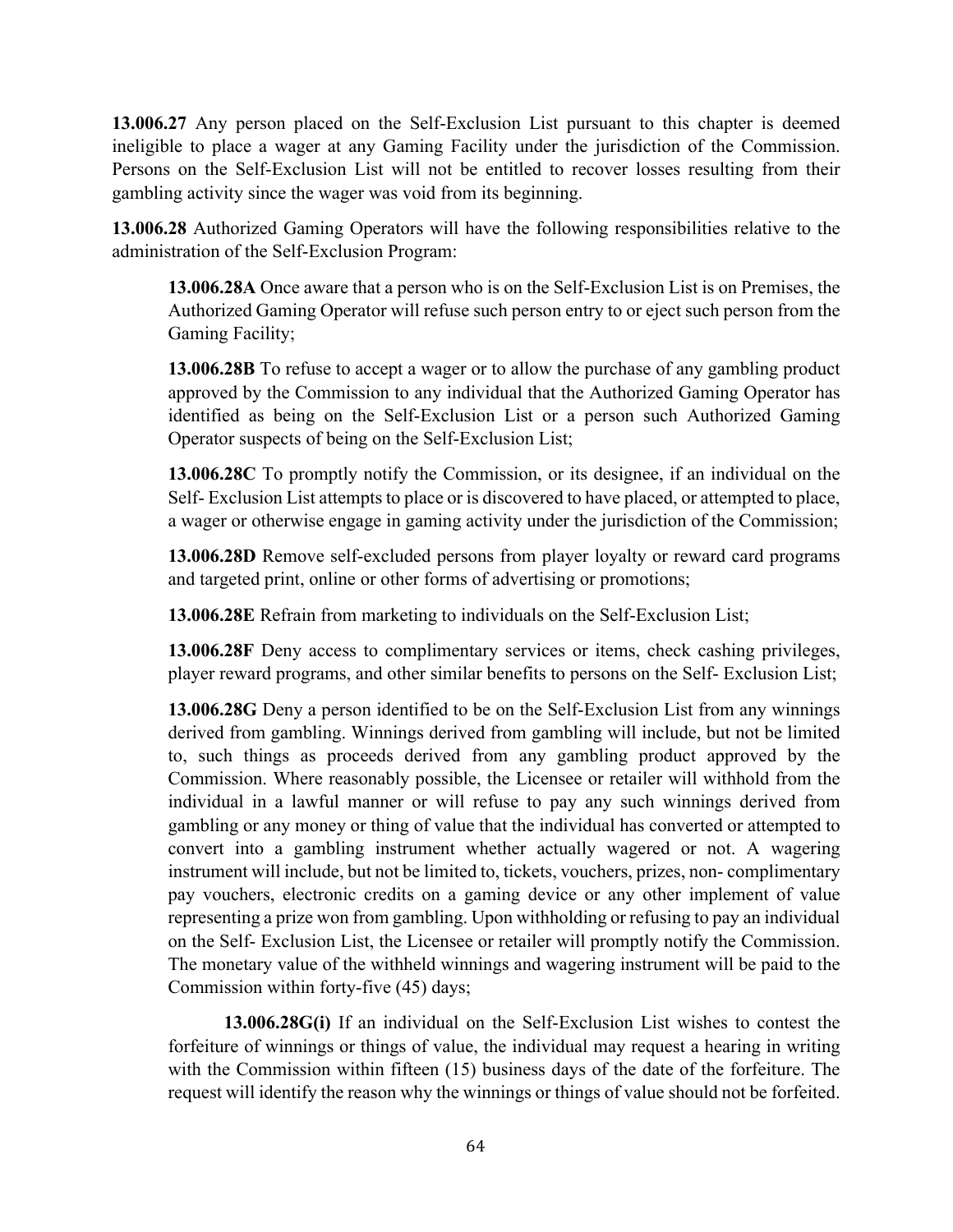A hearing will be conducted to determine whether the subject funds were properly forfeited in accordance with this Chapter;

**13.006.28G(ii)** In cooperation with the Commission, and where reasonably possible, the Authorized Gaming Operator will determine the amount wagered and lost by an individual who is prohibited from gambling. The monetary value of the losses will be paid to the Commission within forty-five (45) days.

**13.006.29** Authorized Gaming Operator Licensees will submit a written policy for compliance with the Self-Exclusion Program for Commission approval with its license application. The Commission will review the plan for compliance with this chapter. If approved, the plan will be implemented and followed by the Licensee.

**13.006.30** Programs and policies created by this Chapter are intended to prevent problem gambling, treat problem gamblers and promote responsible gaming. The sole remedy for failure to comply with this chapter will be disciplinary actions imposed by the Commission. The Commission, its Licensees, or employees thereof will not be liable for damages in any civil action, which is based on the following:

**13.006.30A** Compliance or noncompliance with this chapter or a plan adopted pursuant to this chapter;

**13.006.30B** An action or failure to take action under this chapter or a plan adopted under this chapter;

**13.006.30C** Failure to withhold gambling privileges from an individual; or

**13.006.30D** Permitting an individual to gamble.